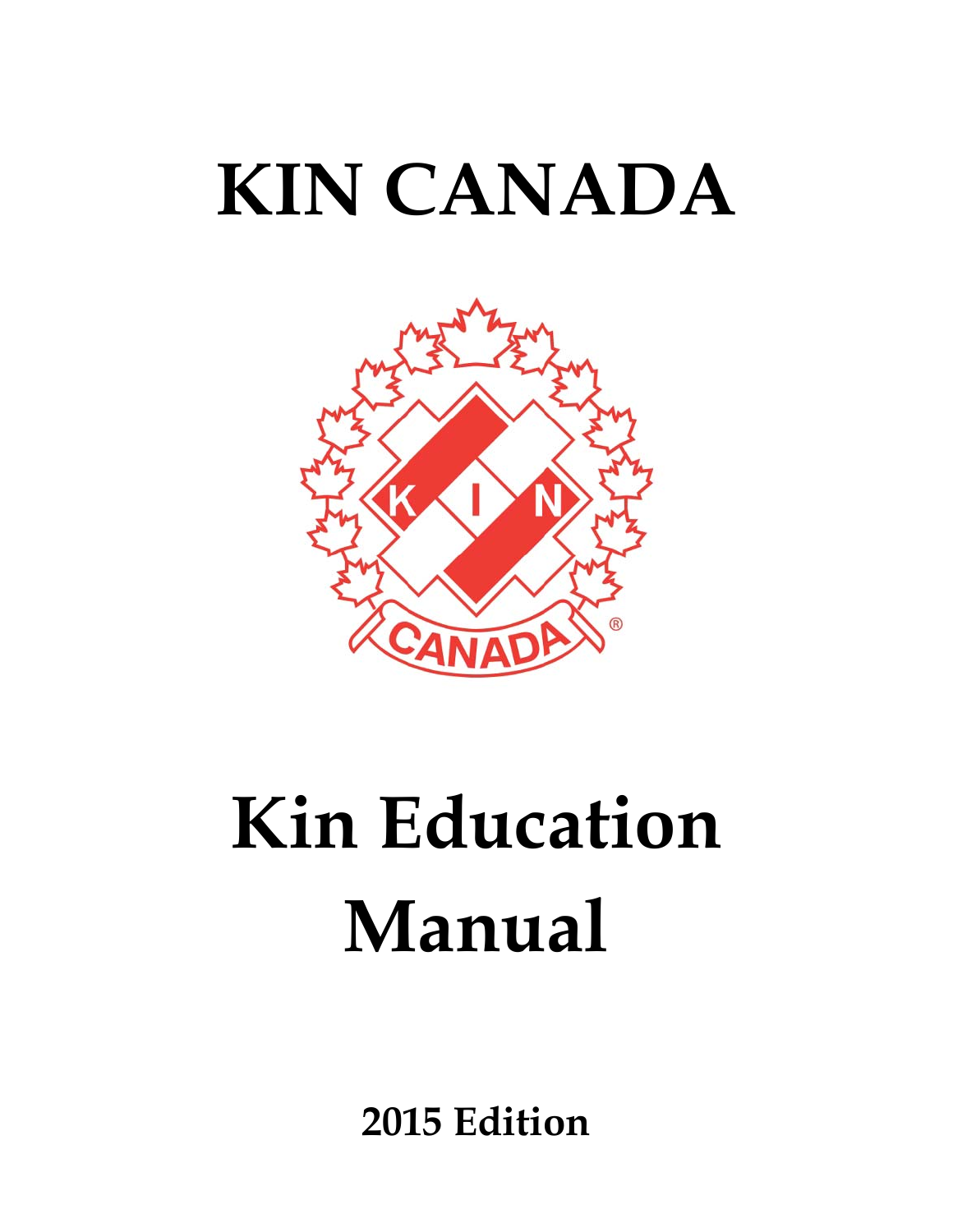Last Updated: September 22, 2015

This manual is a copyrighted publication of Kin Canada. It was prepared by the National Education Committee, which encourages clubs to reproduce this document without permission for the purposes of more effective operation and administration of the club.

Reproduction in whole or in part for any other use is covered under copyright law. Permission to do so may be requested by contacting:

National Headquarters, 1920 Rogers Drive P.O. Box 3460 Cambridge, ON N3H 5C6 Phone: 1-800-742-5546 (PICK-KIN), Fax 519-650-1091 E-mail: kinhq@kincanada.ca Attention: Executive Director.

Clubs and individuals who have recommendations / corrections to this manual are encouraged to send them to *education@kincanada.ca*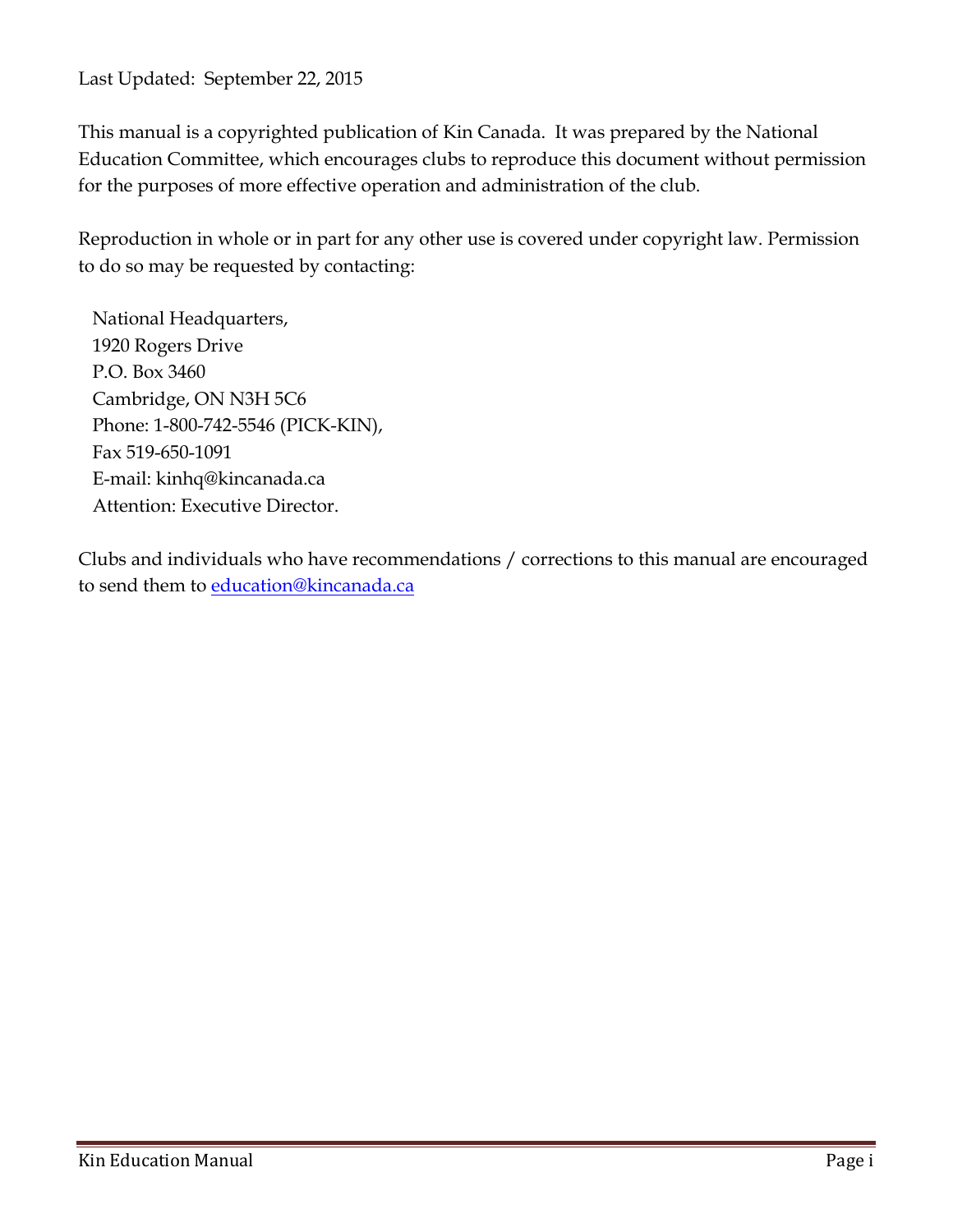## Table of Contents - Kin Education

| 1.  |  |
|-----|--|
| 2.  |  |
| 3.  |  |
| 4.  |  |
| 5.  |  |
| 6.  |  |
| 7.  |  |
| 8.  |  |
| 9.  |  |
| 10. |  |
| 11. |  |
| 12. |  |
| 13. |  |
| 14. |  |
| 15. |  |
| 16. |  |
| 17. |  |
| 18. |  |
| 19. |  |
| 20. |  |
| 21. |  |
| 22. |  |
|     |  |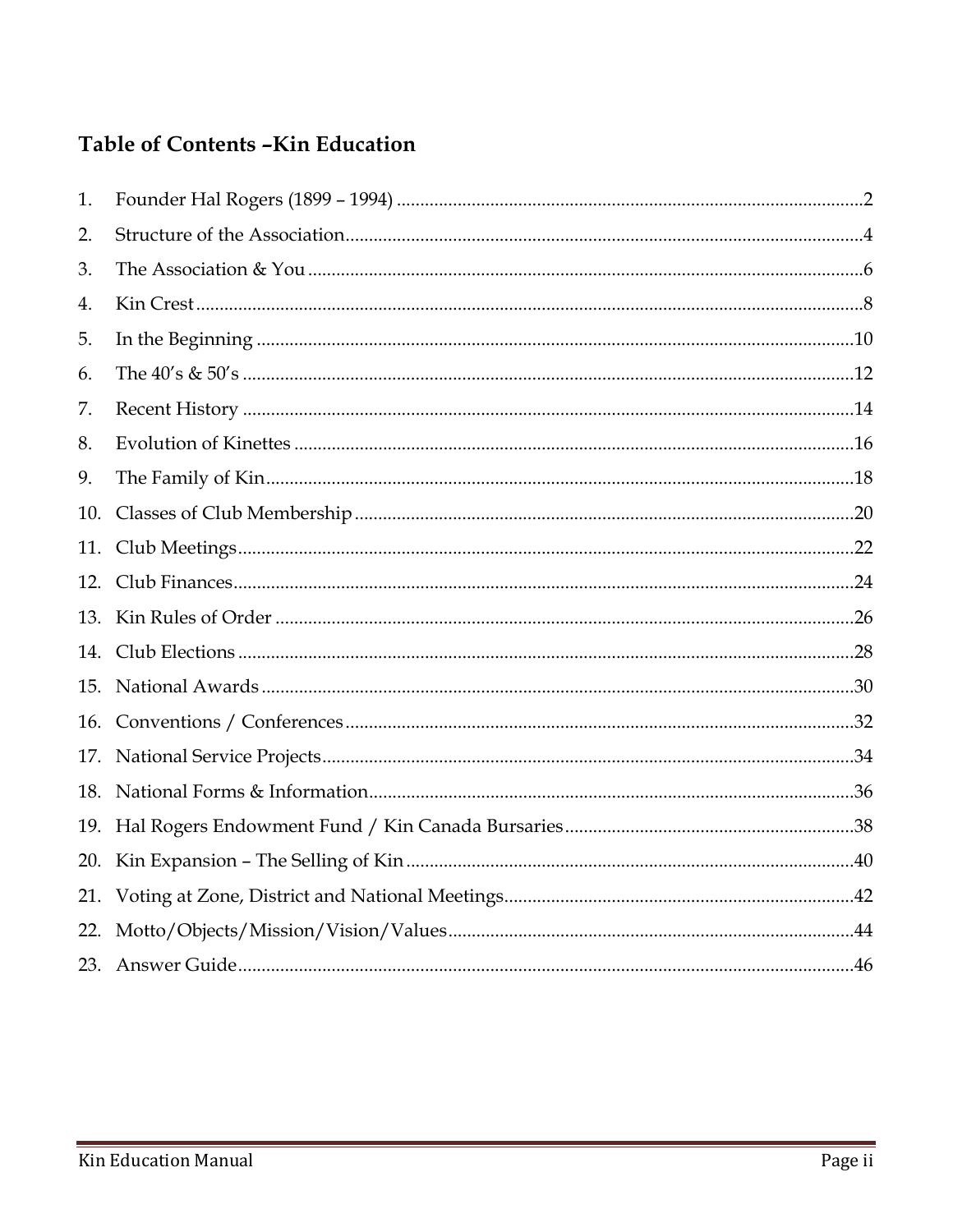## **USE OF THE MANUAL**

Originally developed in 1983/84 by District Seven, this manual is updated on a regular basis to reflect the changes in the Association.

This manual is a consolidation of Kin information and has been designed as an educational tool for use by new and experienced members. A PowerPoint Presentation is also available to be used in conjunction with the manual.

This manual is designed to be used at the Club, Zone and District level. It consists of 22 "bitesized" sections. Individually each one can be presented in a 10 – 15 minute segment of a club meeting. Clubs can pick and choose the sections they wish to present. It can also be used during a new members seminar or at a social event.

The presenter has many options available. Ideally the presenter would photocopy double sided, each section with it's corresponding quiz. The section can either be read or used on conjunction with the appropriate power point presentation. The presenter could also include one section per segment of any club newsletter / bulletin.

It is also recommended the clubs promote the use of the Successful Club manual when seeking additional, more detailed information on many of the segments.

The content is here to be used for the betterment of all Kin!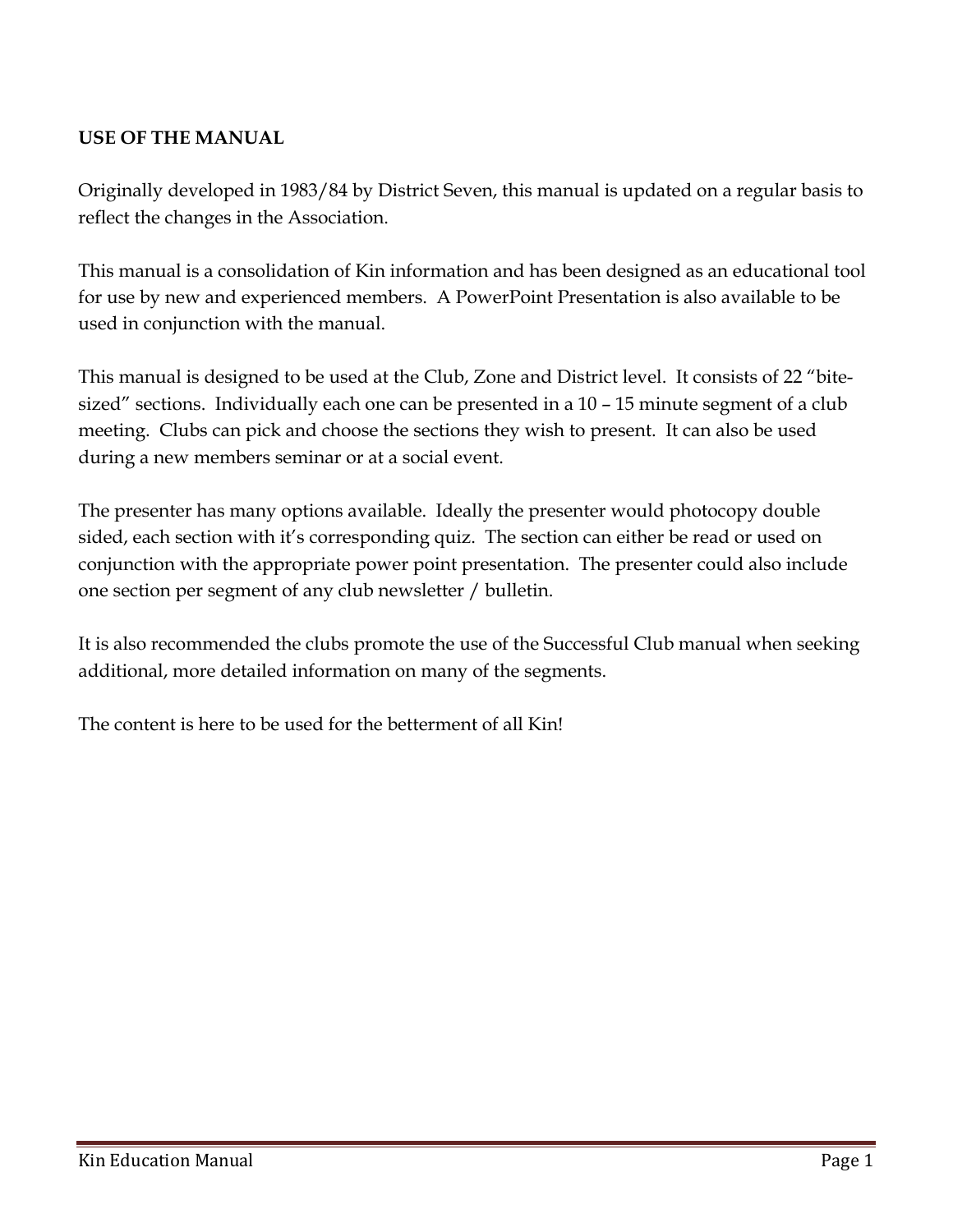## 1. **FOUNDER HAL ROGERS (1899 – 1994)**

The founder of our Association was H.A. (Hal) Rogers. Founder Hal was born in London, Ontario on January 3, 1899. For a time he worked in a bank before moving to Hamilton to take up employment in his father's plumbing sales business. The family business did not prevent seventeen-year old Hal from enlisting in 1916. Hal Rogers had a distinguished military career with his regiment, the Argyle and Sutherland Highlanders. Hal was gassed at Passchendaele and later wounded by shrapnel near Amiens. For the rest of his life, he carried some German steel in his right leg.

Hal returned to Canada in 1919 along with thousands of his fellow soldiers. After re-entering the plumbing business, Hal applied for membership to the Rotary Club but was rejected because his father was a member, and the Club allowed only one person per vocation. Rotary's loss was our gain. Hal decided to start his own service Club. As Hal saw it, young men should preserve in peace the ideal of service to Canada. Encouraged by his father, Hal invited 11 young men to the Namking Cafe in Hamilton to start the first Kinsmen Club.

This first Kinsmen meeting was held on February 20, 1920 and from there the Association grew. Hal served as President from 1920 - 1923. He kept his interest in the Association in spite of moving to Toronto and starting his own career as owner of a publishing house.

During World War II, Hal chaired the Kinsmen "Assistance for Britain" committee and was instrumental in the Milk for Britain program. In 1948 he was made an "Officer of the British Empire". In 1959, he was made a Life Member of the Association. This was presented to Hal in Prince Albert by a prominent past Kinsman, Prime Minister John Diefenbaker. In 1980, Hal was made a member of the Order of Canada in Ottawa.

On September 15th, 1994, Founder Hal passed away at the age of 95 years. The life of the Canadian nation has been enriched by the good idea of "Kinship" spread and served by Founder Hal Rogers 0.B.E., 0.C.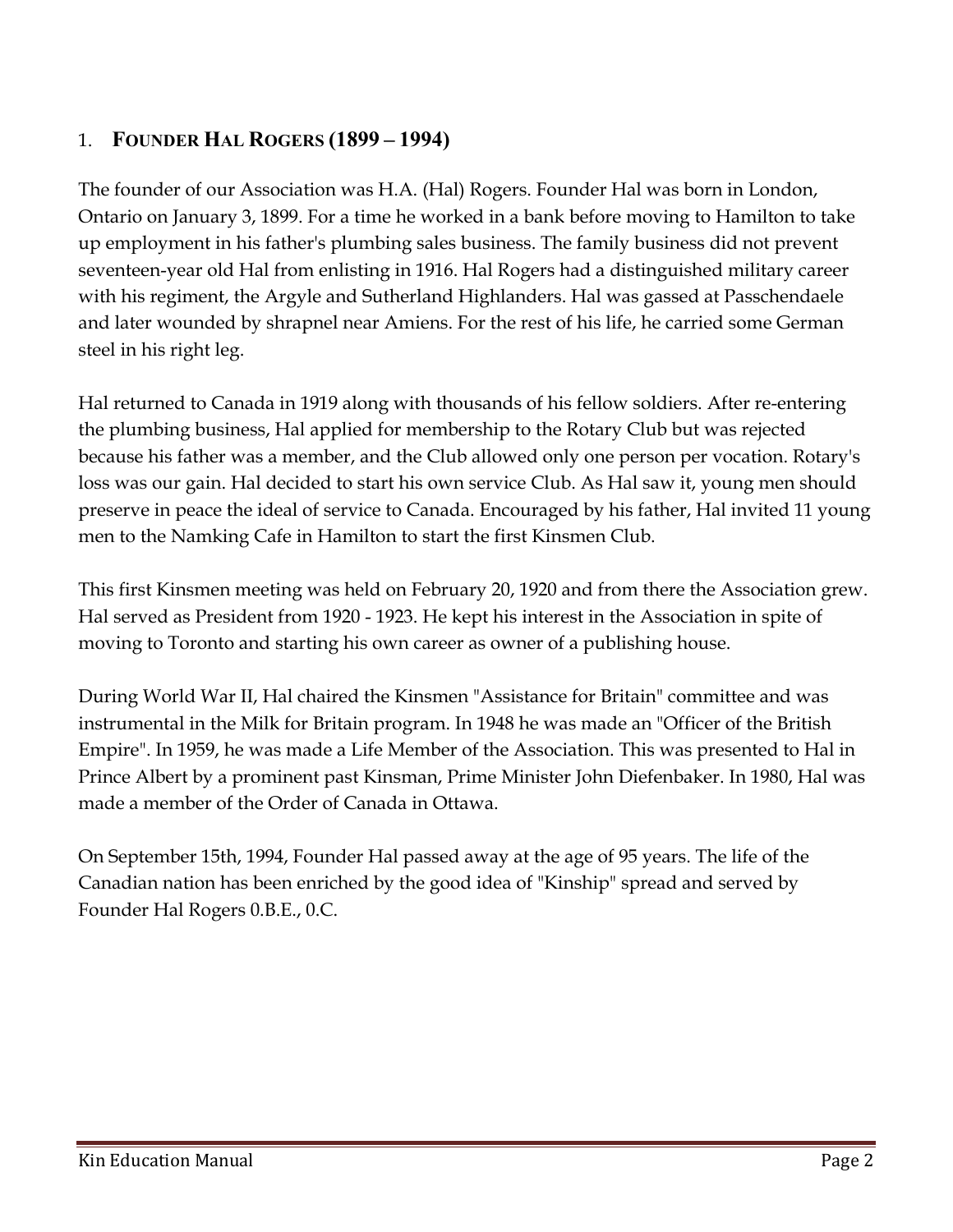#### **Quiz – Founder Hal Rogers**

#### 1. The founder of the Kinsmen Association was:

|  |   | <b>Joe Kinsmen</b>       | Hal Rogers    |
|--|---|--------------------------|---------------|
|  | B | <sup>1</sup> Hal Kinsmen | Roger Kinsmen |

#### 2. The first Kinsmen meeting was held in:

|  | A $\vert$ a German restaurant in Port | C   a trench near Vimy Ridge, France   |
|--|---------------------------------------|----------------------------------------|
|  | Alberni, B.C.                         |                                        |
|  | a Chinese restaurant in Hamilton,     | $ D $ a French restaurant in Montreal, |
|  | ON                                    | Oue.                                   |

#### 3. The date of the first Kinsmen meeting was:

|              | A   Aug. 18, 1918 | $C$ Dec. 25, 1925 |
|--------------|-------------------|-------------------|
| $\mathbf{B}$ | Feb. 20, 1820     | D   Feb. 20, 1920 |

#### 4. Founder Hal was presented his Life Membership by past Kinsman:

|  | A President Gerald Ford           | C   Prime Minister Joe Clark        |
|--|-----------------------------------|-------------------------------------|
|  | B   Prime Minister Pierre Trudeau | D   Prime Minister John Diefenbaker |

#### 5. The Kinsmen Association:

|   | A $\vert$ paid the Founder a regular pension $\vert$ C $\vert$ asked for his approval on all |          |
|---|----------------------------------------------------------------------------------------------|----------|
|   |                                                                                              | policies |
| B | allowed him free travel throughout $ D $ none of the above                                   |          |
|   | the Association                                                                              |          |

6. Which of the following vocations was our Founder engaged in?

| A   Banker/Teacher/Soldier   | $ C $ Soldier/Doctor/Accountant      |
|------------------------------|--------------------------------------|
| B   Banker/Soldier/Publisher | D   Prime Minister/Soldier/Publisher |

#### 7. During World War II, Hal was instrumental in starting the program:

|  | <b>National Disaster</b> | African Relief             |
|--|--------------------------|----------------------------|
|  | Milk For Britain         | <b>Well Babies Clinics</b> |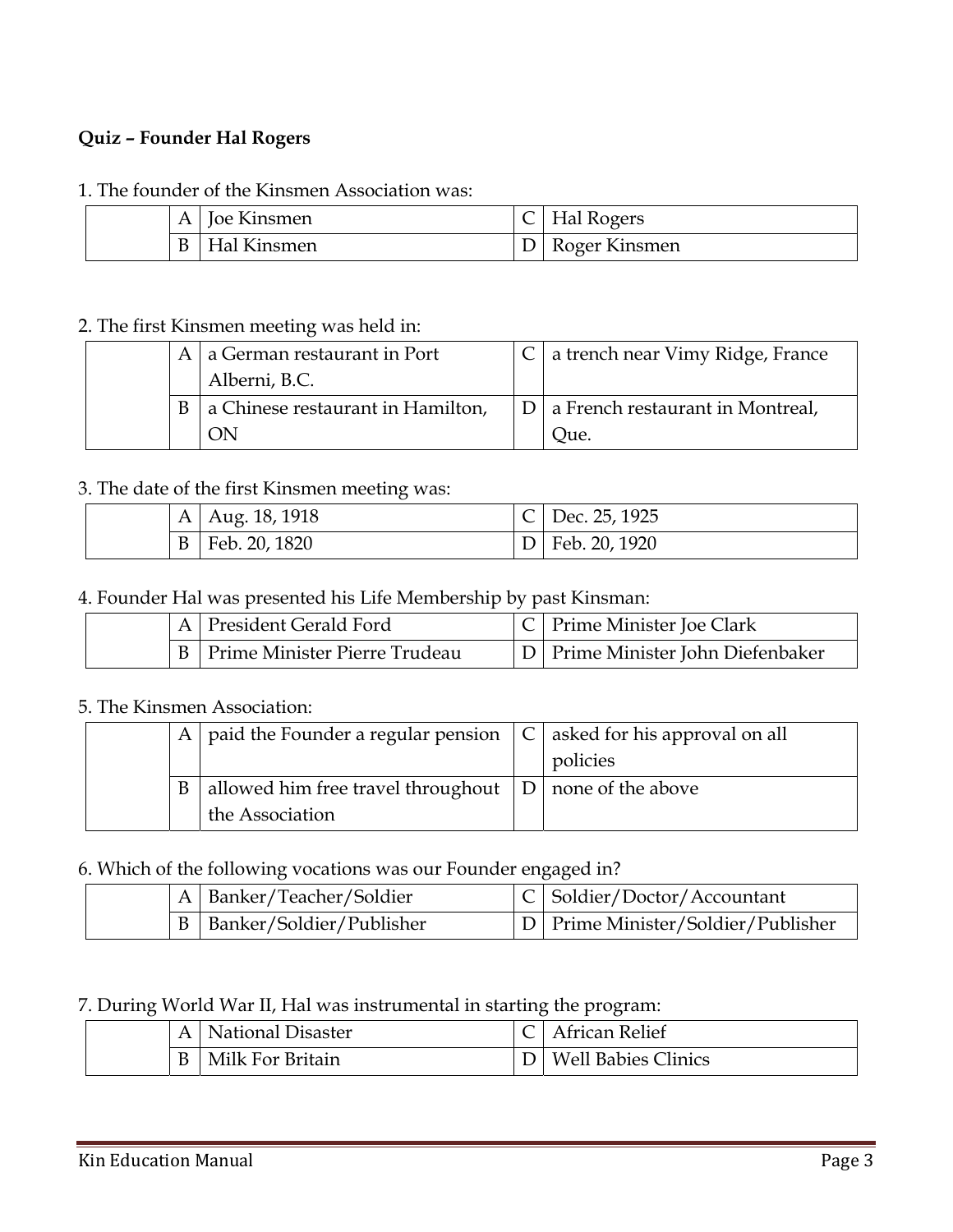## 2. **STRUCTURE OF THE ASSOCIATION**

Kin Canada is a service club that stretches from coast to coast in Canada. Being as large as it is, the Association is divided into four different levels for administrative purposes, those being National, District, Zone, and Club.

On a National level, we elect on a single ballot, only one National Vice President. The National Board of Directors consists of the National President, National Vice President, Past National President, and up to eight National Directors, and the addition of the Executive Director, who is a non-voting staff member. National Directors are elected to represent the Association for a term of three years with even numbered Districts electing new Directors during even years and odd numbered Districts during odd year. This provides continuity on the National Board.

The Association is divided into eight Districts. At District Conventions, some Districts elect a Kinsmen and Kinette Governor, while others only elect a single Governor. The Governor(s), along with their Executives and councils oversee the clubs and programs in the District. Vice Governor(s) are also elected and become part of the District Executive the year before their Governor year. Districts may decide whether to elect the Governors jointly, have the Kinsmen elect the Kinsmen Governor and the Kinettes elect the Kinette Governor, or elect one leader to represent the District. The Districts are numbered in the order they were created.

Each District is comprised of Zones. Each Zone is comprised of several clubs, typically there are eight to ten clubs in each. Some zones have single leadership (the Deputy Governor could be a male or female) and some Zones a Kinsmen Deputy Governor represents the Kinsmen & Kin Clubs, and a Kinette Deputy Governor represents the Kinette Clubs. The Deputy Governors provide the Clubs and their Presidents with advice and act as liaison to District.

The entire structure of Kin Canada is based on the Clubs as the members of the Association. It is here that community service work is done and the membership is kept dedicated to fellowship and service. No Zone, District, or National program can work without the Club, its informed and active Executive, and its dedicated members.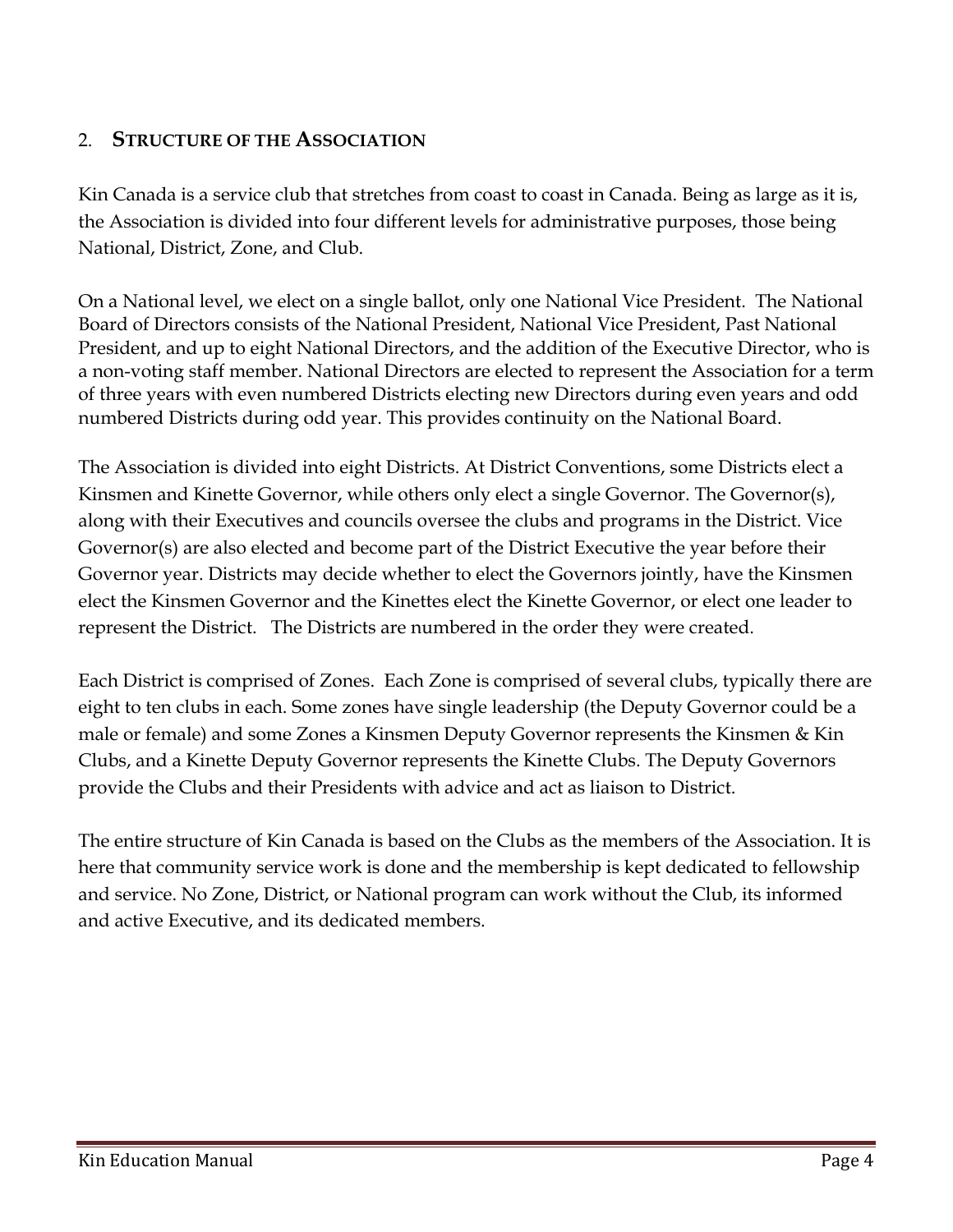#### **Quiz – Structure of the Association**

- 1. There are \_\_\_\_\_\_\_\_\_\_\_\_\_\_\_\_\_levels of administration within Kin.
- 2. There are elected members of the National Board of Directors.
- 3. Each Serves a three year term on the National Board.

4. There are Districts in the Association.

5. The Districts are led by one or two elected .

6. The oldest district in the Association is District .

7. Each District is divided into several \_\_\_\_\_\_\_\_\_\_\_\_\_\_\_\_\_\_\_\_\_\_\_\_\_.

8. Community service work is done at the **level** evel.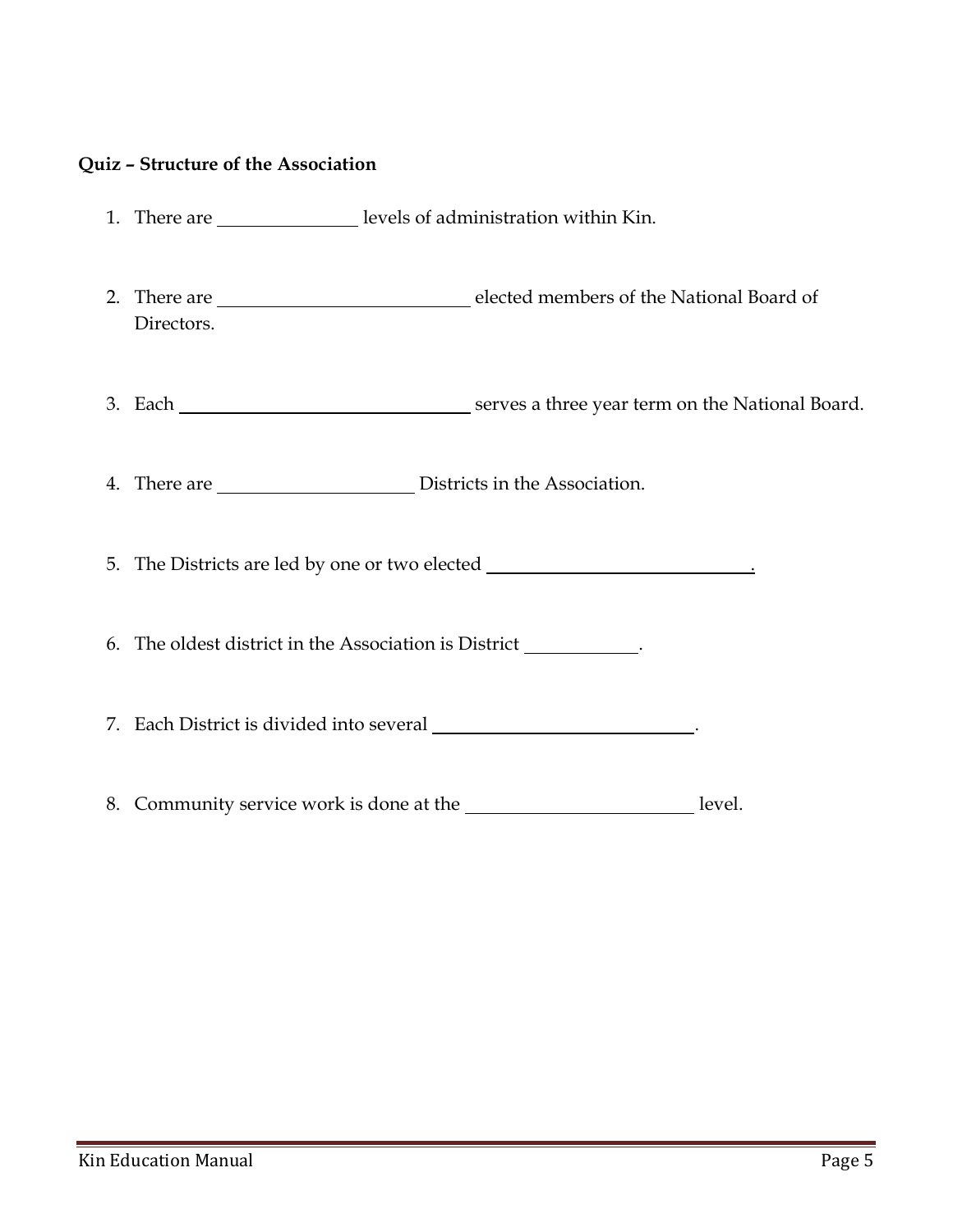## **3. THE ASSOCIATION & YOU**

The Association members are it's clubs. However, people are members of those clubs. Often referred to as Kinsmen, Kinettes and Kin, we belong to a very special Association and should be very proud of our achievements. Our pride in the Canadian way of life and personal development increases with our Kin experiences. We welcome people of all creeds and colours from all parts of Canada. The high ideals of personal development, fellowship and a commitment to community service link us together.

The Kin experience is not all work and no play. We enjoy warm fellowship with our friends and participate in countless recreational and social activities. Being a family-based organization, there are opportunities for total involvement through Kin by members, our significant others, and our children.

An integral part of being a member of a club is attending our meetings. We use the Kin Rules of order to help us achieve consensus by following the will of the majority while respecting the rights o the minority. Members of the general public are welcome to attend our club meetings. We are not religious based, and do not exclude anyone of good moral standing. We do not have secret handshakes, although many clubs sing the Kin Song at the start of a meeting in an effort to generate enthusiasm and the feeling of teamwork.

Kin Canada is a means to public service and personal betterment. Our purpose is to do unselfish community service in an open atmosphere of friendship. The purpose of the Association is therefore practical and public, not mystical or secret.

Kin affords its members the opportunity for growth through public speaking, personal motivation, the use of parliamentary procedures, sound business practices and public relations. There is something for everyone. In accepting the goals of service and fellowship, we are expected to take part in the Association's programs and club projects. The motto of the Association is "SERVING THE COMMUNITY'S GREATEST NEED". By doing so, members experience the satisfaction that comes with personal involvement.

Kin Canada taps the energy and experience of men and women at least 19 years of age. Kinship is therefore a noble way of life teaching high ideals. By promoting our clubs, increasing membership and by being involved, knowledgeable, dedicated members, our community life will be enriched.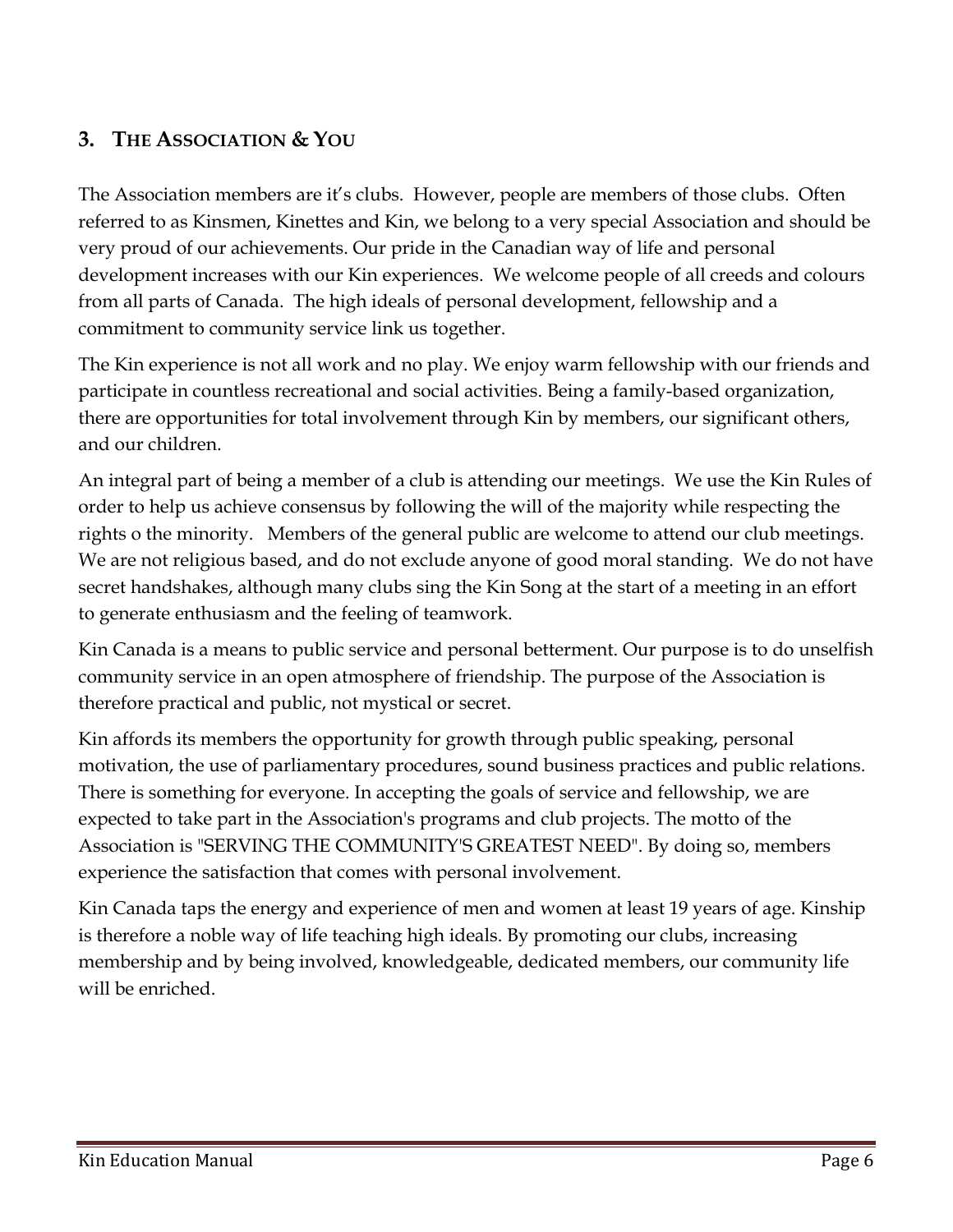#### **Quiz – The Association & You**

#### 1. Kin Canada is represented in:

|  | lanada        | all over the world   |
|--|---------------|----------------------|
|  | North America | Canada and Australia |

#### 2. The secret handshake is:

|  | A used to identify members from | $C$ used to identify non-members, so |
|--|---------------------------------|--------------------------------------|
|  | different clubs                 | they can be excluded.                |
|  | used as part of the Kin song    | D There is no secret handshake       |

## 3. In belonging Kin Canada, individuals gain and learn:

| Friendships          | Perform service work |
|----------------------|----------------------|
| Personal Development | D   All of the above |

#### 4. Kin meetings are:

|   | A private and mystical gatherings | $C \mid$ open to the general public, if they<br>wish to attend. |
|---|-----------------------------------|-----------------------------------------------------------------|
| B | conducted secretly and open only  | $D$   open to the general public if they                        |
|   | to those knowing the password     | pay admission                                                   |

#### 5. The motto of the Association is:

|  | A Serving the Community's Greatest $\ C\ $ Have cheque, will write |                                      |
|--|--------------------------------------------------------------------|--------------------------------------|
|  | <b>Needs</b>                                                       |                                      |
|  | B Serving the Communities Greatest                                 | D   Serving the Community's Greatest |
|  | <b>Needs</b>                                                       | Need                                 |

#### 6. Kin Canada is an organization teaching:

|   | A high ideals of sacrifice and hard | dideals of community, service and |
|---|-------------------------------------|-----------------------------------|
|   | work                                | fellowship                        |
| B | personal development and            | all of the above                  |
|   | involvement                         |                                   |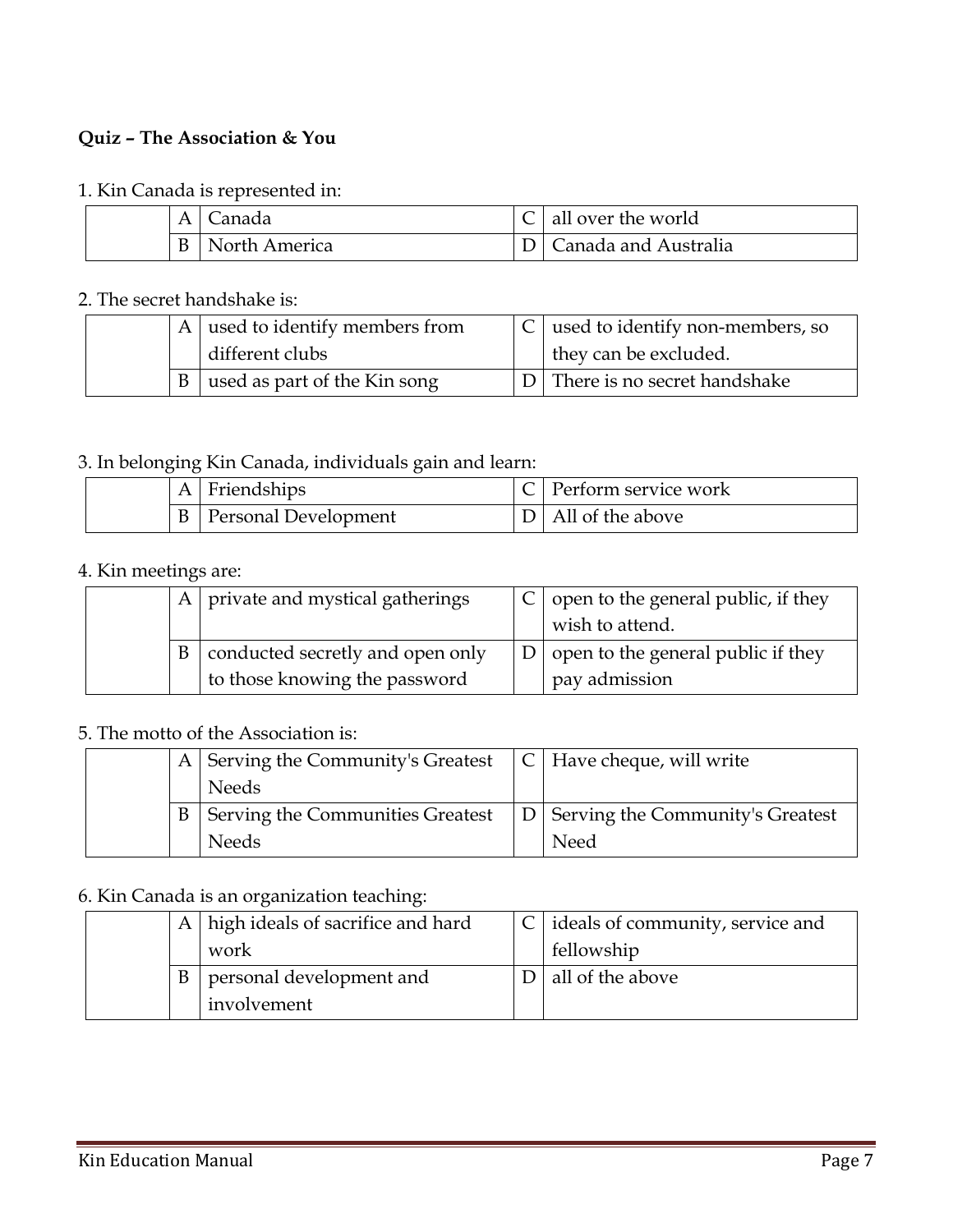## **4. KIN CREST**



Our first Crest made its appearance shortly after 1920 and had (at least) three derivations between 1924 and 1926. The initial crest made its appearance shortly after the founding of Kin early in 1920 on our stationary and printed matter.



A new crest comprised of a Cross & Square was unveiled in the September 1926 edition of Kin Magazine. In the design, the CROSS and the SQUARE are so intertwined as to be inseparable. Kin recognize the entwining of lives and this design stands as a protest against isolation and separation as between Kin.



In 1952, a circle of 10 Maple Leaves was added emblematic of the Canadian Provinces, denoting the National scope of the Kinsmen Organization. The name Kinsmen was superimposed on a scroll completing the circle of leaves.



In 1984 at the National Convention in Victoria BC the assembly voted to change the colours from purple and gold (the colors used by most major service organizations) to red & white to reflect the colors of Canada and to differentiate Kin from Kiwanis, Lions, and Rotary.



It was around this time the Kinettes were gaining a voice in the Association, and in recognition, a scroll with the word Kinette was added below the Kinsmen scroll, and this became the official Kinette crest. When Kinettes were made equal partners in the Association and granted voting rights in 1988, the Kinette crest was adopted as the crest for the association.



By 2002, it was decided the crest did not reflect the bilingual nature of the association and so a new bilingual crest was adopted. The number of maple leafs was increased from 10 to 13 to include the 3 territories. The center leaf was made larger than the rest. This leaf does not represent any specific Province or Territory. However, common lore indicates it represents the province or territory where the wearer resides.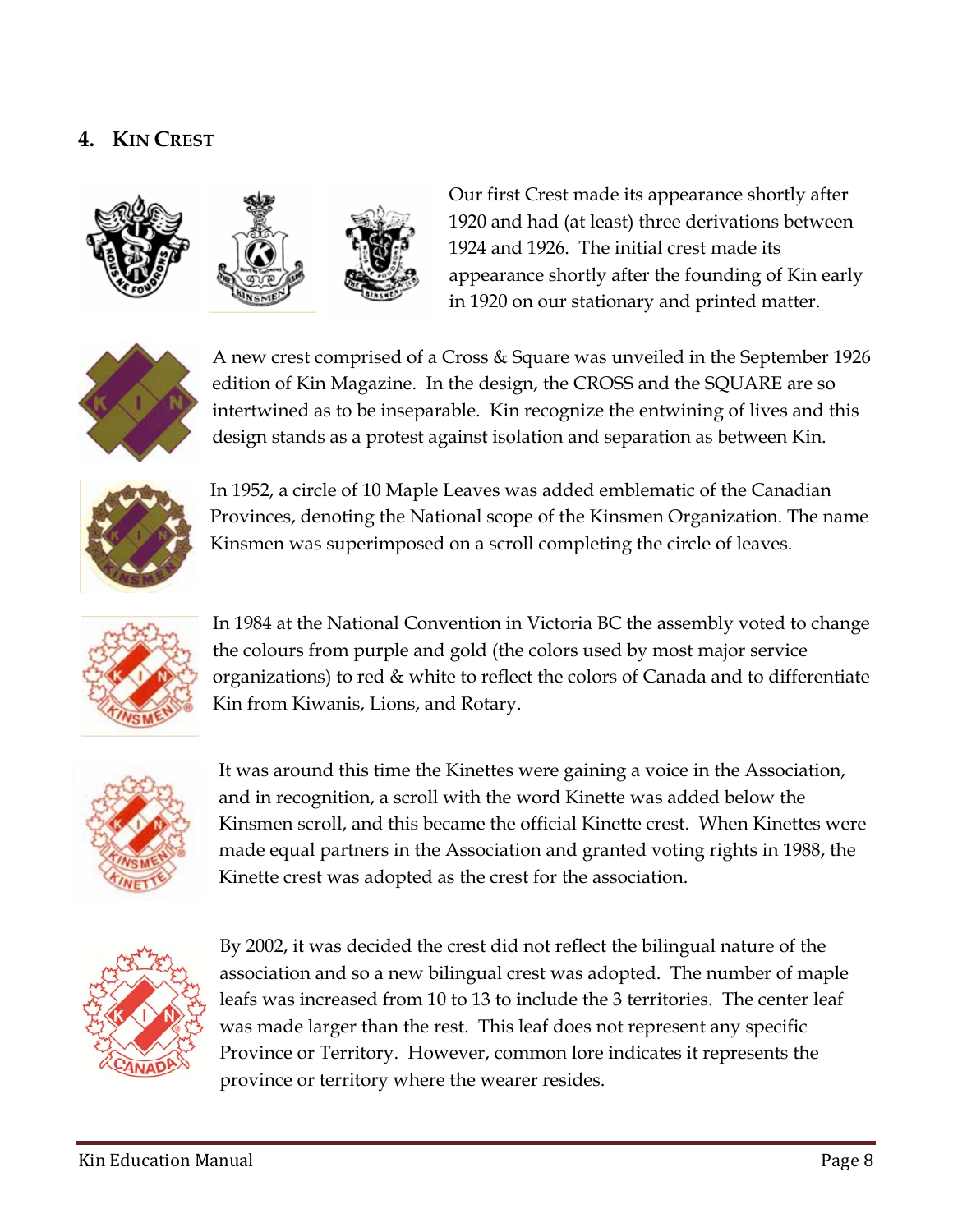### **Quiz – Kin Crest**

1. At which convention did the Association vote to change the colour of the crest to red and white?

| A                | $\overline{\phantom{0}}$<br>randon | ⌒<br>. . | Winnipeg<br>ັ |
|------------------|------------------------------------|----------|---------------|
| $\boldsymbol{B}$ | $-$<br>ctoria                      |          | oronto        |

#### 2. When did the Association adopt its current crest?

| д            | $\overline{\phantom{a}}$   | $\overline{\phantom{0}}$ | 2002                 |
|--------------|----------------------------|--------------------------|----------------------|
| $\mathbf{1}$ | 1990                       | $\check{ }$              |                      |
| B            | and the control of<br>1996 | $\mathbf -$<br>ட         | $\sim$<br>__<br>2008 |

#### 3. When was the cross and square crest first adopted?

| А<br>$\overline{1}$ | 192 <sup>c</sup><br>ں ∠′ | $\sqrt{2}$<br>╰ | 1952 |
|---------------------|--------------------------|-----------------|------|
| B                   | 1926                     | ⇁<br>້          | 1984 |

#### 4. How many crest derivations appeared between 1924 and 1926

| $\mathbf{r}$<br>.<br>$ -$ | $\overline{\phantom{0}}$ | $\overline{\phantom{0}}$<br>◡ | ◡                        |
|---------------------------|--------------------------|-------------------------------|--------------------------|
| $\mathbf{r}$<br>ĸ<br>◡    | $\leftarrow$             | -                             | $\overline{\phantom{a}}$ |

## 5. Why were there 10 Maple Leafs on the crest?

|              | A Adopted when Canada went metric $ C $ Represents the provinces and |                              |
|--------------|----------------------------------------------------------------------|------------------------------|
|              |                                                                      | territories                  |
| $\mathbf{B}$ | Represents 10 founding members                                       | D   Represents the provinces |

#### 6. What does the large maple leaf on the current crest represent?

| A      | Ontario            | Canada     |
|--------|--------------------|------------|
| D<br>D | Your home province | Hal Rogers |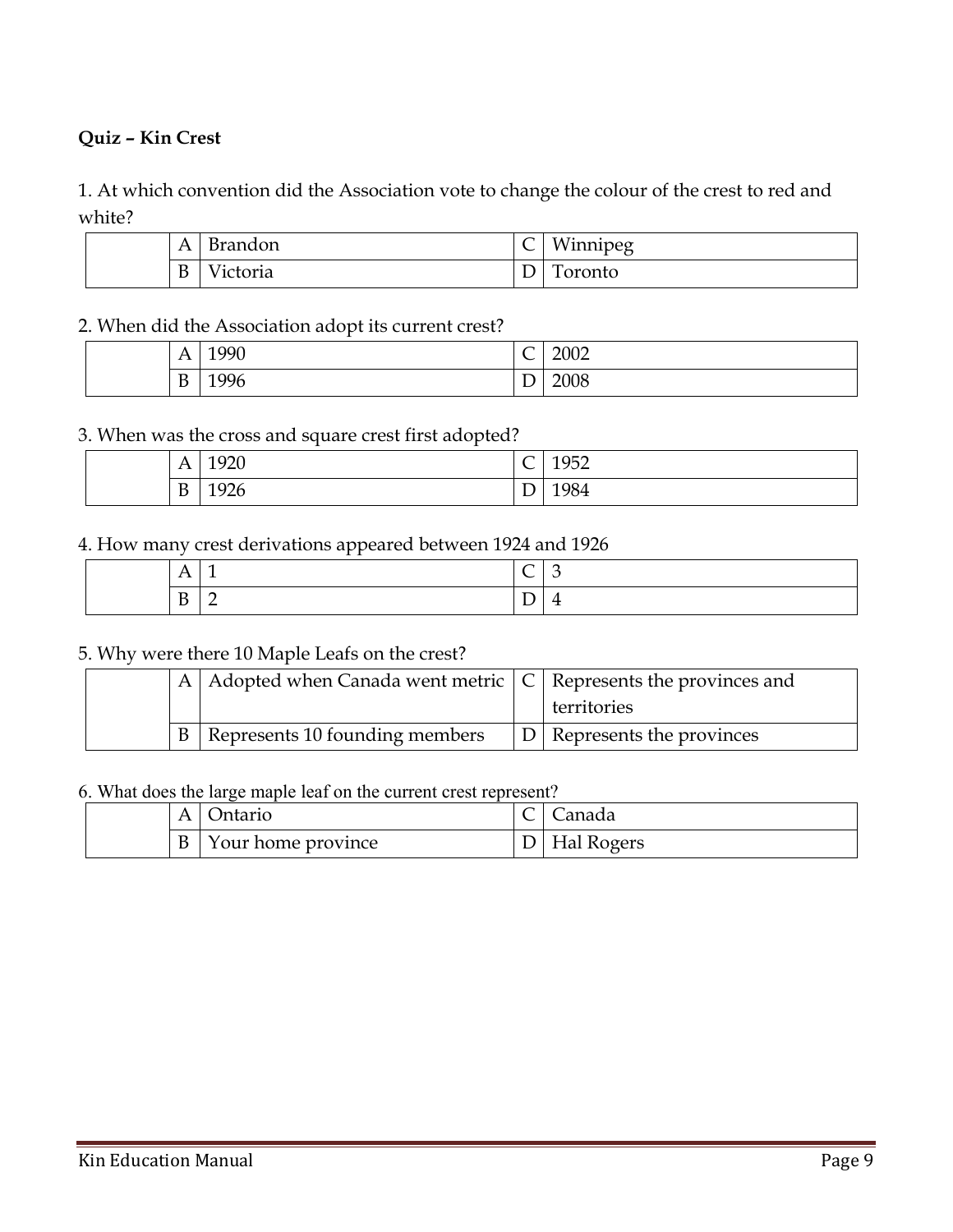## 5. **IN THE BEGINNING**

On Feb. 20, 1920, Hal Rogers and 11 men gathered for a meeting at the Namking Cafe in Hamilton, ON. This group formed the first club in our organization – the Kinsmen Club of Hamilton (ON). The name of Hal Roger's new service club was suggested by his late father Charles Rogers, who had been reading an article in the Saturday Evening Post which stated that Mark Twain had stayed at a literary club in New York City called the Kinsmen Club. Charles Rogers felt that "Kinsmen" would make a good name for a service club.

Soon, one of these enthusiastic members moved to Montreal and formed a second club; later a member moved to Winnipeg and formed a club there; then before long a member moved to Vancouver, and a fourth club was formed. Thus, in a short span of four years, Kinsmen clubs had a foothold from Montreal to the west coast.

At a National Convention in Winnipeg in the summer of 1926, the course of Kinsmen became clear. After a hotly debated session, it was decided Kinsmen would not become an international organization but a national service club; a new Constitution and Bylaws were presented and adopted, and a maximum age limit of 40 for active membership was set. An important factor in setting this age restriction was that it was part of the agreement that convinced the four Eclectic clubs of Saskatchewan to join our Association. A prominent member of the Eclectic Clubs was John Diefenbaker, who argued effectively for the age restriction.

- The second Kinsmen club was formed in Montreal in 1921 and the first national convention was held in Hamilton, ON, in 1922.
- The Kinsmen song was created in 1922 and written by Mickey Heath, a member of the Kinsmen Club of Hamilton (ON). The tune is that of the French marching song *Madelon.*
- At the 1926 National Convention in Winnipeg, MB, Kinsmen decided to stay focused Canadian, and fixed the age limit for active membership at 40 and adopted the National Constitution and By-laws.
- By 1927, there were 12 clubs.
- In 1928, four clubs in Saskatchewan, called Eclectic Clubs whose aims and objectives were similar to Kin joined the Association. By the end of 1928, there were 24 clubs.
- In 1929, clubs were formed into five districts under governors and district officers.
- During the Great Depression, the Association grew in numbers of members and clubs and began to become structurally organized with districts and a national executive.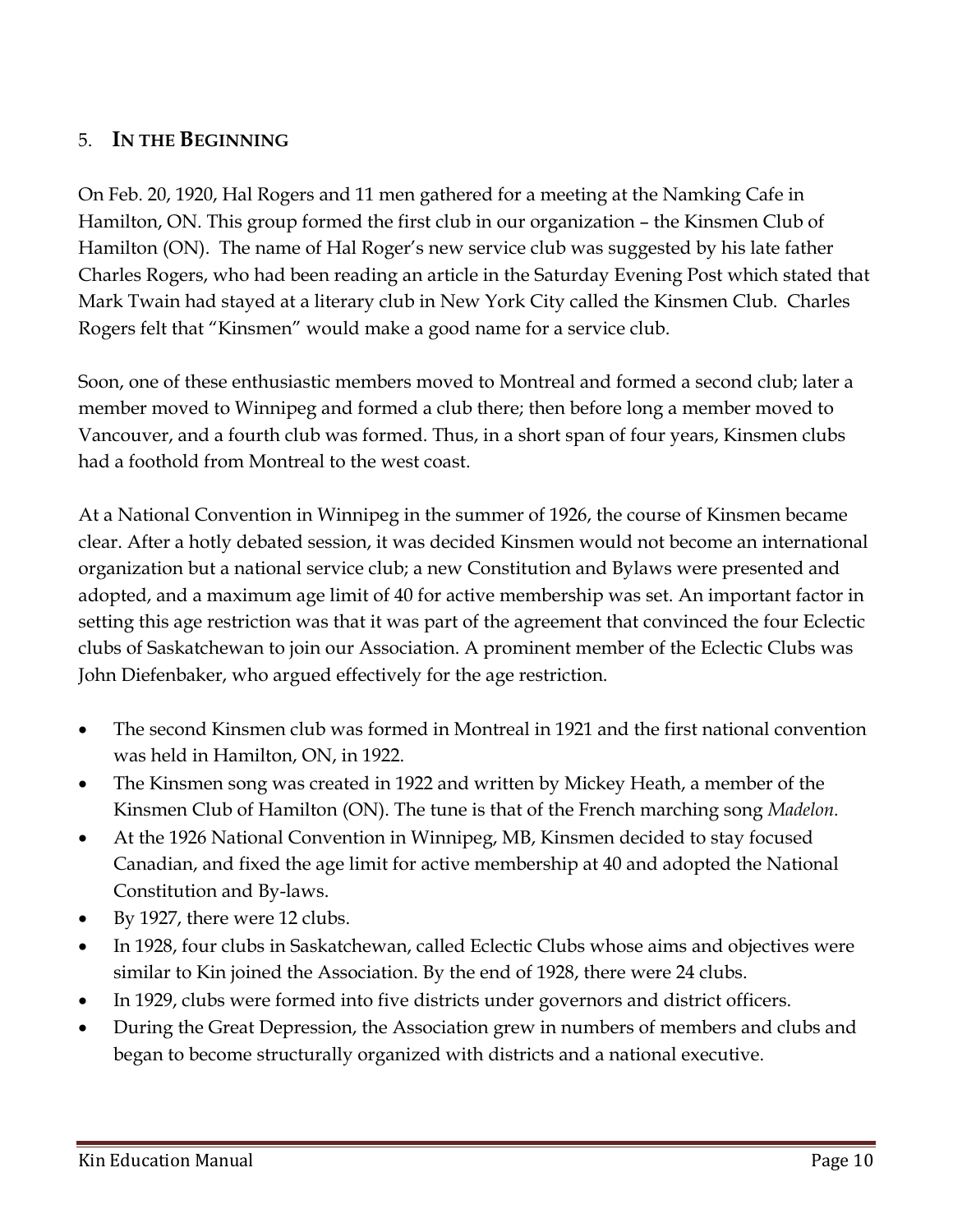#### **Quiz – In the Beginning**

| 1. On February 20, 1925, Hal Rogers and 11 men gathered for a meeting |  |
|-----------------------------------------------------------------------|--|
| TRUE or FALSE?                                                        |  |

2. …at the Namking Café in Toronto, Ontario.

TRUE or FALSE?

#### 3. The second Kinsmen club was formed in Montreal in 1921. TRUE or FALSE?

- 4. The first National Convention was held in London, Ontario. TRUE or FALSE?
- 5. The third Kinsmen Club was formed in Vancouver. TRUE or FALSE?
	- 6. At the National Convention in Winnipeg in 1926 it was decided that Kinsmen would not become an international organization.

| $\tau$ or $\sim$<br>$\overline{\phantom{0}}$<br>$-$<br>mm.<br>$\cdots$ |
|------------------------------------------------------------------------|
|------------------------------------------------------------------------|

#### 7. In 1926 Kinsmen set the maximum age limit for active membership to 45. TRUE or FALSE?

8. The Kinsmen song was created in 1922 and written by Mickey Health. TRUE or FALSE?

#### 9. By 1927 there were 15 Kinsmen clubs. TRUE or FALSE?

#### 10. In 1929 clubs were formed into five Districts. TRUE or FALSE?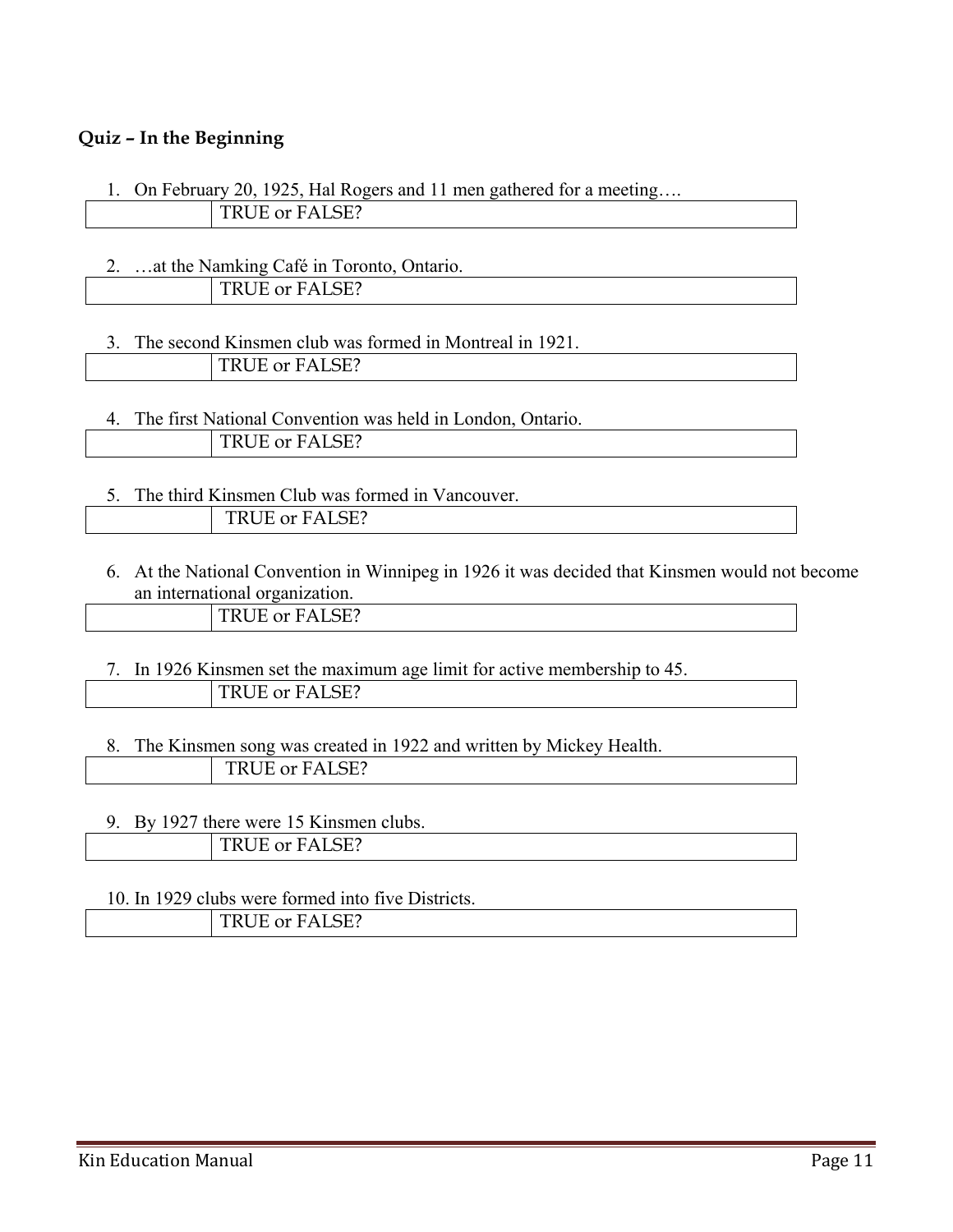## **6. THE 40'S & 50'S**

The outbreak of the Second World War saw Kinsmen serve their country on the battlefields and through supplying the British armies with the first mobile dental clinic, which was built and financed by Kinsmen. The Association promoted projects such as selling Kinsmen War Saving Stamps, and Magazines for Marines. The national project during the war years was to supply Britain's children with milk. This could be considered, to date, the single most effective national Kin project. During the Queen's visit to Canada in 2003, she made mention of her memories of this project.

After the war, the Association continued to grow and adopted even more ambitious projects. In 1949, the Association set up a Cancer Scholarship Fund to help train doctors in treating the dreaded disease. A project that gained Kinsmen great public profile during this era was the founding and construction of the Kinsmen National Institute on Mental Retardation in Toronto. Assistance to flood and hurricane devastated areas of the country and beyond demonstrated the Kinsmen commitment.

- At the 1934 National Convention in Victoria, BC, the decision was made to hire a full-time general secretary resulting in the appointment of Past National President, S.H. (Banty) Bantick on Jan. 1, 1935.
- Within a three-week period after war was declared in 1939, hundreds of Kinsmen volunteered to fight for Canada, and a War Service Committee was formed.
- Sixty five tons of magazines were shipped to the Merchant Marines.
- Hostess houses for the wives and families of troops were built at Shilo, MB, and Debert, NS.
- Throughout the war, Kinsmen War Savings Stamps were sold, peaking at \$225,000 per week.
- The "Milk-for-Britain" fund raised close to \$3 million, resulting in more than 50 million quarts of milk being shipped to the children of Great Britain.
- \$106,000 was raised for "Food Parcels to Britain".
- A Cancer Scholarship was set up in 1949, allowing promising doctors from across Canada to do postgraduate work in cancer research.
- In 1945, Kinsmen helped form the World Council of Young Men's Service Clubs (WOCO), a group of international service organizations with similar ideals of fellowship and service to others. The WOCO is represented in over 60 countries.
- Kin grew from 150 clubs in 1945 to more than 300 clubs in 1956 and to more than 10,000 members.
- Kin Supply was formed in 1950 to stock Kin regalia items.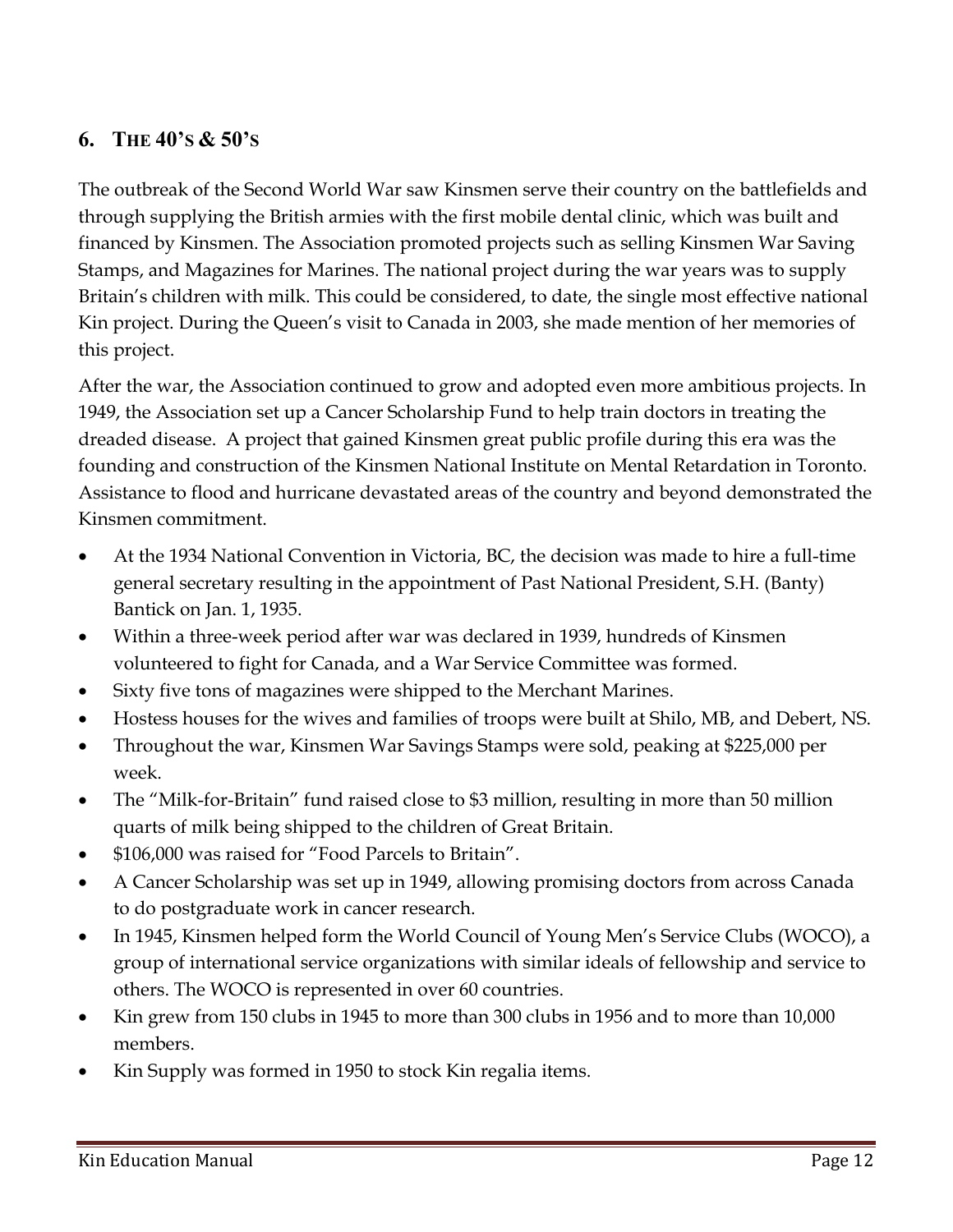#### **Quiz – The 40's and 50's**

- 1. The national project during the war years was to supply Britain's children with milk. TRUE or FALSE?
- 2. During the Queen's visit to Canada in 2000 she made mention of her memories of this project. TRUE or FALSE?
- 3. In 1940, the Association set up a cancer scholarship fund TRUE or FALSE?
- 4. The Kinsmen National Institute on Mental Retardation was founded and constructed in Edmonton. TRUE or FALSE?
- 5. One ton of magazines were shipped to the merchant marines.

| - -                                               |
|---------------------------------------------------|
| $\sim$ $\sim$ $\sim$<br>__<br>--<br>$\frac{1}{2}$ |
|                                                   |

6. The "Milk for Britain" fund raised \$1 million.

7. 50 million quarts of milk were shipped to the children of Africa. TRUE or FALSE?

#### 8. \$106,000 was raised for "Food Parcels to Britain ".

| ---<br>. |
|----------|
|          |

9. By 1945 Kin was 150 clubs.

### 10. Kin Supply, which supplied clubs with Kin regalia items was formed in 1950. TRUE or FALSE?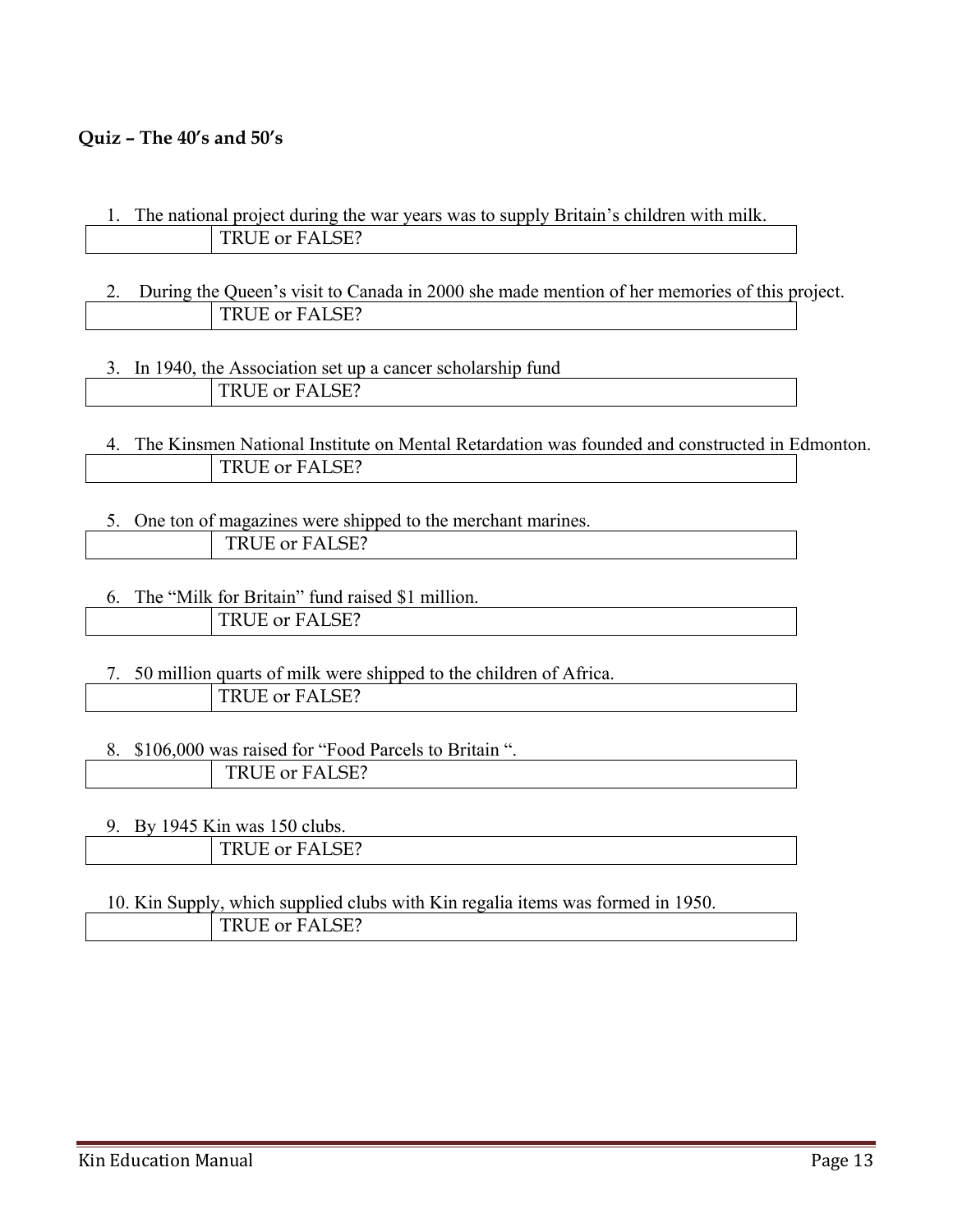## **7. RECENT HISTORY**

The Association experienced continual growth and expansion up until late 1970's. In 1975, the Association passed the five hundred Club mark with a vigorous and dedicated membership. Hal Rogers received the Order of Canada for his contribution in founding the only all-Canadian service Club.

- On Feb. 20, 1970, the 50th Anniversary of the Founding of Kinsmen, the Kinsmen National Institute on Mental Retardation was officially opened at York University in Toronto. More than \$400,000 was raised by clubs across Canada for this building.
- The 500th club was chartered in 1975. Kinsmen membership stood at nearly 16,000.
- In 1980, Hal Rogers received the Order of Canada for contributions to Canada's heritage.
- In 1980, the National Headquarters building was opened in Cambridge, ON.
- In 1985, more than \$1,000,000 was raised for CF Research, and the African Medical Relief Project was initiated by the Kinsmen Club of Kingston (ON), and the entire Association soon joined in.
- In 1986, Kinsmen assisted wheelchair athlete Rick Hansen on the final stretch of his world journey, and were saddened by the death of Kevin Denbok, a honourary Kin member, on November 24th, two weeks prior to his 22nd birthday. Kevin was a CF patient and entertainer who wrote the song "To Give with Your Heart".
- In 1987, the age limit for active membership was raised to 45, and cystic fibrosis was adopted as a national service project.
- In 1992, the Association undertook a very successful patriotism project, the "Proud to Be Canadian" Tour.
- In 1995 the Kin Club of Quesnel chartered and officially became the first club in the Association to allow both Kinsmen and Kinettes as members. By 1999, 26 Kin clubs belonged to the Association.
- In 1996, members of the Kin Club of Williams Lake wrote a Kin Song to reflect their club's mixed composition. In a 1998 Association-wide contest, the words were chosen as the official lyrics to the Kin Song. The tune remained that of the French marching song *Madelon*.
- In 1999, the upper age limit for Kin membership was dropped completely. Since then, no new K-40 or K-ette clubs have been chartered. Some of these former auxiliary clubs are still active in many communities.
- In 2003, Kin adopted a new name, new crest and new objects.
- In 2010, the Portraits of Honour was approved as a National Project. It went on tour across the country in 2011, travelling over 47,000 km in 190 days.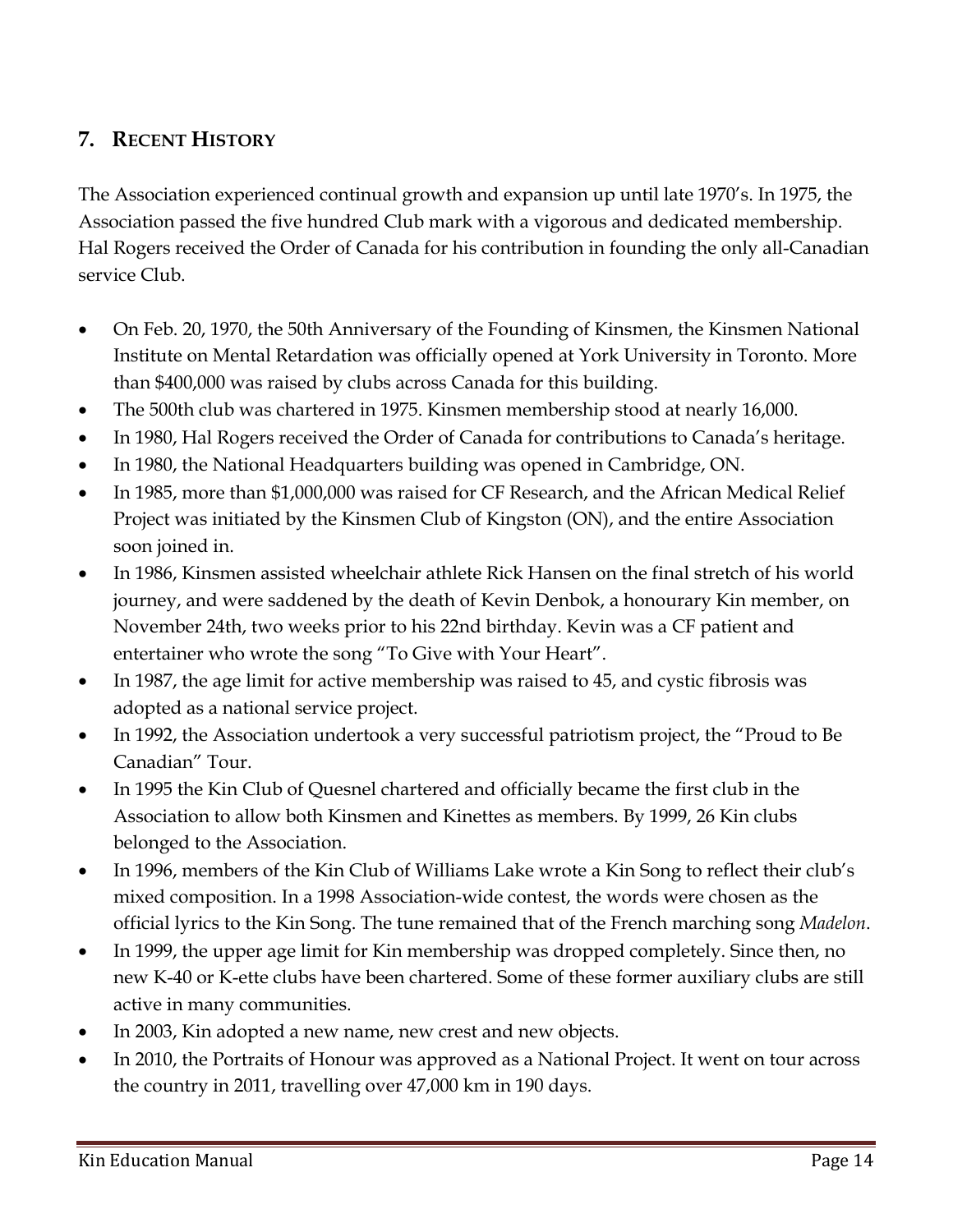#### **Quiz – Recent History**

- 1. The 500<sup>th</sup> Club was chartered in what year?
- 2. In what year did Hal Rogers receive the Order of Canada?
- 3. Our National Headquarters building was opened in 1980 in what city and province?
- 4. Kinsmen assisted wheelchair athlete Rick Hansen in what year?
- 5. Kevin Denbok, a Cystic Fibrosis patient and honourary Kin member, passed away on?
- 6. In 1987, what was the age limit for active membership raised to?
- 7. Cystic Fibrosis was adopted as a national service project in what year?
- 8. The upper age limit for Kin membership was dropped completely in what year?
- 9. Can K-40 and K-ette clubs still be chartered?
- 10. What National Project was approved in 2010?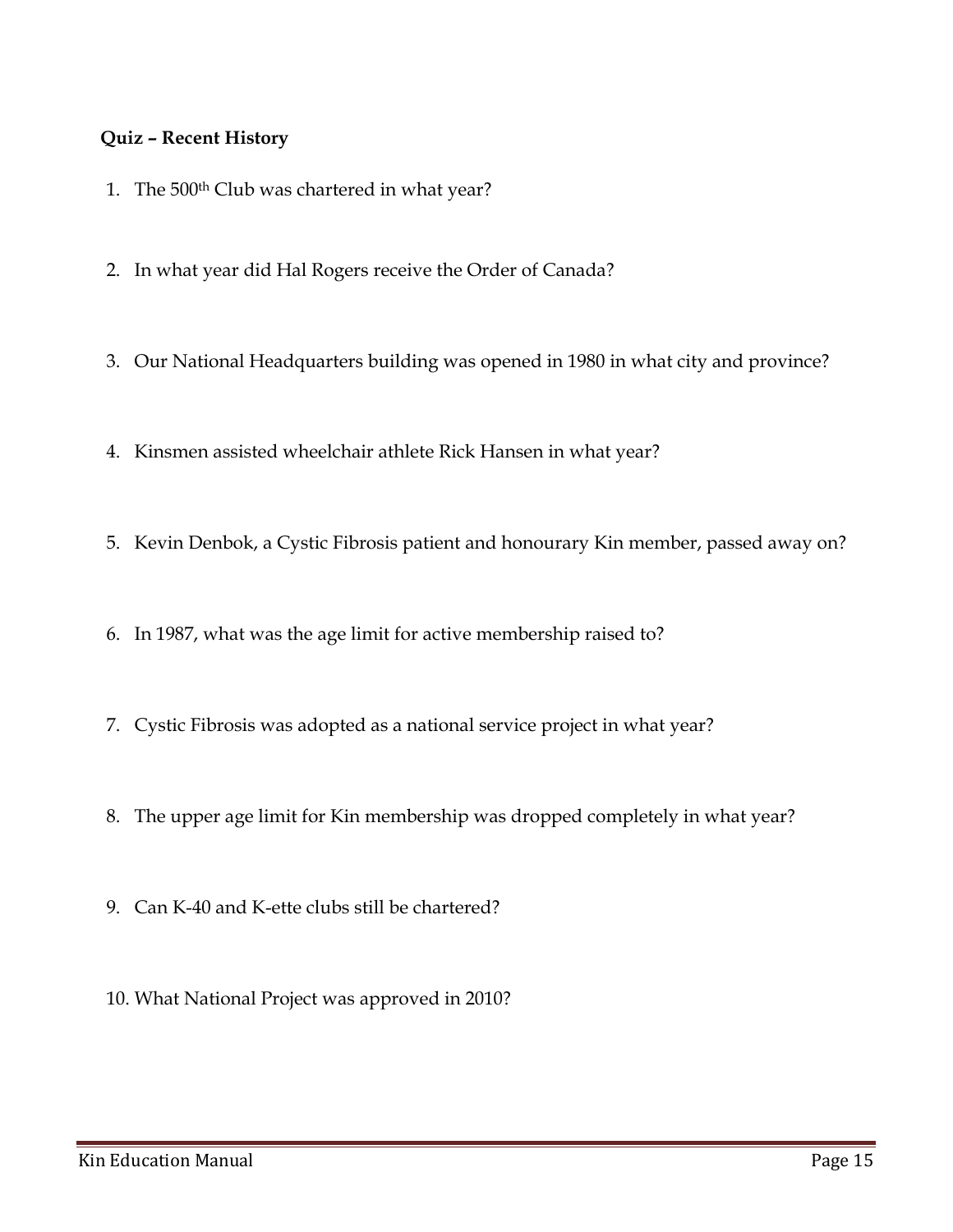## 8. **EVOLUTION OF KINETTES**

In the thirties, the wives of the Kinsmen began to get together to form social groups. The names of these groups varied from Kinsmen Ladies' Club, Kinsmen Wives, to Kinsmenettes. The Kinsmen Ladies' Club of Hamilton formed in 1932, has been acknowledged as the first to function as a properly organized club. The next few years came to see the formation of more Clubs with different names. In 1939, Miriam Sheridam coined the name KINETTES for the Ottawa Club. Although other Clubs may have used the name Kinettes, the Ottawa Club has been given credit as being the original Kinette Club in Canada.

Official recognition was given to the Kinettes in the National By-Laws of the Association in 1942, when Kinettes were duly certified as an auxiliary organization.

Kin Magazine started to reserve a section for Kinettes. Since there were eight Districts, there were eight Reporters who provided pictures and write-ups to our then Kinette National Editor. As time passed, the responsibility of the National Editor grew from Editor to a liaison with the Kinsmen. In order to recognize the broader range of duties, the Editor's title became National Kinette Co-ordinator in 1969-70. For the same reason, the name Kinette Reporter was changed to Kinette Co-ordinator at the District and Zone levels.

Kinette Clubs were auxiliary clubs to the sponsoring Kinsmen clubs. Only wives of Kinsmen were allowed to belong to a Kinette club. Since they were not considered full members of the Association, Kinette clubs were not assessed dues or assessments. That changed at the 1982 National Convention in Brandon, MB.

Then at the 1983 National Convention in Moncton, New Brunswick, the Association held its first joint Kinsmen – Kinette meeting where Kinettes were granted the right to speak and vote on Kinette resolutions. At that meeting, Kinettes were officially recognized as Associate members of the Kinsmen Association. At the 1988 National Convention in Calgary, Kinettes achieved full partner status within the Association. Commencing at the 1990 National Convention in Thunder Bay, Ont., the Association elected a team of National Kinsmen and National Kinette Presidents. Catherine Newham of Portage La Prairie, Manitoba was elected National Kinette President.

In 1995 the title "District Kinette Coordinator" was officially replaced with District Kinette Governor, and Districts elected a team of District Kinsmen Governor and District Kinette Governor. Since then a number of Districts have decided to adopt the same policy as National with single leadership.

Single leadership at the National level started in 2005-06. The first Kinette elected National President was Leona Thorogood.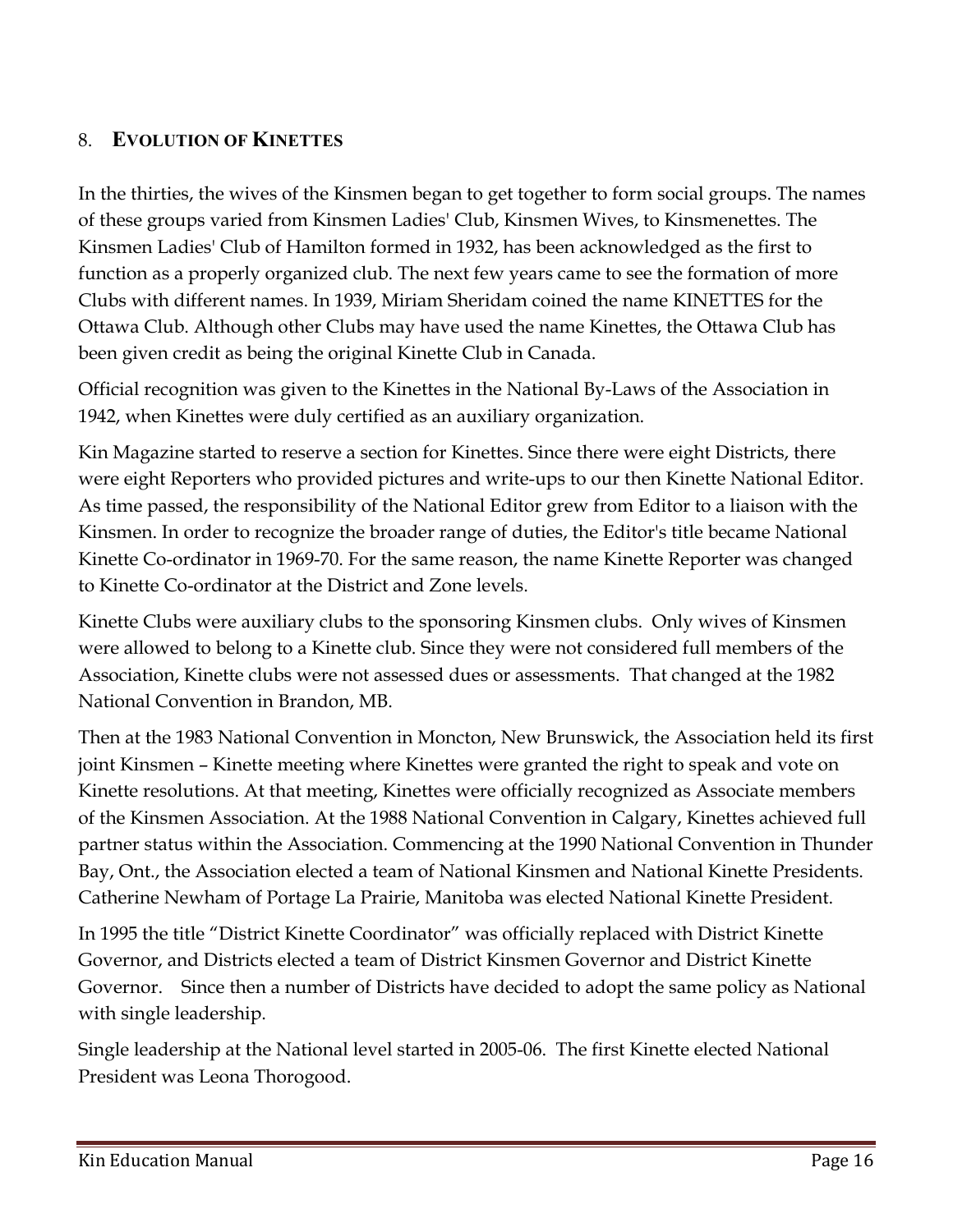#### **Quiz – Evolution of Kinettes**

#### 1. The first properly organized Kinette Club was in Hamilton in:

| A                       | $\overline{0}$<br>◢<br>u<br>1920 | $\overline{\phantom{0}}$<br>╰ | 1937<br>エノフム |
|-------------------------|----------------------------------|-------------------------------|--------------|
| $\mathbf{r}$<br>к<br>ι, | 192 <sup>4</sup><br>エノムエ         | $\overline{\phantom{a}}$<br>◡ | 1939<br>エノフノ |

#### 2. In 1939, Miriam Sheridam coined the name Kinettes for:

|              | A the Hamilton Club | $C$ the Ottawa Club      |
|--------------|---------------------|--------------------------|
| $\mathbf{B}$ | the Toronto Club    | $D$ the Thunder Bay Club |

#### 3. Kinettes were certified as an auxiliary in the:

|  | A   National By-Laws of the | $C$ National By-Laws of the      |
|--|-----------------------------|----------------------------------|
|  | Association in 1939         | Association in 1942              |
|  | B   Kin Magazine in 1940    | D   Parliament of Canada in 1941 |

#### 4. As an auxiliary club, only could be Kinettes:

| Α      | Nurses              | B | <b>Bartenders</b> |
|--------|---------------------|---|-------------------|
| ╭<br>∼ | Ki<br>Ginsmen wives |   | <b>Editors</b>    |

5. Kin Magazine needed a Kinette to provide articles and pictures for publication. The position created was:

| A   National Kinette Convener      | $\vert$ C   Kinette Reporter      |
|------------------------------------|-----------------------------------|
| <b>B</b>   National Kinette Editor | D   National Kinette Co-ordinator |

#### 6. Kinettes became officially recognized as full partners in the Association in:

|  | A   Calgary, Alberta in 1988 | C   Ottawa, Ontario in 1939   |
|--|------------------------------|-------------------------------|
|  | Brandon, Manitoba in 1982    | D   Hamilton, Ontario in 1932 |
|  |                              |                               |

#### 7. The first National Kinette President was from:

|  | A   Portage La Prairie, Manitoba | C   Stettler, Manitoba |
|--|----------------------------------|------------------------|
|  | Thunder Bay, Ontario             | D   Calgary, Alberta   |

#### 8. Single leadership at the National level began in:

| $\overline{ }$<br>1 P | 1990 | $\sqrt{2}$<br>╰     | 1995        |
|-----------------------|------|---------------------|-------------|
| B                     | 2000 | $\blacksquare$<br>┻ | 00F<br>ZUUJ |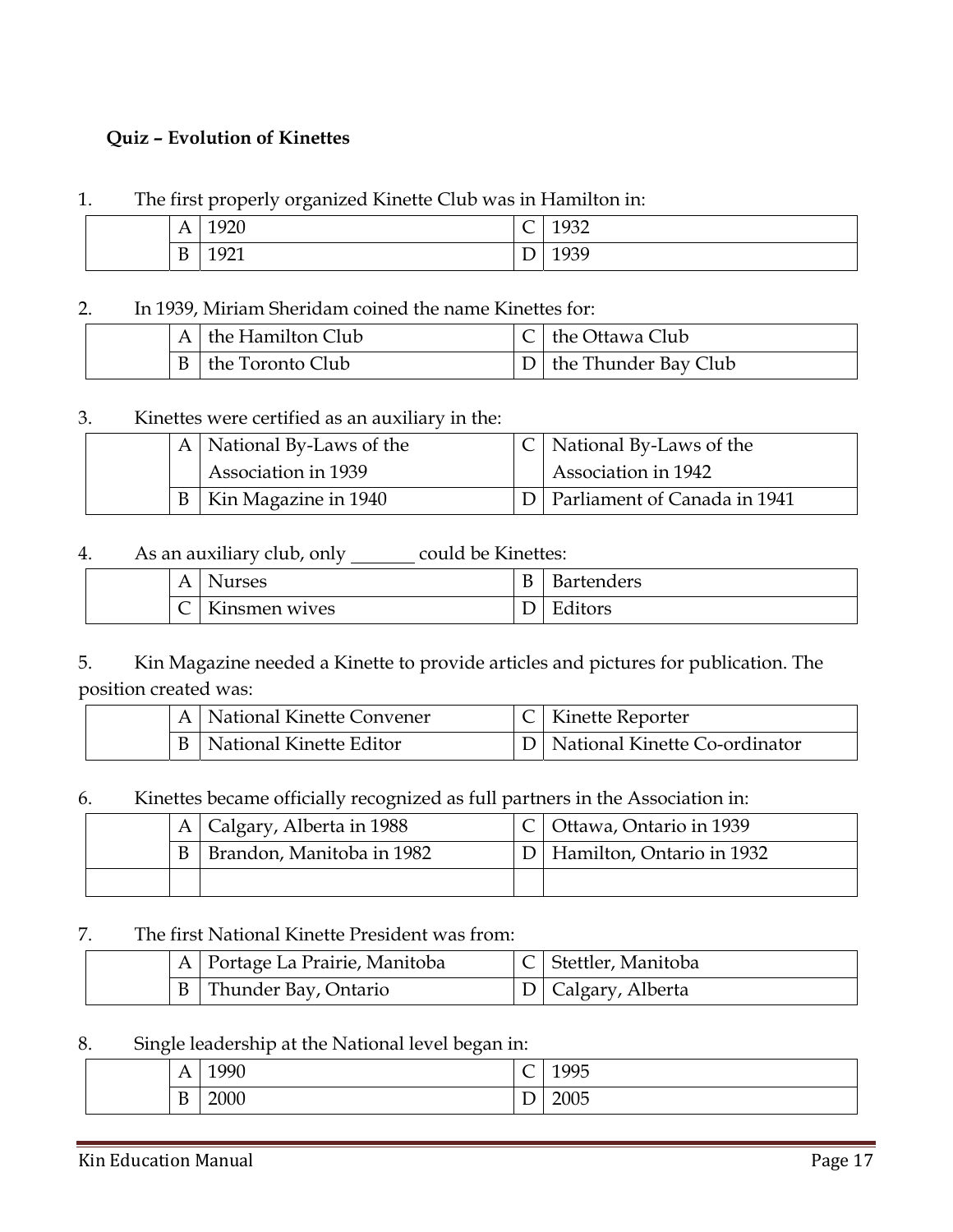## **9. THE FAMILY OF KIN**

Kin Canada is comprised of many different types of clubs Kinsmen, Kinette, Kin, Campus Family and E-Clubs. Membership in these clubs are men and women, 19 years and older (with exceptions made for younger post-secondary students who are belong to Campus Clubs), who are dedicated to active community service and fellowship.

**Kinsmen, Kinettes, and Kin**: Prior to 1994, men would join Kinsmen Clubs, and women would join Kinette clubs. As of National Convention in Regina, 1994, a third option was made available to Kin in the form of "Kin Clubs ".

**Campus Clubs:** Open to any student at Canadian colleges and universities at least 17 years of age. Kin campus clubs perform volunteer work through service projects, events and fundraisers. Club members decide what causes to support based on the greatest needs in the community.

**Family Kin Club:** Open to adults and their children. Family Kin Clubs perform volunteer work through service projects, events and fundraisers. Clubs decide what causes to support based on the greatest need in their community

**E-Clubs**: E clubs – where members are connected via the internet.

**K-40 and K-ette Clubs**: although not official members of the Association, they are still in existence in some communities and the membership consists of volunteers who no longer wish to belong to the full-fledged Kinmen or Kinette Club within their community. Generally a social Club, but will quite often assist their local clubs when volunteers are needed.

It is possible that a Kinsmen, a Kinette a Kin, a Family and a Campus club or any combination thereof, can all exist within the same community. Membership in any club is no longer based on gender. Membership to Kinsmen, Kinette and Kin clubs is now open to all genders. Women can now join Kinsmen clubs, and men can join Kinette clubs. The difference is that regardless of gender, members of a Kinsmen club are referred to as Kinsmen, members of a Kinette club are referred to as Kinettes and members of a Kin club are referred to as Kin. Within the confines of Kin meetings, members' names are often tagged with the prefix "Kin" (i.e. Kin Dave, Kin Joanne etc.)

Regardless of the club type, family and friends of members of the various types of clubs are always welcome to help out on projects, Kin has always been family oriented, and the Association promotes, FAMILY, job then Kin, for we believe family is an integral part of what we do and who we are.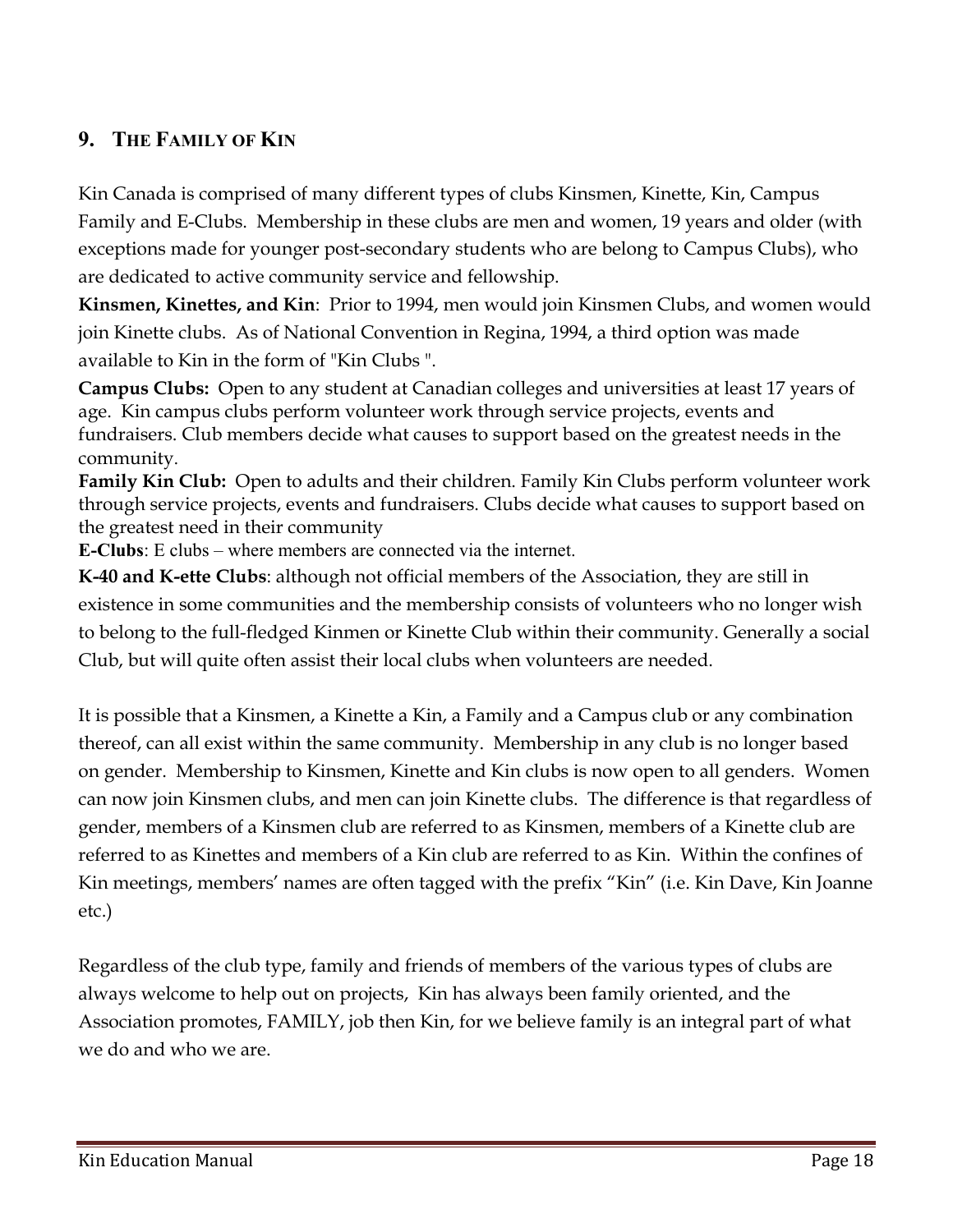#### **Quiz – Family of Kin**

#### 1. The Kin Association is made up of:

|  | A | Kinsmen Clubs only             | Kinsmen, Kinettes and K-40 Clubs        |
|--|---|--------------------------------|-----------------------------------------|
|  |   |                                | only                                    |
|  | B | Kinsmen and Kinette Clubs only | D   Kinsmen, Kinettes, Kin, e-clubs and |
|  |   |                                | Campus Clubs                            |

#### 2. Kinettes are:

|  | A little Kinsmen under the age of 21         | $ C $ women at least 19 years of age |
|--|----------------------------------------------|--------------------------------------|
|  | $\mathsf{B}$ an auxiliary Club whose members | D   Men and women who have joined a  |
|  | are spouses of K-40 members                  | Kinette Club                         |

#### 3. K-40 Clubs are usually:

|  | A $\vert$ as hard working in service as the<br>  Kinsmen Clubs | $\mid$ C $\mid$ organized primarily on a social<br>level but may assist their Kinsmen |
|--|----------------------------------------------------------------|---------------------------------------------------------------------------------------|
|  | B forbidden to do service work                                 | $D$ organized only on a social level                                                  |

#### 4. Members of Kin Campus Clubs are:

|  | A   Men only    | C Students at Canadian colleges and |
|--|-----------------|-------------------------------------|
|  |                 | universities                        |
|  | Senior citizens | D   No longer being chartered       |

#### 5. Kin Campus Clubs perform:

|  | Volunteer work through service | $ C $ Volunteer work through |
|--|--------------------------------|------------------------------|
|  | projects                       | fundraisers                  |
|  | Volunteer work through events  | $D \mid A$ , B and C         |

#### 6. Our Association can be described as:

|  | $A \mid a$ family organization     | $\mid$ C $\mid$ a women's organization    |
|--|------------------------------------|-------------------------------------------|
|  | $B \mid a$ men's organization only | $ D $ an organization for people under 45 |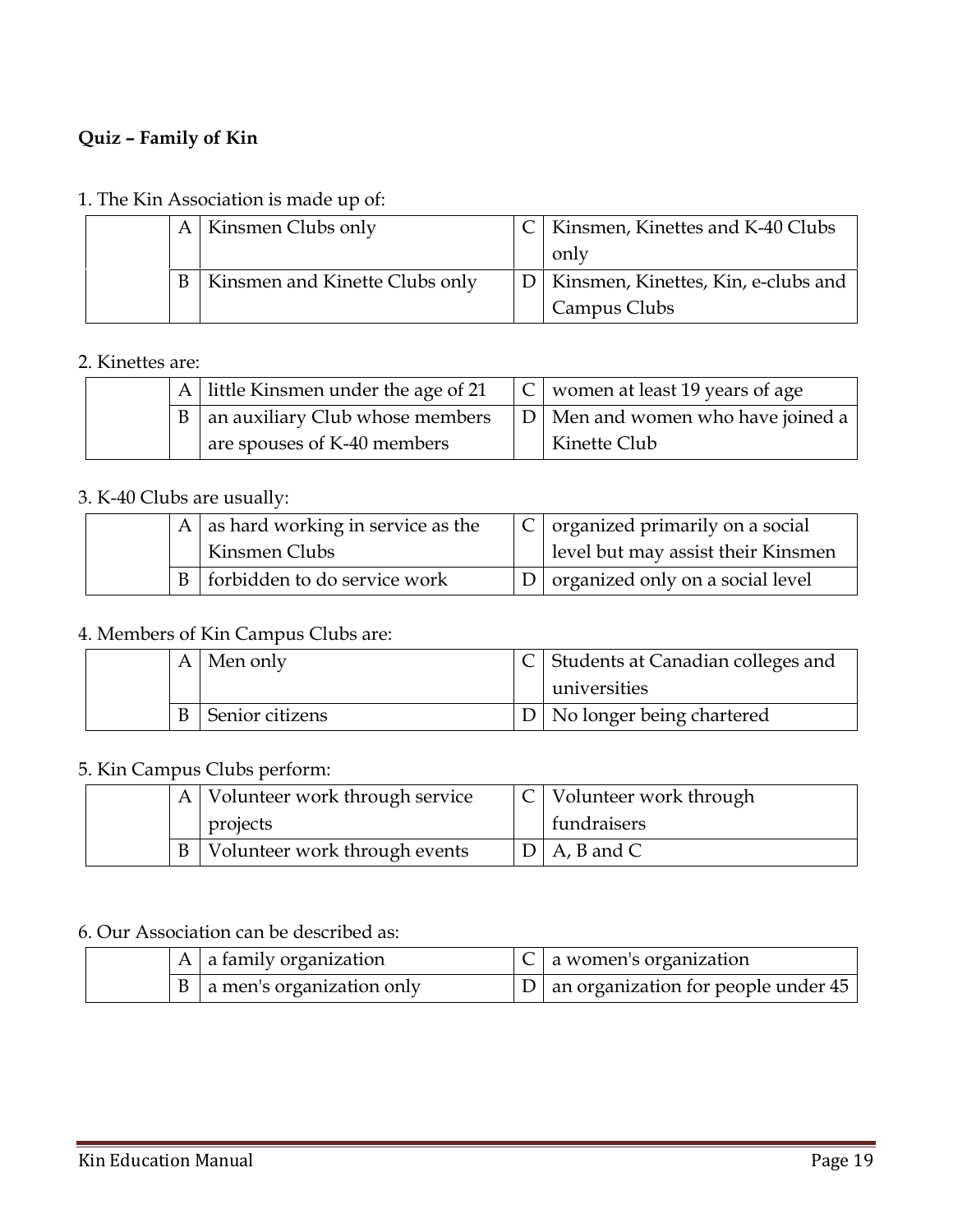## **10. CLASSES OF CLUB MEMBERSHIP**

Clubs are the members of Kin Canada, however within a club terms may be used to refer to identify individual members.

#### **ACTIVE MEMBERS**:

Must be at least 19 years of age (with exceptions of post-secondary students in Campus Clubs), of good character and community standing. They have full voting privileges at the Club level, and may run for office. They may serve as club Accredited Delegates at Zone, District, and National Kin meetings. The Club is assessed dues based on its number of Active and active life members. The large majority of Kin are considered to be Active Members.

#### **LIFE MEMBERS**:

Are people who have been presented with the Association's highest honour. To qualify, the person must have been a member for at least ten years and who have served the Club and the Association in a manner deserving of outstanding honour. Life Members who are no longer active in the Association are not entitled to run for office, vote, or be covered by liability insurance.

#### **ACTIVE LIFE MEMBERS**:

Are people who have received the Association's highest honor and have decided to remain active in their club. They carry all the same rights, privileges, and responsibilities of an Active member, but have the additional honour of being referred to as "Life Member …."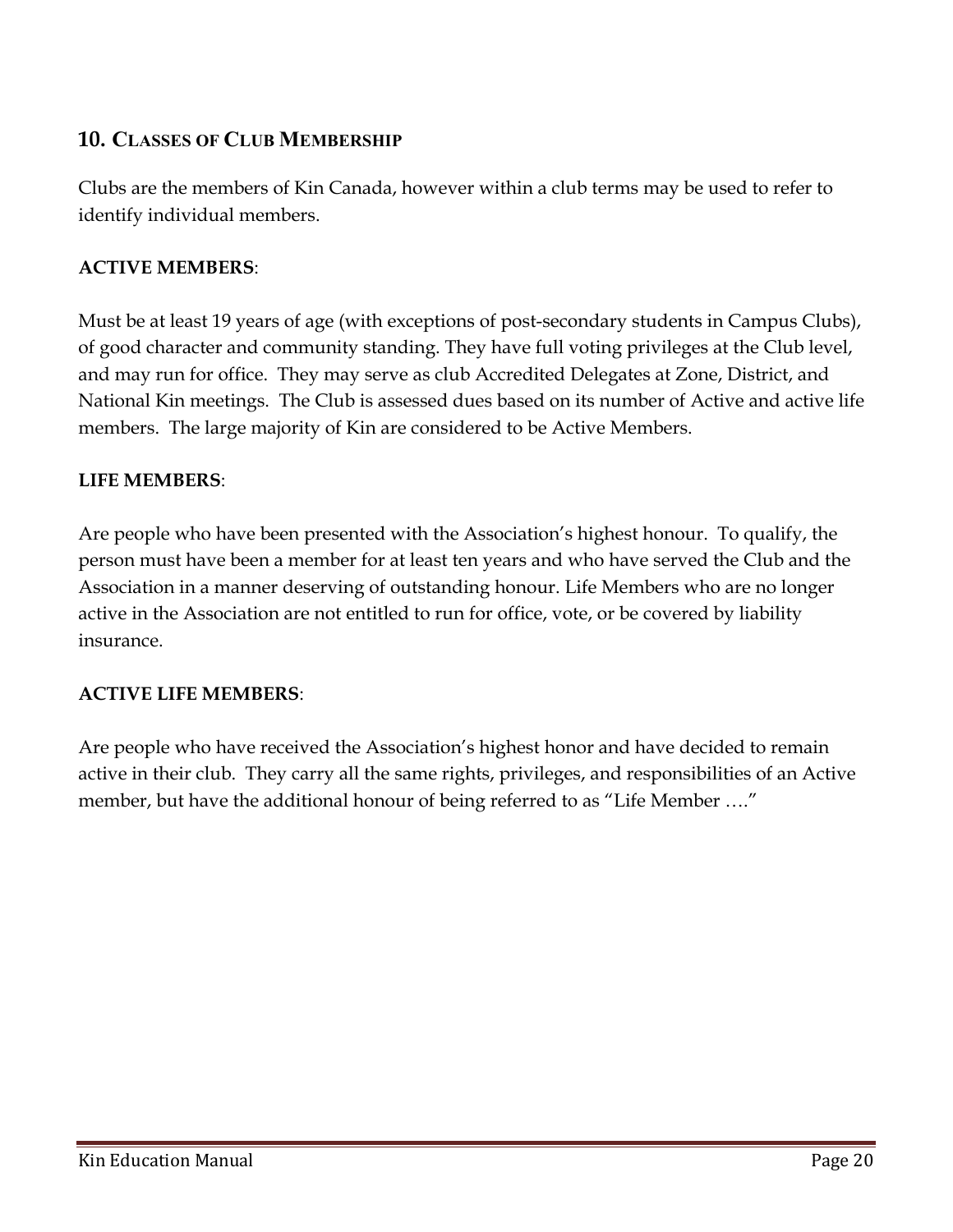#### **Quiz – Classes of Club Membership**

| Within clubs, there are four terms that may be referring to its membership. |
|-----------------------------------------------------------------------------|
| TRUE or FALSE?                                                              |
|                                                                             |

2. Active Members may be between the ages of 18 and 45.

TRUE or FALSE?

3. Active Members have full voting privileges at the Club level.

|  | $-$                                  |
|--|--------------------------------------|
|  | CE 2<br>- 13<br>д<br>TINUE OI TALOE; |
|  |                                      |

4. Active Members cannot run for office.

| --<br>-<br>$\overline{\phantom{0}}$<br>__ |
|-------------------------------------------|

5. To become a Life Member, you must have been a member for at least ten years. TRUE or FALSE?

#### 6. Life Member is the Association's highest honour.

| --<br>_______ |  |
|---------------|--|

- 7. Life Members may hold any office in a Club, except that of President. TRUE or FALSE?
- 8. The Club is assessed dues based on its number of Active, Life and Active Life Members. TRUE or FALSE?
- 9. Regardless of attendance, a Life Member can vote on matters at a Club meeting. TRUE or FALSE?
- 10. An Active Life Member may serve as club Accredited Delegate at Zone, District and National Kin Meetings.

|--|--|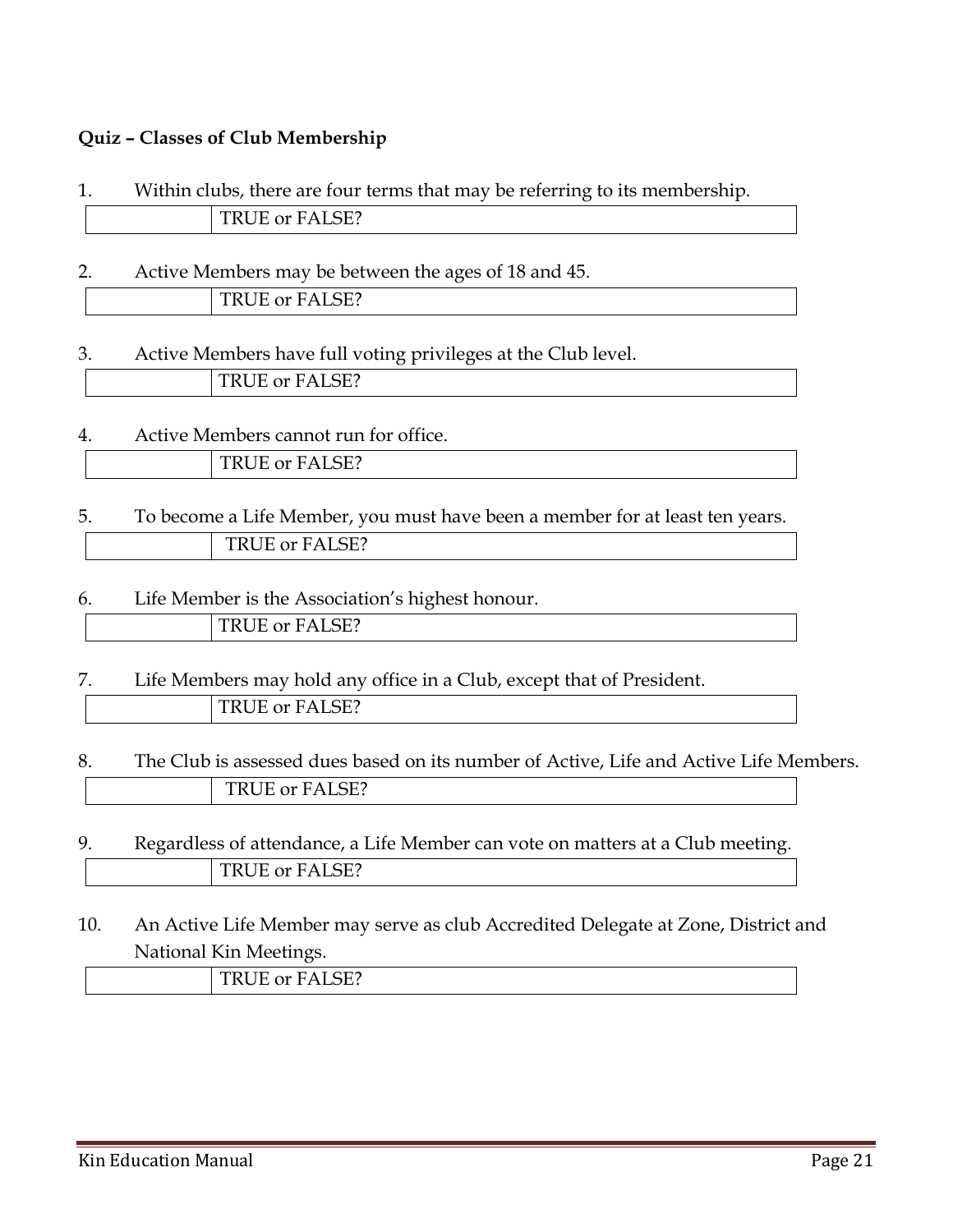## 11. **CLUB MEETINGS**

Operating a successful club requires a lot of planning and organization. To accomplish this, each Club elects a "Steering Committee" known as the Executive or Board of Directors.

A club will normally hold General and Executive meetings. The frequency is determined by the size of the club and the clubs needs. Some clubs may hold joint General & Executive meetings. Other clubs may hold separate meetings. Some clubs may hold the Executive immediately prior to the General, while others hold the meetings on alternate weeks, with the Executive meeting being held one week, and the General the next week. The frequency of the Executive meetings is determined by the Executive while the frequency of the General meeting is determined by the General membership. Both should be formalized in the club house rules.

Meetings run more efficiently if there is an established agenda. The agenda is the suggested order the business will be transacted. It follows a standard format and is comprised of an opening, reports of Executive members and committee chairs, old business (any business brought forward to a previous meeting where the actions required have not yet been decided upon) new business (correspondence requiring action, notice of motions, motions etc.) announcements and adjournment. The agendas should always be circulated well in advance of any meeting.

The President, sometimes in conjunction with the secretary, will prepare both meeting agendas. Attendance at meetings is important. Executive members should make every effort to attend both Executive and General meetings. General members are welcome to attend executive meetings.

All Clubs within the Association operate somewhat differently, so the role of the Executive may vary somewhat in response to the needs of the club. However, an Executive that meets regularly and takes an active leadership role is the key to a Club's success.

Traditionally, the Club President chairs both Executive and General meetings, but it is not mandatory. In order to run an effective meeting the chair must be impartial on all topics of discussion. It is because of this that for General meetings, some clubs have chosen to appoint a chair who is not the club President, thereby allowing the club President to speak for and promote their platform. The Past President or a Vice President make ideal candidates to be the chair. An executive meeting is more relaxed, and therefore the President can chair the meeting, and still have a voice on motions. Regardless, an effective chair of a meeting will use the agenda and the Kin Rules of Order to ensure the meeting is effective and efficient.. A Sergeantat-arms helps the meeting chair to maintain order, as well as usually levy fines. Members appreciate well run meetings, especially when they leave time for fun and fellowship.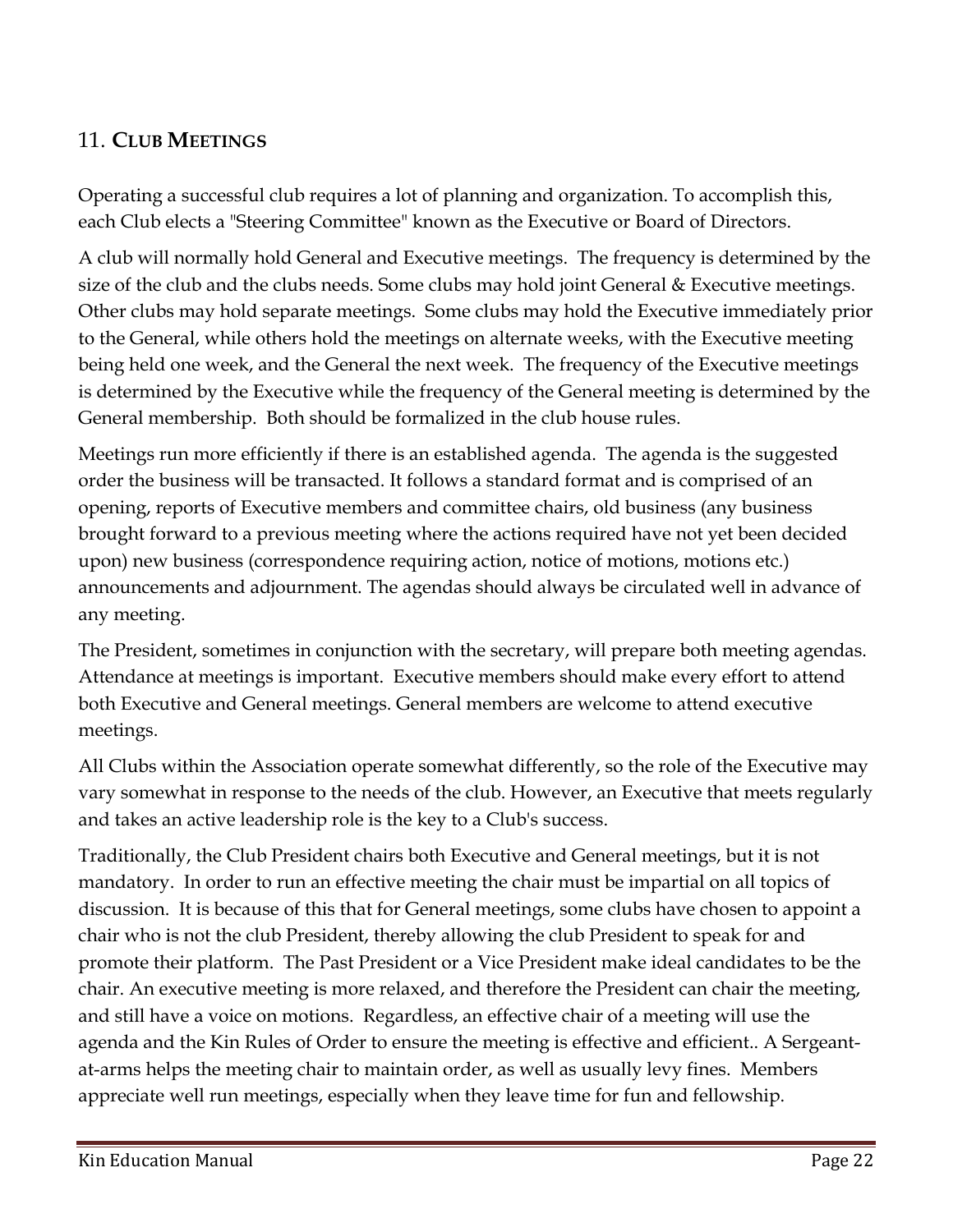## **Quiz – Club Meetings**

#### 1. The "steering committee" for the Club's projects and operations is the:

|  | <b>President and Secretary</b> | C   Club Executive |
|--|--------------------------------|--------------------|
|  | Governor's Executive           | Directors          |

#### 2. Which of the following are not on the Executive?

| A | Directors      | Treasurer                |
|---|----------------|--------------------------|
|   | Past President | D   Project Chairpersons |

#### 3. Club Executive:

|  | $A \mid$ size is set in the Associations | $C$ Size should be set by the Club |
|--|------------------------------------------|------------------------------------|
|  | <b>General Operating Bylaws</b>          | House Rules.                       |
|  | size should be determined by the         | are often too large and            |
|  | Club needs                               | cumbersome to be effective.        |

#### 4. The chair of the General meeting will be:

|  | A the club President | $\mid$ C $\mid$ the club's most senior member. |
|--|----------------------|------------------------------------------------|
|  | B any club member    | $ D $ the club Past President                  |

#### 5. It is recommended that Club Executive Meetings be held:

|  | A at least once a month          | C at least twice a month     |
|--|----------------------------------|------------------------------|
|  | As often as needed as determined | D   at least once a Kin year |
|  | by the Executive                 |                              |

#### 6. The sentence that best describes what the Executive of a Club does is:

|   | A $\vert$ promote the Kin name in the local |  | $C$ collect dues and keep the books for |
|---|---------------------------------------------|--|-----------------------------------------|
|   | press and organize socials                  |  | the Club                                |
| B | they meet in secret and discuss             |  | co-ordinate all committees,             |
|   | individual members                          |  | projects, handle the books and          |
|   |                                             |  | correspondence                          |

#### 7. Executive Meetings are conducted in the atmosphere of:

|   | A formal and by-the-book            |  | $C$ informal but efficient |
|---|-------------------------------------|--|----------------------------|
|   | parliamentary procedures            |  | parliamentary procedures   |
| B | no rules at all and no records kept |  | D   rigid military rules   |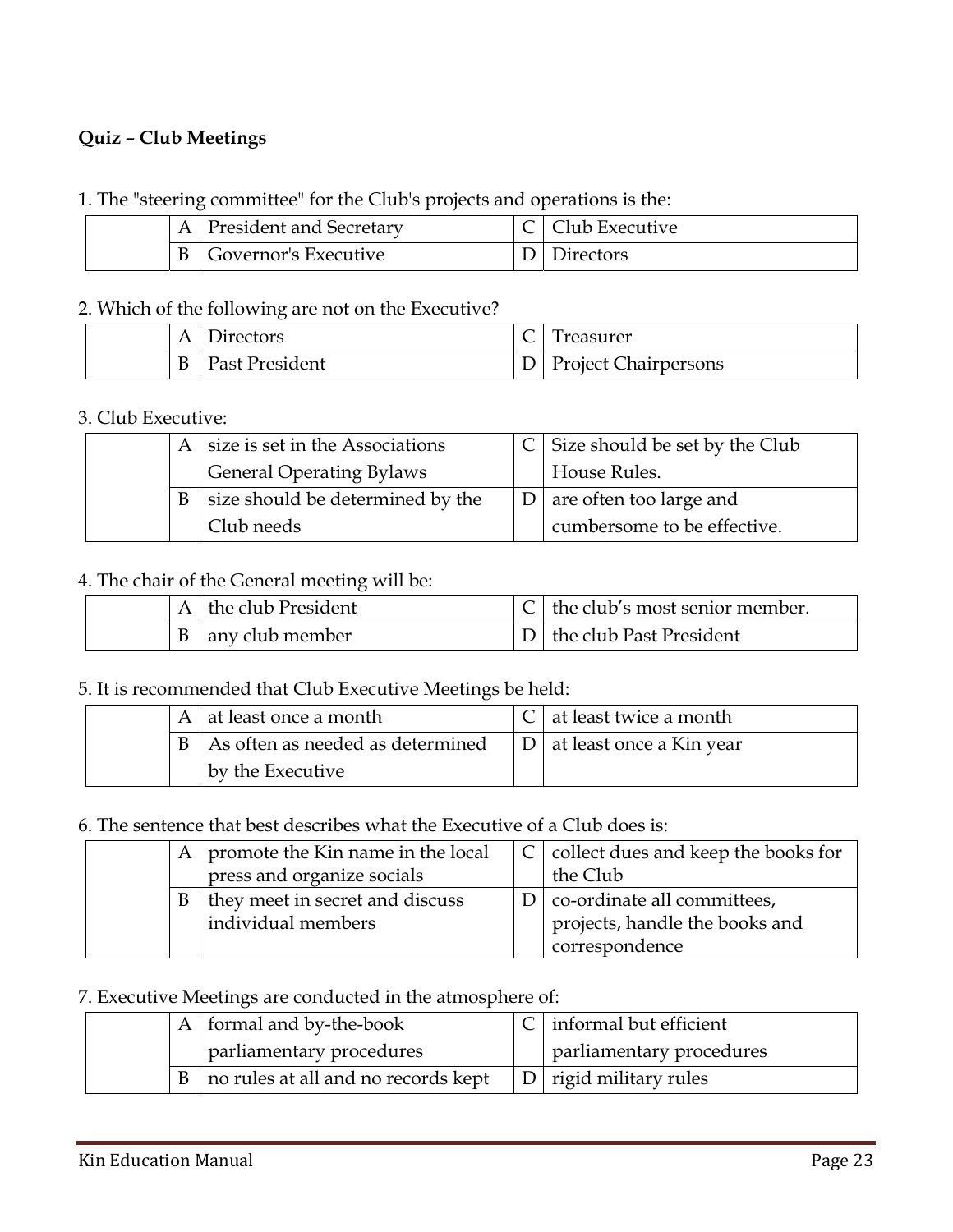## 12. **CLUB FINANCES**

All funds raised from the public and spent on the public are considered Service Division funds, while all funds raised from the members and spent on the members are considered General Division funds.

Clubs are not-for-profit incorporations. As a not-for-profit incorporation, there are a number of administrative expenses incurred in maintaining the corporation. These include website hosting; P.O. Box rental; National, District, and Zone dues; convention cost subsidies; Public relation costs, guest meals etc. These costs are not directly related to running a project, but are required as a corporation expenses. These costs may be paid out of Service or General depending on a club's practices and house rules. As such, a portion of the service dollars raised are required to pay these costs in order to keep the corporation solvent. The recommended practice is to pay all administrative costs out of General, and to transfer a percentage of the net service dollars raised from Service to General to cover these costs. This way, members and the public know what percent of the dollars they raise is spent on administrative costs.

Members should be aware of some simple financial facts:

- The budget is an estimate of revenue and expenditures for the Service and General Divisions
- The club should adopt the budget no later than the first meeting in October.
- Expenditures approved in the budget do not need an additional motion unless the expenditure is greater than that in the budget.
- The club Executive also have the power to spend money not exceeding the limit set in their house rules.
- Bank accounts must have a minimum of two signing officers, and every cheque must have two signatures of which one must be the Treasurer.
- Each club must have its books reviewed / audited at least once a year. The reviewer can be anyone, except the Club Treasurer and the other signing officers, and must be appointed by the Executive.
- There is no limit to the number of bank accounts a bank may have. Using Professional accounting software can result in a club using only one bank account, unless others are required by law. The software can track the funds by Division.

A well-run club is often the result of a financially wise club. Stability is the mark of the club that operates within its budget. It should be the aim of every club to know and understand club finances. Be sure to have appropriate checks and balances in place.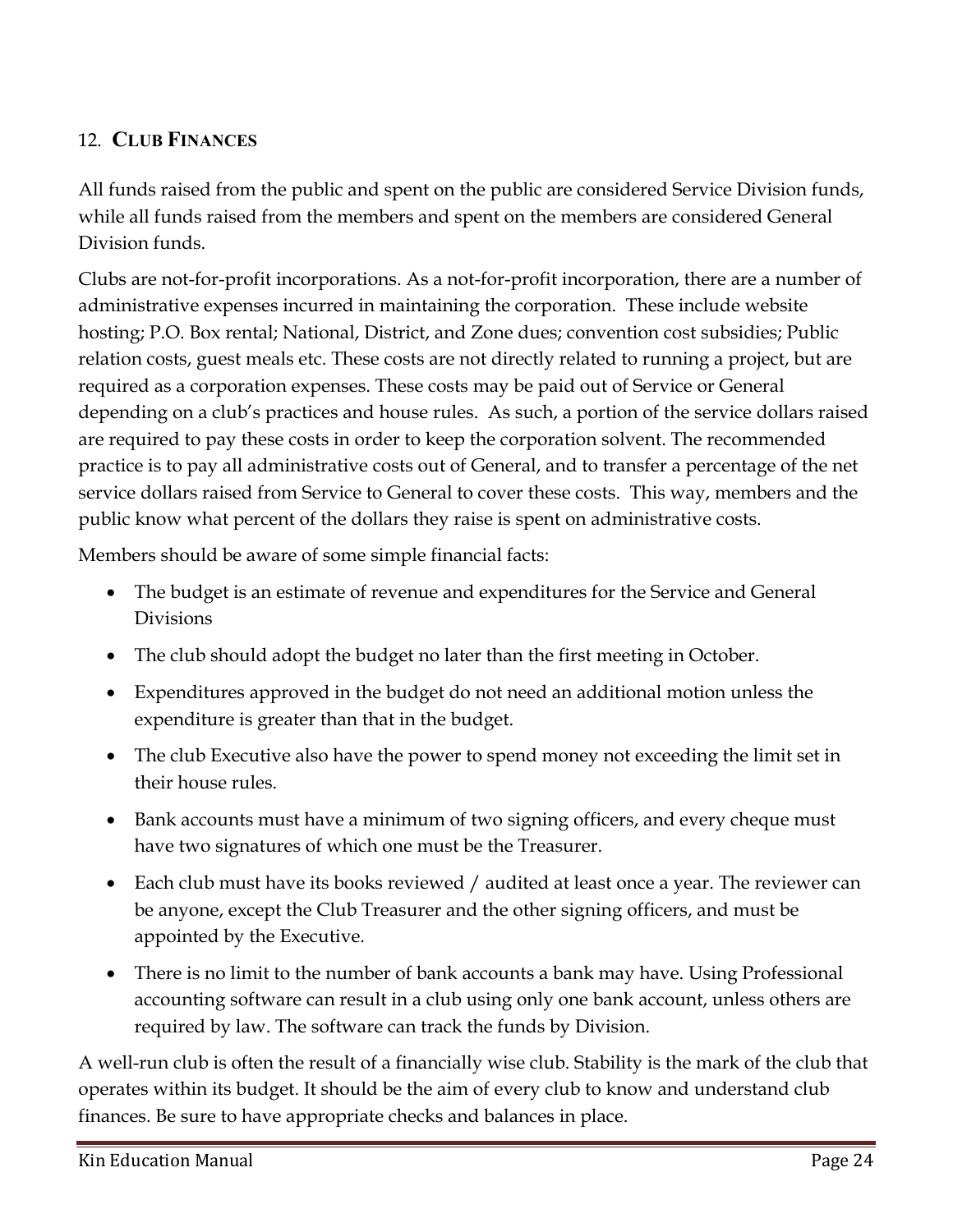### **Quiz – Club Finances**

#### 1. Clubs should approve their budgets:

|  | A before the start of the Kin year    | $ C $ before the 2nd meeting in October |
|--|---------------------------------------|-----------------------------------------|
|  | B   before the first meeting in Sept. | $ D $ on Nov 15th                       |

#### 2. Proceeds from a service project are attributed to:

| .<br>division<br>$\sim$<br>.<br>_____ | )ivision<br>.<br>∼<br>∼<br>_____ |
|---------------------------------------|----------------------------------|

3. Proceeds of a draw held during a club meeting are attributed to:

|                  | __                      |                  |
|------------------|-------------------------|------------------|
| $\blacktriangle$ | General Division<br>the | Service Division |

4. The cost of a person coming to the club to request their support on a service project **SHOULD BE** paid out of which Division:

|  | -<br><u>_</u><br>_____ |  |
|--|------------------------|--|
|--|------------------------|--|

5. If the budget contains a donation to Cystic Fibrosis Canada of \$750, does the Executive need to present a motion to the club before issuing a cheque?

|--|

6. If the budget contains a donation to Hal Rogers Endowment Fund of \$750, and the executive wants to donate \$1,000, do they need to go back to the club for approval?

|  | . . | $ -$ |  |  |
|--|-----|------|--|--|
|  |     |      |  |  |

7. What is the maximum number of Bank accounts allowed in the Service Division?

| $\Delta$ | - | $\sim$<br>╰ | -<br>◡                          |
|----------|---|-------------|---------------------------------|
| B        | ∸ | ∸           | $\sim$ $\sim$<br>fimit<br>1 N U |

#### 8. Is a cheque co-signed by the President and the Secretary valid?

| . . | $ -$ |  |
|-----|------|--|

#### 9. The terms "General" and "Service" refers to:

|  | $A \mid 2$ bank accounts   | $C$ Types of meetings       |
|--|----------------------------|-----------------------------|
|  | <b>Executive positions</b> | D   Divisions within a club |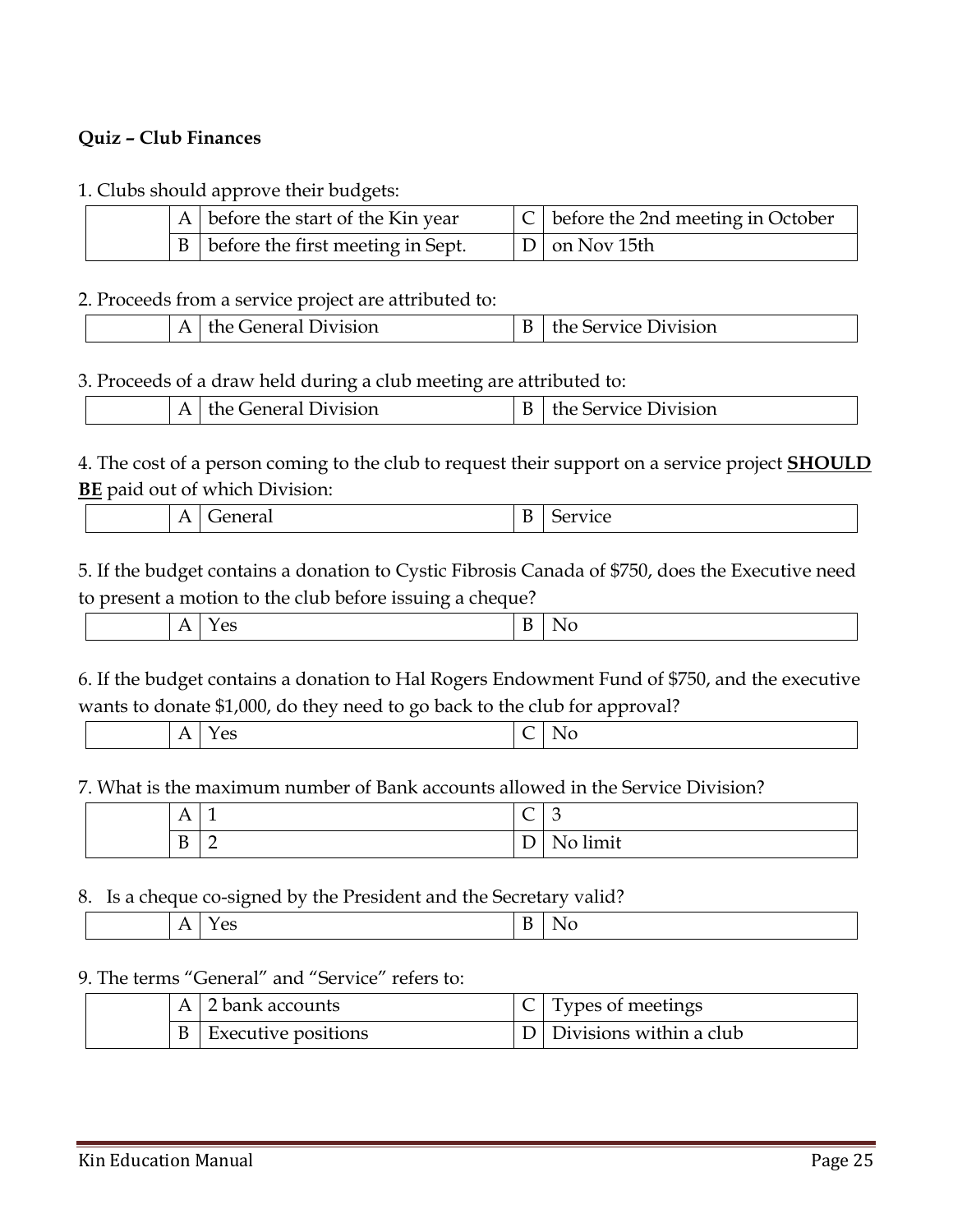## **13. KIN RULES OF ORDER**

Most Kin meetings are run using basic parliamentary procedures called Kin Rules of Order. The Rules of Order Handout is available on the Association web site and copies should be made available at all times to all members. Additional information on running effective meetings can be found in the Successful Club Manual found on the Kin Canada website at www.kincanada.ca .

It is the responsibility of all members, especially the chairperson, to be knowledgeable of our Rules of Order and to respect them. It is easier to conduct business if a set of rules is agreed to by all. While our rules are loosely based on parts of Roberts Rule of Order, we have chosen to go with a simplified version, so that all members, new and experienced, can quickly learn them. The Chair may make rulings on any questions not covered by our Rules of Order handout.

Once the meeting has been called to order, no discussion is allowed unless there is a motion on the floor that has been duly moved and seconded. Speakers should stand and wait to be recognized by the chair. Once recognized, they should address the chair properly, state whether they are speaking for or against the motion, and then state their point of view. Generally, each member has only one opportunity to speak on each motion and amendment, however, members may be called upon for a point of information or clarification. The mover of a motion may request to speak last.

Other members may only interrupt a speaker on a "Question of Privilege" or a "Point of Order" if they feel that improper language has been used, irrelevant argument introduced, or a rule of procedure broken. The point of order must be stated definitely and concisely. The Chair shall make a decision that is not debatable.

A motion may be amended once it is made. An amendment can amend the motion in only three ways: to delete certain words, to add certain words or, to replace certain words. It may not be such that its intent is to nullify the original motion.

 Once an amendment has been made, the discussion is only on the amendment, not the original motion. It has to be voted on first. If it is passed, then the discussion reverts to the original motion as amended. Only two amendments are allowed on the floor at any one time.

If members feel insufficient information is available to make a decision, a motion to table will suspend the motion and discussion, usually for a specified period of time. Such a motion is only debateable as to the time only.

Running a Kin meeting following accepted rules of order will focus the members on one subject at a time, allow for full debate, minimize personal conflicts, and ensure the will of the majority will prevail while respecting the rights of the minority.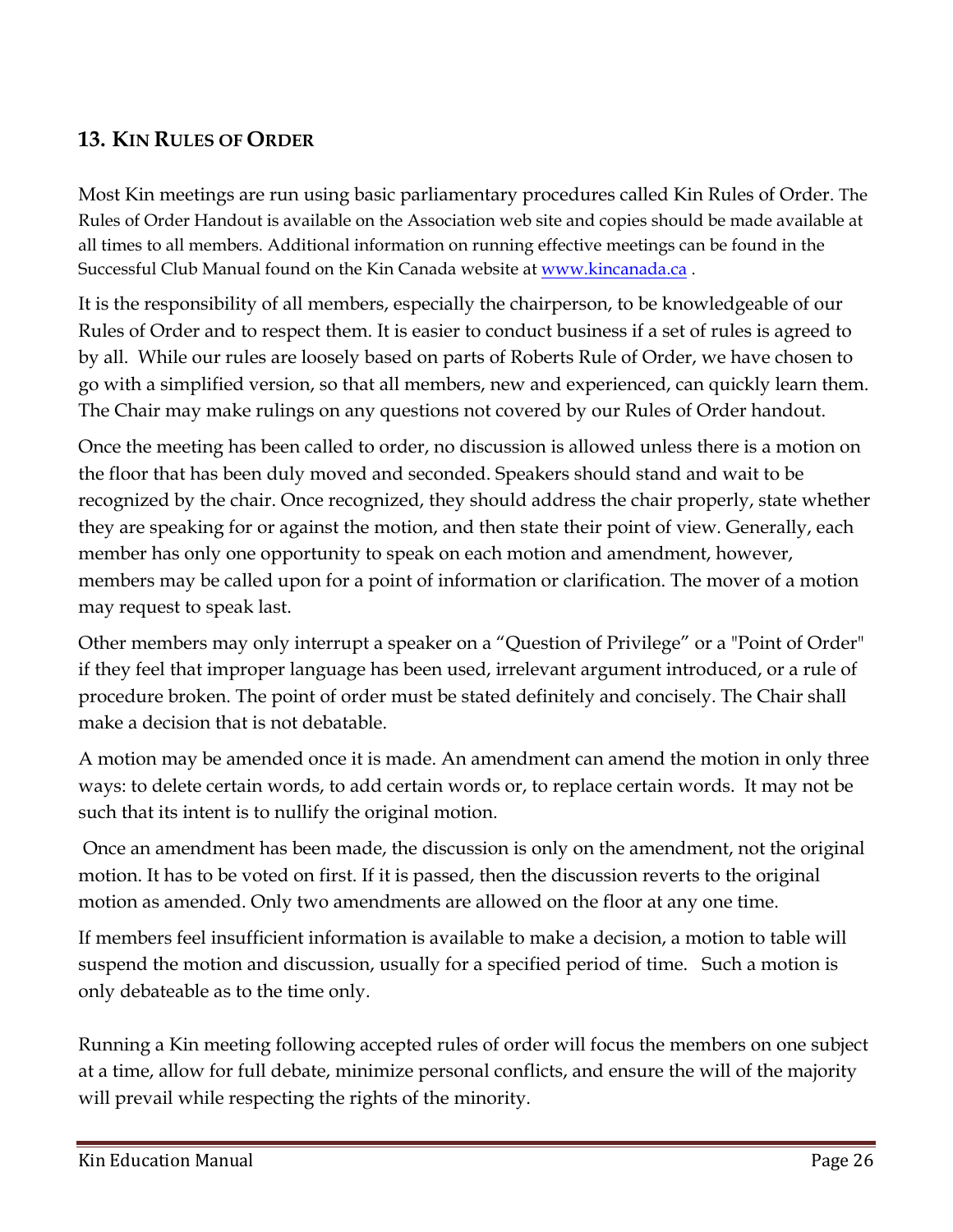#### **Quiz – Kin Rules of Order**

#### 1. The Kin Rules of Order should be known by:

|   | A the President only | the entire membership                |
|---|----------------------|--------------------------------------|
| B | the Executive only   | $D$   the Rules of Order Chairperson |
|   |                      | only                                 |

#### 2. Debate on Club concerns may take place:

|   | A $\vert$ as soon as the meeting is called to | only if there is a motion on the floor |
|---|-----------------------------------------------|----------------------------------------|
|   | order                                         |                                        |
| B | under New Business only                       | whenever a member feels like it        |

#### 3. If a member does not follow the Rules of Order, the chair should:

|  | $A$ eject them from the meeting      | $ C $ rule them out of order |
|--|--------------------------------------|------------------------------|
|  | $\vert B \vert$ argue until one wins | D   let them say their piece |

#### 4. Does a motion to adjourn require a seconder?

| $ -$ |
|------|
|------|

#### 5. When a member has the floor, he or she may only be interrupted if:

| A | a member raises a Point of Order or                      | $C$   the President feels that the meeting |
|---|----------------------------------------------------------|--------------------------------------------|
|   | Question of Privilege                                    | is getting too long                        |
|   | the membership does not like what $ D $ all of the above |                                            |
|   | they are saying                                          |                                            |

#### 6. Amendments cannot:

|  | A omit certain words in a motion                | $\vert C \vert$ add certain words to a motion |
|--|-------------------------------------------------|-----------------------------------------------|
|  | $\vert$ B $\vert$ change the intent of a motion | $\vert D \vert$ replace words with others     |

#### 7. Why should we use Kin Rules of Order?

|  | A   Will result in efficient, well run | Minimizes personal conflicts           |
|--|----------------------------------------|----------------------------------------|
|  | meetings                               |                                        |
|  | Ensure the will of the majority will   | $D$ Ensures the opinions of all may be |
|  | prevail                                | heard                                  |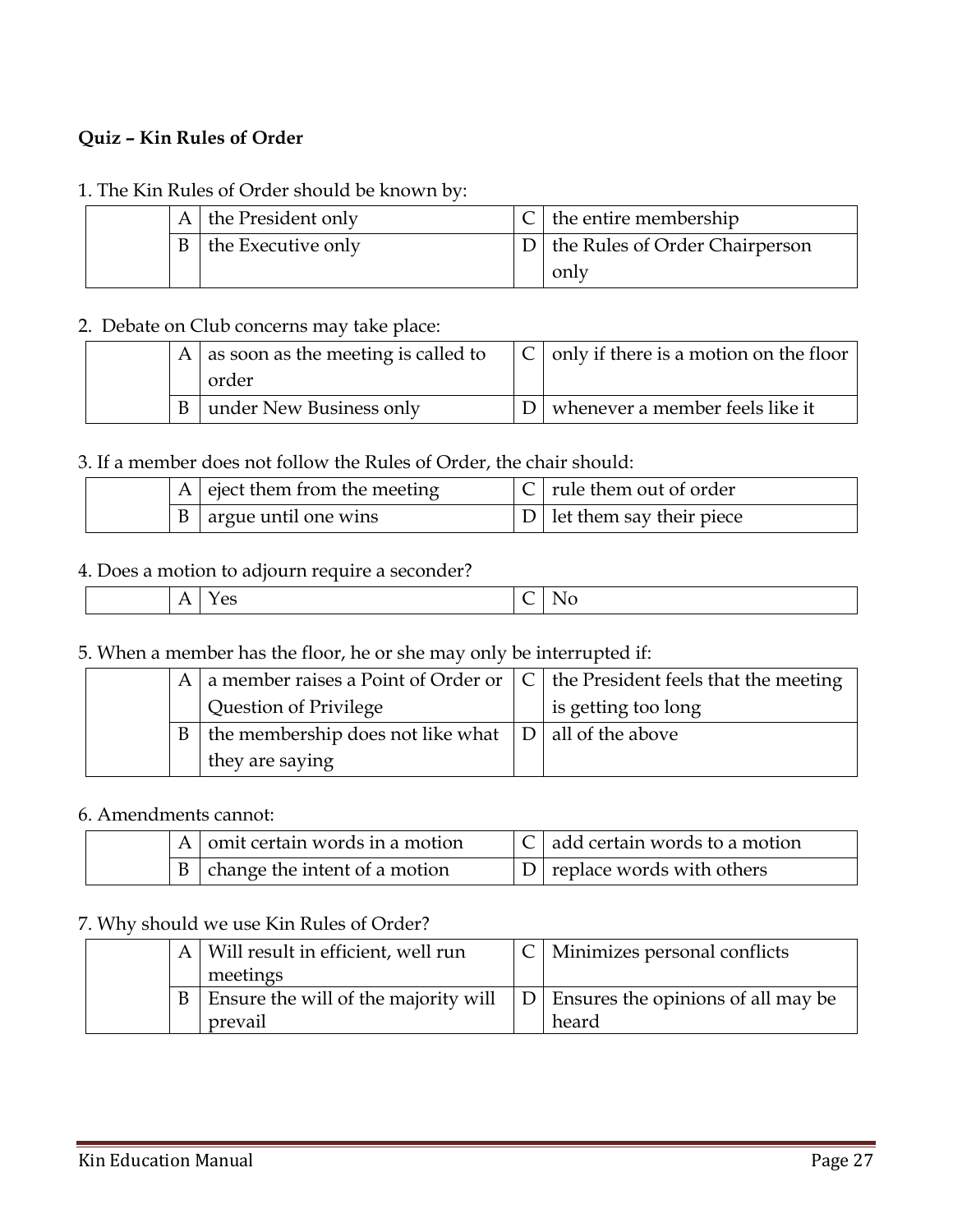## **14. CLUB ELECTIONS**

Every year between April 1st and May 15th, Kinsmen, Kinette, Kin, and Campus clubs hold elections for a new club Executive. The experience and enjoyment of helping the club grow in service and fellowship as a member of the Executive is well worth it.

The Officers on the Club Executive must include a President, Vice President(s), Immediate Past President, Secretary, Treasurer, and, Risk Manager. All of these positions, with the exception of Immediate Past President, are elected. Other recommended positions include Membership Director, Cystic Fibrosis/Service Director, Registrar, Bulletin Editor, Sergeant at Arms, and any other positions the Club may need for its operation. Each Officer has specific duties assigned to them. These are described in the Successful Club Manual, and the club may add to these duties. Members, such as Directors, are given special duties defined by the club. For example, a Director may be given the chairmanship of a major project or committee.

The current Executive appoints a Nominating Committee to bring a slate of officers to the club on "Nominations' Night". Nominations' Night is usually the meeting prior to the election meeting. The Nominating Committee should not include current Executive members, with the exception of the Past President. The Committee should try to have at least two candidates for each office. These nominations should be published in the club bulletin.

Voting is carried out by secret ballot with ballots authorized by the club Secretary. All members in good standing have a vote. Roughly speaking, good standing means that you have paid your membership fees and are not under suspension by the Executive. Active Life Members may vote however inactive Life Members may not. For the general membership, the rule is "one person, one vote".

The election proceeds in order of the Executive positions. The President is elected first, then the Vice President, Secretary, Treasurer, Directors and other officers. Unsuccessful candidates may be nominated for any other office for which the election has not yet taken place.

At an election there are at least two "scrutineers" to distribute, collect and count the ballots. They may be anyone present who is not running for office. Some clubs invite members from neighbouring clubs to do this job. The scrutineer must keep vote tabulations confidential.

The newly elected Executive takes office July 1st of any given year. If a vacancy on the Executive occurs for any reason, the Executive may appoint a temporary officer until such time as an election for that position can be held.

The election of club officers is an event that all members should consider of major importance in their club. It is here that the leadership of the club is selected and given club support. All members should be encouraged to gain in experience by offering for office.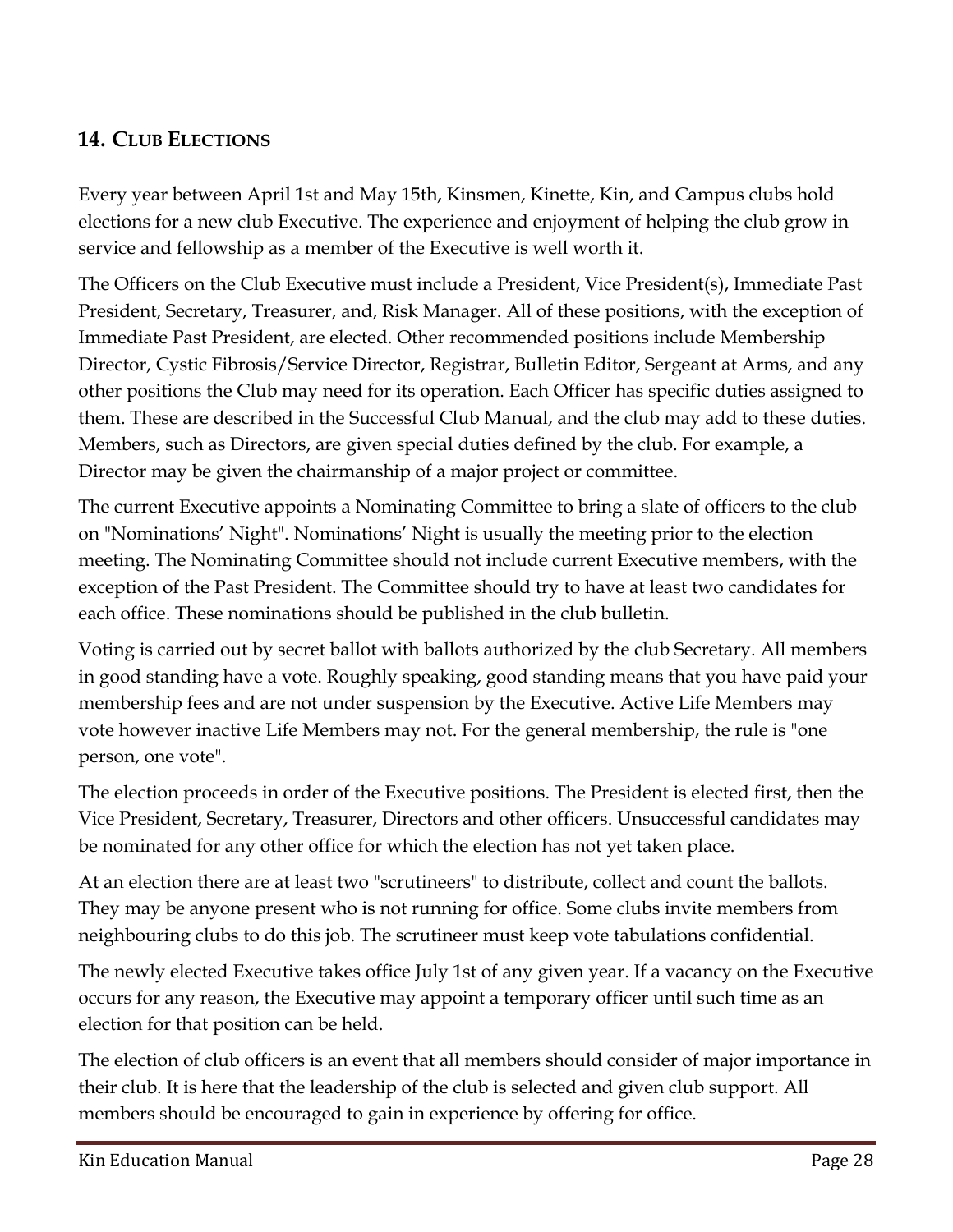### **Quiz – Club Elections**

#### 1. Club elections are held annually between:

|              | A $\vert$ June 1 and July 1 | C   April 1 and May 15   |
|--------------|-----------------------------|--------------------------|
| $\mathbf{B}$ | May 1 and June 15           | D   March 1 and April 15 |

#### 2. Candidates for club office are announced on:

|  | A   Nominations' Night | $ C $ Founder's Night  |
|--|------------------------|------------------------|
|  | B   Election Night     | D   Installation Night |

#### 3. What is the function of a scrutineer?

|   | Distribute the ballots           | Watch the members to ensure no      |
|---|----------------------------------|-------------------------------------|
|   |                                  | one cheats                          |
| R | Distribute collect and count the | D   To announce the winners of each |
|   | <b>ballots</b>                   | election                            |

#### 4. Voting for the Executive is done by:

|  | A a show of hands | secret ballot                               |
|--|-------------------|---------------------------------------------|
|  | proxy votes       | $\Box$ D $\Box$ only the Executive in power |

#### 5. Life Members may vote in an election:

|  | A if they can still walk | $\mid$ C $\mid$ if they are Active Life Members |
|--|--------------------------|-------------------------------------------------|
|  | under no circumstances   | $ D $ if they have attended 50% of the          |
|  |                          | meetings prior to Election Night                |

#### 6. The first person elected in club elections is:

| A | Treasurer      | Secretary      |
|---|----------------|----------------|
| B | Past President | Vice president |

#### 7. The newly elected Executive takes office:

| $\Delta$ | Immediatelv | At the next meeting |
|----------|-------------|---------------------|
| D        | ulv         | September 1         |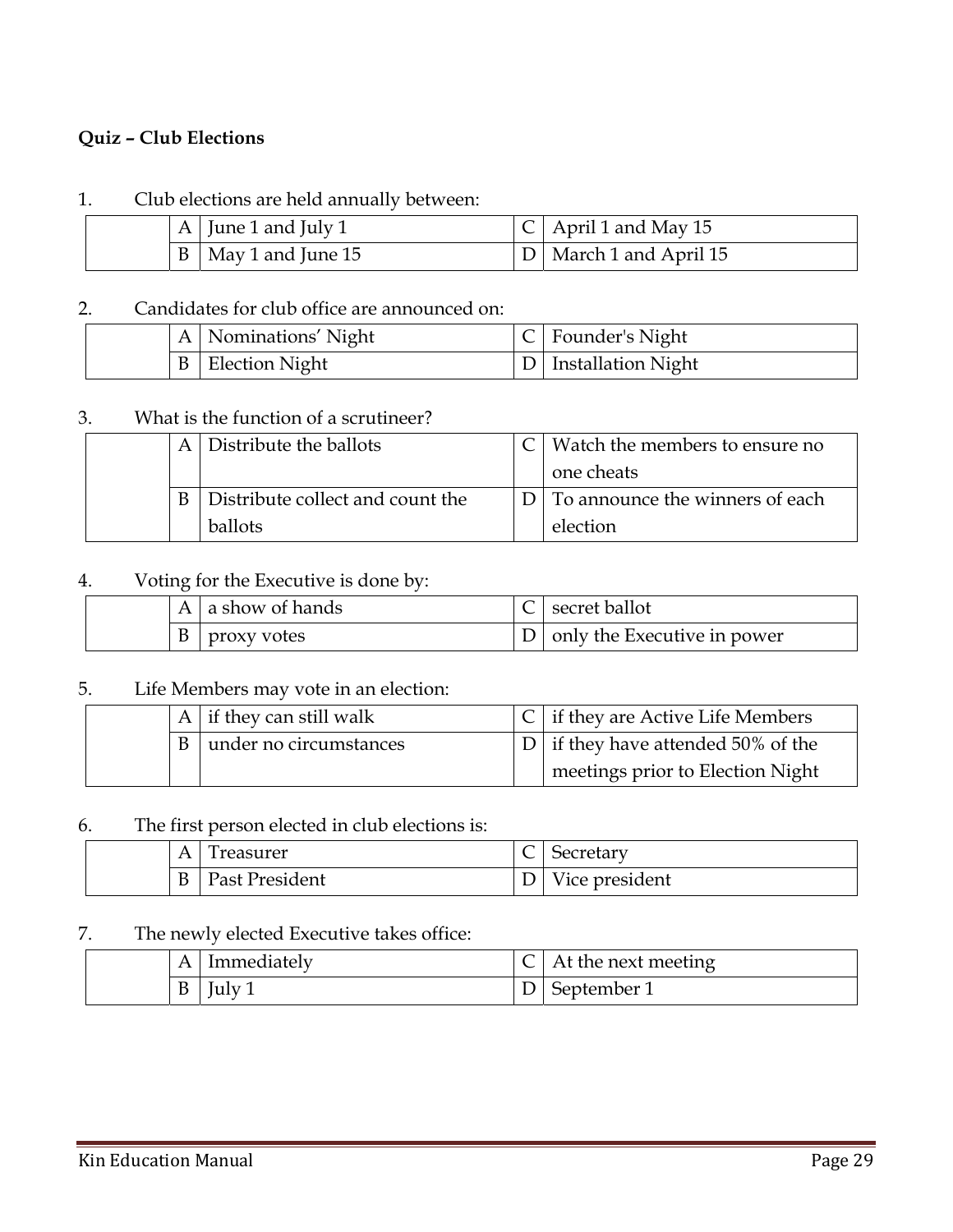## **15. NATIONAL AWARDS**

Our Association has awards for Districts, Zones, Deputy Governors, Clubs, Presidents, etc. and of course, for individual members. The criteria for all National awards can be located on the National website. The District awards are found in your District House Rules. Here are just a few of the National Awards:

### **Personal Awards**

- **GEM Award** (**G**et **E**xpansion **M**inded or **G**row **E**very **M**onth) This award is for any Kinsmen or Kinette who sponsors 3 new members within a 12-month period. The **Vision 2020 Gem Award** is presented to any Kinsmen or Kinette that sponsors 3 new members between the ages of 19 and 25 in a 12 month period.
- **Maple Leaf Award of Distinction** is an award open only to Kinsmen and Kinettes in their first two years. **Founder's Award for Achievement** is designed to challenge the Kinsmen and Kinette of more than 24 months to be active in Kin. **Member's Award of Excellence** is for members with more than 5 years of Kin experience. Each of these have specific criteria to be completed within a certain timeframe, and crosses a broad spectrum of Kin experiences.

#### **Recognition Awards**

 These awards recognize all the Clubs and Districts that submit qualifying affidavits. They include **Boake Efficiency** and **Ken Pierce Membership Growth Award** for clubs, and Deputy Governors can be recognized with the **Outstanding Zone Award.**

### **National Awards**

- Clubs can compete at the Zone /District level to be considered at the National level for the **Hal & Elspeth Rogers National Service Awards**, and submit nominations for the **Outstanding Kin** and **Kin Canada Lifetime Achievement Award**.
- Individuals can compete at the Zone/District levels to be considered for the **Founding Members Speaking Award**, and the **Quill Award**.
- All members can participate in the **Diane Rogers Kin Pride Award** each spring. All participants are recognized, and the member with the most correct answers receives the National Award. This is a fun way to increase your Kin contacts and knowledge!

In addition to the above awards there are several other personal, club and recognition awards that can be found in the National Awards Brochure at www.kincanada.ca. Participating in the awards program is a great way to motivate a Club and its members, learn a lot, and have some fun!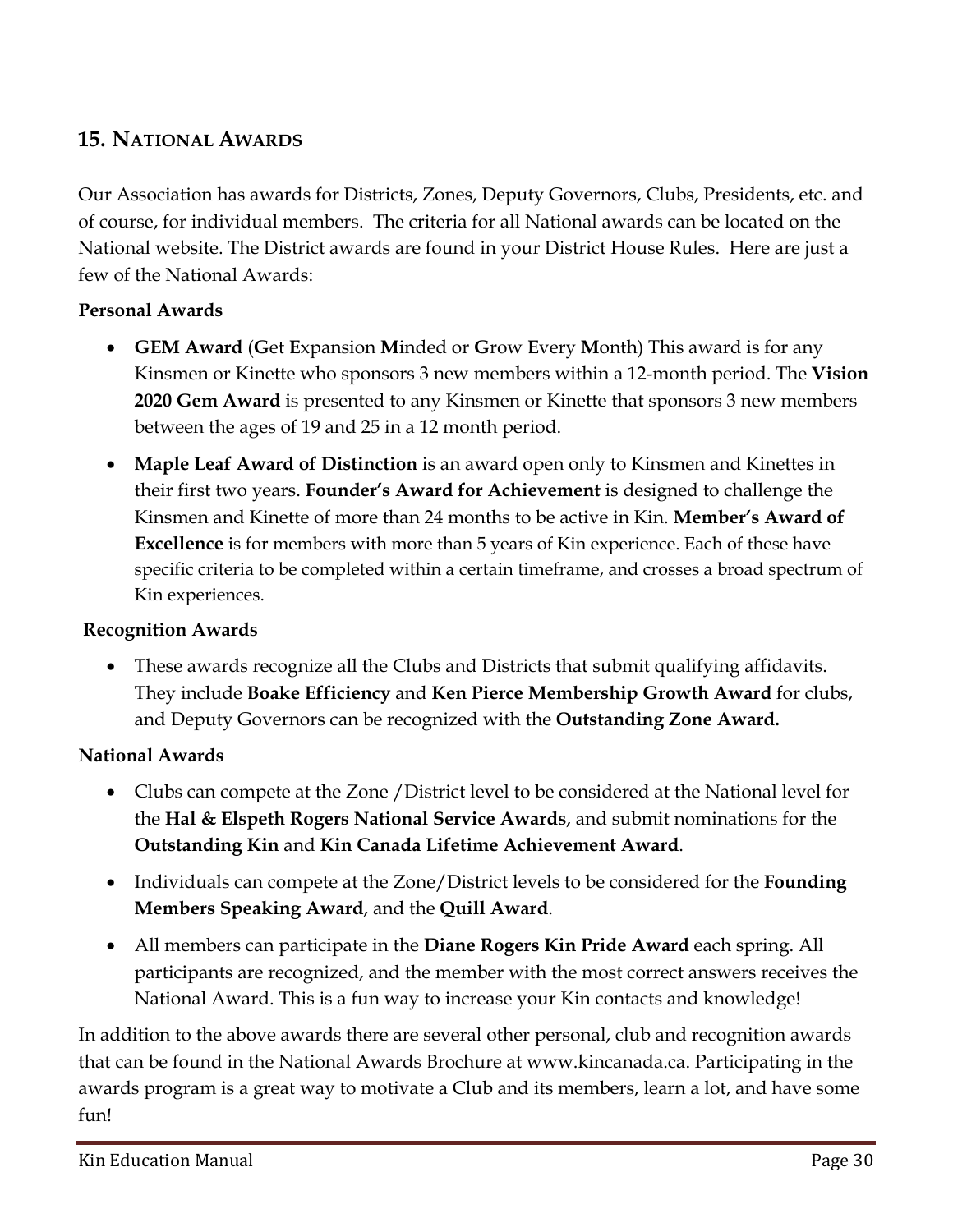## **Quiz – Awards**

#### 1. The Maple Leaf Award of Distinction is open to:

| A | first year Kinsmen only  | Kinsmen and Kinettes in their first<br>two years |
|---|--------------------------|--------------------------------------------------|
| B | first year Kinettes only | any member who wishes to enroll                  |

## 2. To receive the Gem Award, you must sponsor how many new members within a 12-month period?

#### 3. You need to compete at the Zone/District Level for:

|  | A   Boake Efficiency Award           | C   Diane Rogers Kin Pride Award |
|--|--------------------------------------|----------------------------------|
|  | <b>B</b>   Founding Members Speaking | D GEM Award                      |
|  | Award                                |                                  |

#### 4. The Founders Award for Achievement is designed to:

|  | A <sub>1</sub> | Encourage members to charter new $\mid C \mid$ To chair more than 5 committees in |                            |
|--|----------------|-----------------------------------------------------------------------------------|----------------------------|
|  |                | clubs                                                                             | one year                   |
|  | B              | Encourage members to serve on the $ D $ Challenge member of more than 24          |                            |
|  |                | club Executive                                                                    | months to be active in kin |

#### 5. The award to challenge a Kin of more than five years is the:

|  | A   Founder's Award for Achievement $\mathcal{C}$   Member's Award of Excellence |                 |
|--|----------------------------------------------------------------------------------|-----------------|
|  | B   Outstanding Maple Leaf Award                                                 | D Diamond Award |

#### 6. To find out more about awards, you should:

|  | A refer to the National Constitution | C   contact your Club Awards |
|--|--------------------------------------|------------------------------|
|  |                                      | Chairperson                  |
|  | refer to the District House Rules    | $D \mid b$ and c             |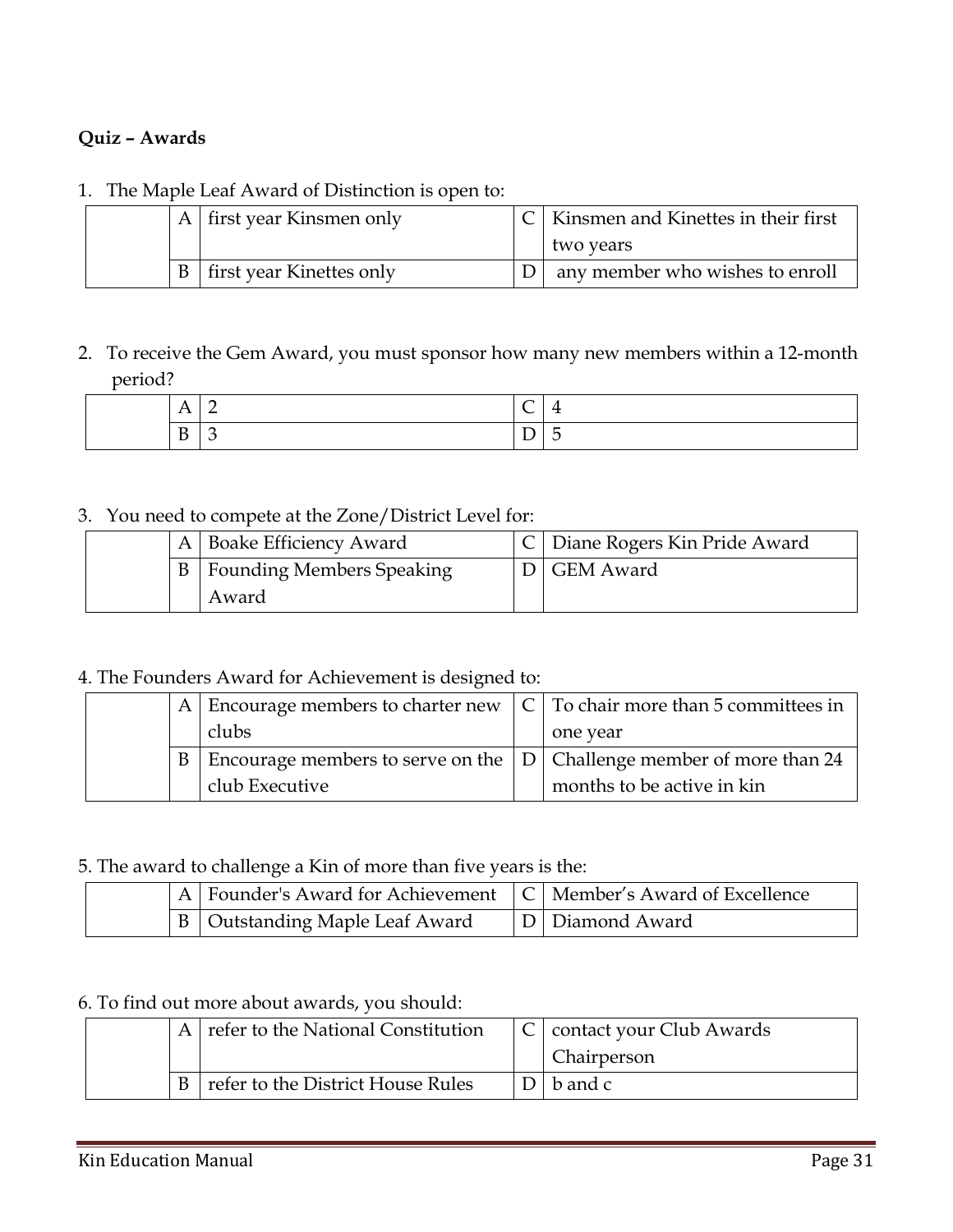## 16. **CONVENTIONS / CONFERENCES**

Incorporations are required to hold Annual General Meetings (AGM). To meet this need, the Association holds a National Convention during the month of August. The meeting is held to conduct the business of the Association. We also use this opportunity to elect the National Vice President, present awards, deliver training and seminars, to celebrate the fine work we do, and finally to meet old friends and make new ones.

For similar reasons, each District will hold a District Convention during the May – June time frame. This is the opportunity to elect a new Governor(s) and Vice Governor(s), transact business as required, present awards, hold seminars, and meet old friends and make new ones.

Districts will also host a Fall Leadership Conference during the October to November time frame. Unlike the National and the District conventions, the primary purpose of this Conference is about education and developing leaders. While some time is dedicated to business, most is spent on member and leadership development. Since the primary purpose is development, some districts hold separate conferences for ladies and gentlemen.

Finally, all Zones hold an annual meeting during the March to April time frame. The primary purpose is to elect a new Deputy Governor. As such, some Zones may hold separate Zone Conventions for males and females. Once again, awards are presented, business discussed, and opportunities for personal development are offered.

All conventions/conferences offer the opportunity for exchange of ideas, personal development, a forum for discussion of matters considered important.

Club members are encouraged to attend these conferences and conventions. Clubs may appoint Club members to represent the clubs as it's "delegate". If so appointed, the member must register prior to the start of the conference / convention in order to be able to cast the club's vote. Each club has one vote in a show of hands vote, while in a poll or ballot vote each club receives a number of votes equal to the club membership as per the National roster.

Zone Conferences are chaired by the Deputy Governor. Fall Leadership and District conventions are chaired by the District Governor. The National Conference is chaired by the National President.

Attending these conferences and conventions are an important part of the Kin experience. All members should try and attend them. They provide an ideal opportunity for exchanging ideas and provide a great opportunity to make friends beyond the club level.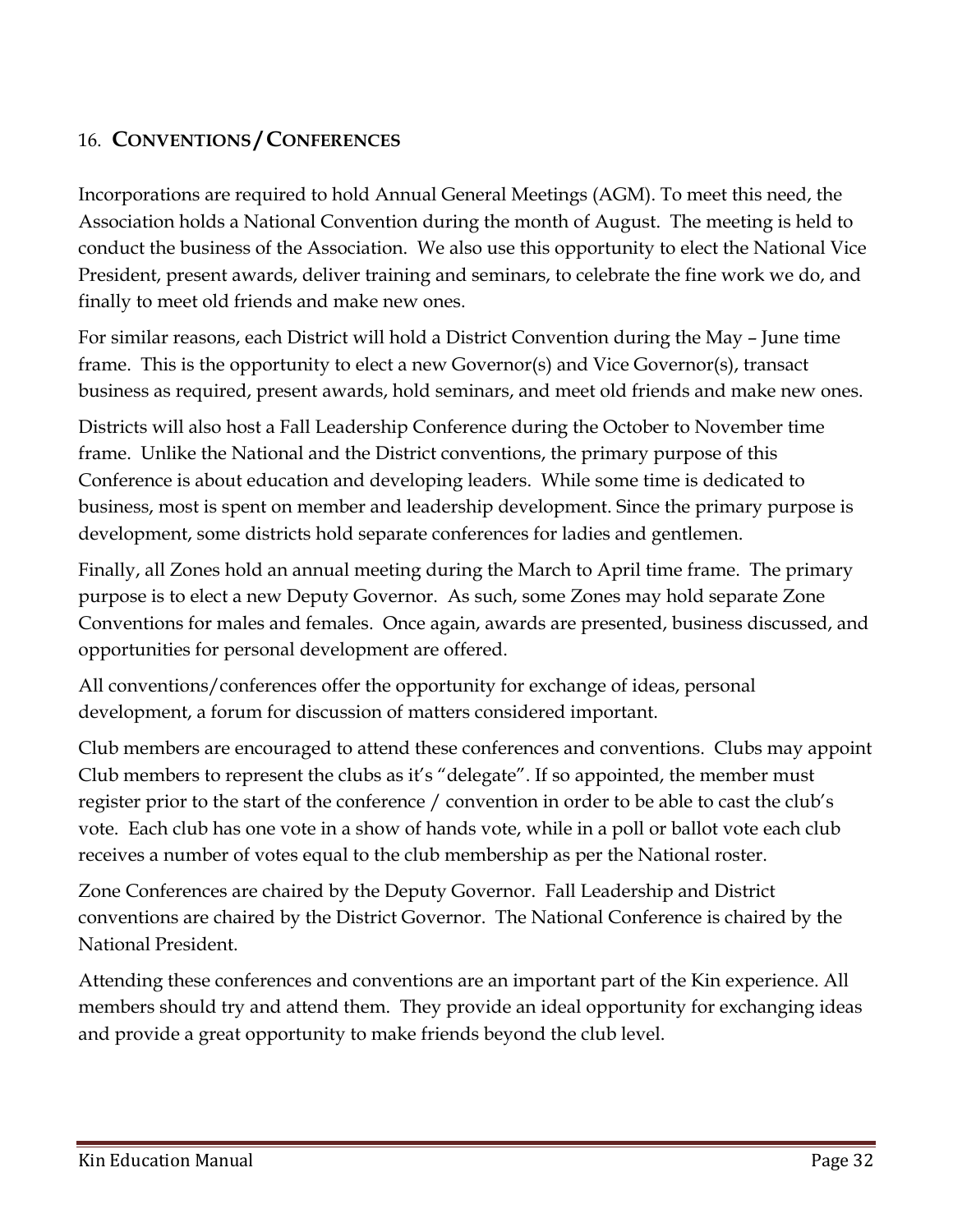#### **Quiz – Conferences / Conventions**

#### 1. Spring Zones are usually held:

|  | A between March lst and April 30th | $C$ between mid-February and mid-<br>April |
|--|------------------------------------|--------------------------------------------|
|  | before March 15th                  | any time after Christmas                   |

2. On a vote by a show of hands, each club that sends an accredited delegate to a convention has:

|  | A I | 5 votes                                                                     | 1 vote     |  |
|--|-----|-----------------------------------------------------------------------------|------------|--|
|  |     | as many votes as it has members on $ D $ as many votes as it has members in |            |  |
|  |     | <i>its roster</i>                                                           | attendance |  |

3. On a poll vote, each club that sends an accredited delegate to a convention has:

|  | $A \mid 5$ votes                                                                                      | vote       |
|--|-------------------------------------------------------------------------------------------------------|------------|
|  | $\vert B \vert$ as many votes as it has members on $\vert D \vert$ as many votes as it has members in |            |
|  | its roster                                                                                            | attendance |

#### 1. The Kin convention held in the fall is correctly called:

|  | <b>District Convention</b>        | C   Fall Council    |
|--|-----------------------------------|---------------------|
|  | <b>Fall Leadership Conference</b> | National Convention |

#### 2. We have a National Convention because:

|  | A Legally we must hold an AGM             | $\mid$ C $\mid$ To elect the District Governors |
|--|-------------------------------------------|-------------------------------------------------|
|  | $B \mid$ It promotes Kin in the community | D   To nominate Hal Rogers Fellows              |
|  | which hosts the convention                |                                                 |

#### 6. Spring Zones are:

| A | fun and fellowship for all who | $C \mid a$ great way to meet new members |
|---|--------------------------------|------------------------------------------|
|   | attend                         | from other clubs                         |
| B | an important forum for Zone    | all of the above                         |
|   | business                       |                                          |

#### 7. Fall Leadership Conferences are:

|  | $A$   All business              | $\vert$ C   All networking                      |
|--|---------------------------------|-------------------------------------------------|
|  | B   Primarily for education and | $\vert D \vert$ open only to the members of the |
|  | development                     | District Council                                |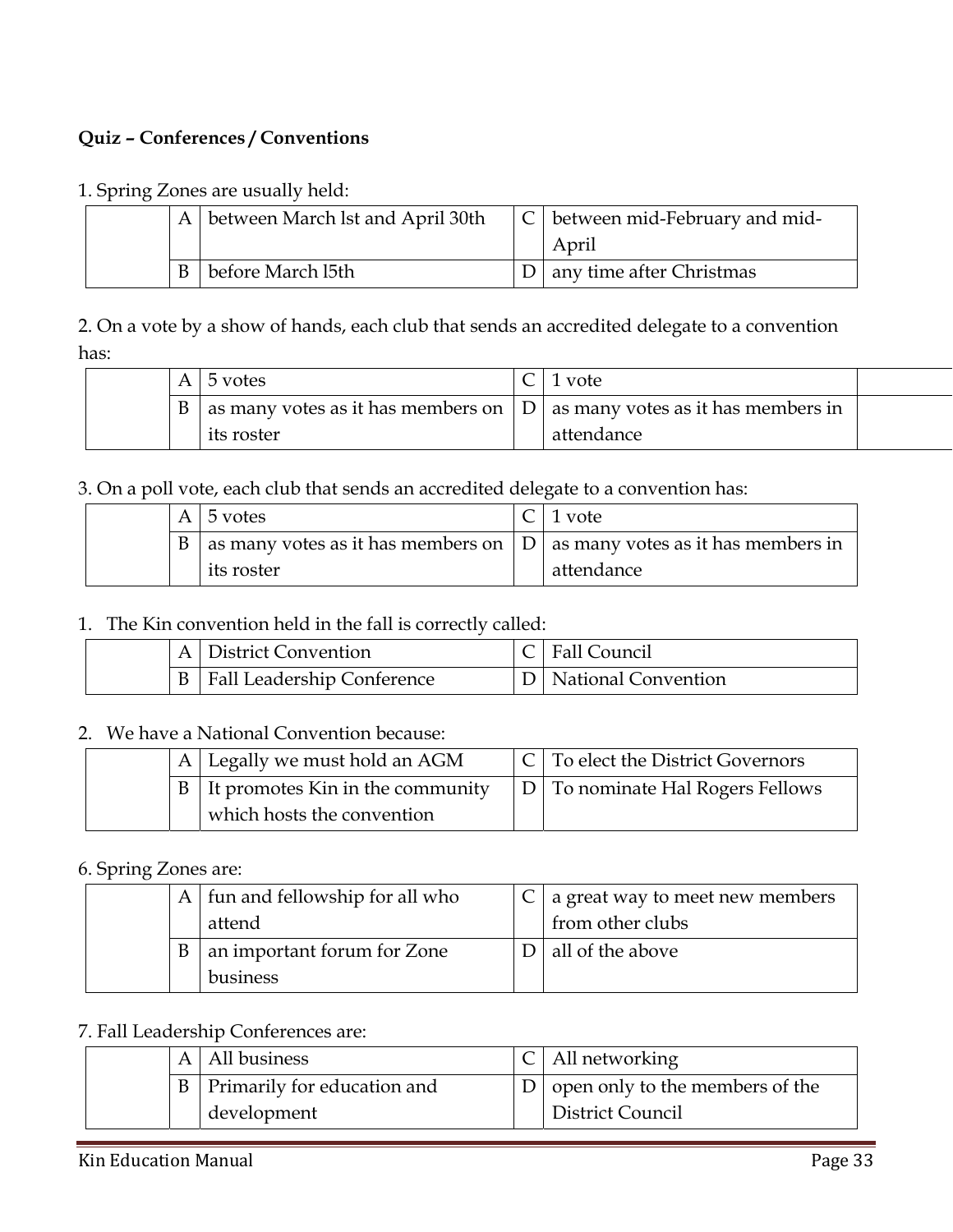## **17. NATIONAL SERVICE PROJECTS**

Kin Canada clubs often join together to address needs that are larger than those in the community in which the individual club operates. In the past projects such as "Milk for Britain" which saw 50 million quarts of powdered milk shipped to Britain during WWII, and our  $50<sup>th</sup>$ anniversary project, and the completion of the "Kinsmen National Institute on Mental Retardation" were conducted on a National level with all clubs involved.

Nationally, all eight Districts raise funds for Cystic Fibrosis (CF). Money raised is earmarked for research programs to find a cure or control for the disease. The Kin Family has raised over 40 million dollars for Cystic Fibrosis research, reaching that benchmark in 2012. CF was first supported in 1964 and we have supported it ever since. However, it was not until 1987 that CF was officially adopted as a national project. Cystic Fibrosis is a hereditary disease, which affects children. It is currently incurable and involves an uncontrollable output of mucus and other secretions of the exocrine glands. It is a respiratory ailment that leads to progressive lung damage and probable death. It affects one in eighteen hundred children born in Canada.

Various projects and promotions have been used to raise money for CF, such as the sale of Kevin Denbok albums, CF bubbles, etc. Many clubs have developed innovative projects of their own including jog-a-thons, road tolls, etc. Through these projects, more than a million dollars is raised annually. As concerned community members, the Kin families are helping raise money for CF research. Valuable leads to curing this dreaded disease are being tracked down with Kin dollars. In fact, the Kin family is the major donor to CF research in the world. This is an accomplishment of which we should all be proud. With this type of commitment, a cure will surely be found.

Recently Kin Canada has expanded its national service projects to include; National Day of KINdness, an opportunity to celebrate the founding of our association by promoting selfless acts of kindness. Kin Canada has also entered into a partnership with Canadian Blood Services; the national, not for profit organization that manages Canada's blood supply in all provinces and territories outside of Quebec.

On occasion, the Kin family may also endorse a National Awareness Program - in which National will promote involvement. Programs such as "Raise the Flag Day" fall into this category. Kin Canada has demonstrated, with their support of these projects, its readiness to meet community challenges.

Kin Canada has also been a long supporter of disaster relief nationally and internationally through both the National Disaster Relief Program and through Kin organized relief projects such as "Kin Ride to Low Tide" supporting victims of the Manitoba flood of 1997 and "Hay West" during the 2002 prairie drought.

It is this readiness on the National, District, Zone and Club level that keeps Kin in the forefront of all Canadian service clubs.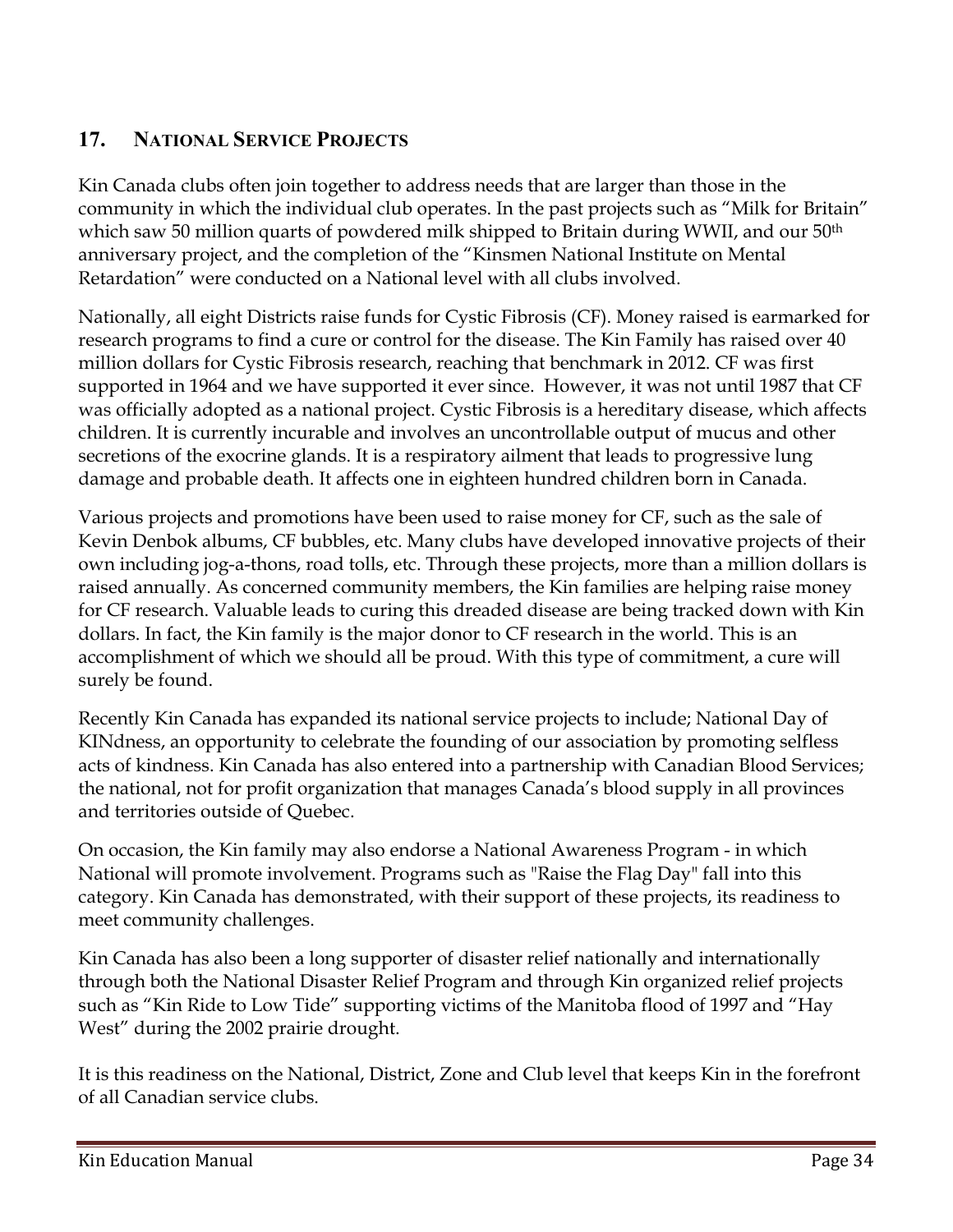#### **Quiz – National Service Projects**

#### 1. Kin Canada has been involved in:

|  | Milk for Britain Project    | National Institute on Mental |
|--|-----------------------------|------------------------------|
|  |                             | Retardation                  |
|  | Support for Cystic Fibrosis | All of the above             |

#### 2. Nationally the Association supports Cystic Fibrosis in:

|  | A Districts $4 \& 7$   | $\bigcap$   All 8 districts |
|--|------------------------|-----------------------------|
|  | All Districts except 6 | D   District 2, 4, 5, & 8   |

#### 3. Cystic Fibrosis is a disease of the:

|  | A   Central nervous system | Central fibrosis organ |
|--|----------------------------|------------------------|
|  | $B$   Liver                | D   Respiratory system |

#### 4. Kin Canada Clubs across Canada annually raise for CF research:

|  |                               | . .         |                               |               |
|--|-------------------------------|-------------|-------------------------------|---------------|
|  | A                             | $$250.000+$ | $\sqrt{2}$<br>◡               | $$750.000+$   |
|  | $\overline{\phantom{a}}$<br>D | $$500,000+$ | $\overline{\phantom{0}}$<br>◡ | $$1,000,000+$ |

#### 5. Cystic Fibrosis was officially adopted as a National project in:

| д<br>$\mathbf{L}$ | $\Omega$<br>้<br>.∠∠∪ | $\overline{\phantom{0}}$<br>$\check{ }$ | 1978 |
|-------------------|-----------------------|-----------------------------------------|------|
| B                 | 1948                  | $\overline{\phantom{0}}$<br>◡           | 1987 |

#### 6. Kin Canada is in partnership with:

|  | Canadian Red Cross      | C   Canadian Blood Services |
|--|-------------------------|-----------------------------|
|  | Canadian Cancer Society | D   None of the above       |

#### 7. Which National project was introduced to help commemorate the founding of our Association?

|  | A Cystic Fibrosis-Kin Partnership | C   Organ Donor Awareness    |
|--|-----------------------------------|------------------------------|
|  | B   Milk for Britain              | D   National Day of KINdness |

#### 8. Kin Canada disaster relief funds are used for:

|  | A   Only Canadian disasters          | C   Both national and international |
|--|--------------------------------------|-------------------------------------|
|  |                                      | disasters                           |
|  | B   Only disasters recognized by the | D   None of the above the fund was  |
|  | Red Cross                            | disbanded                           |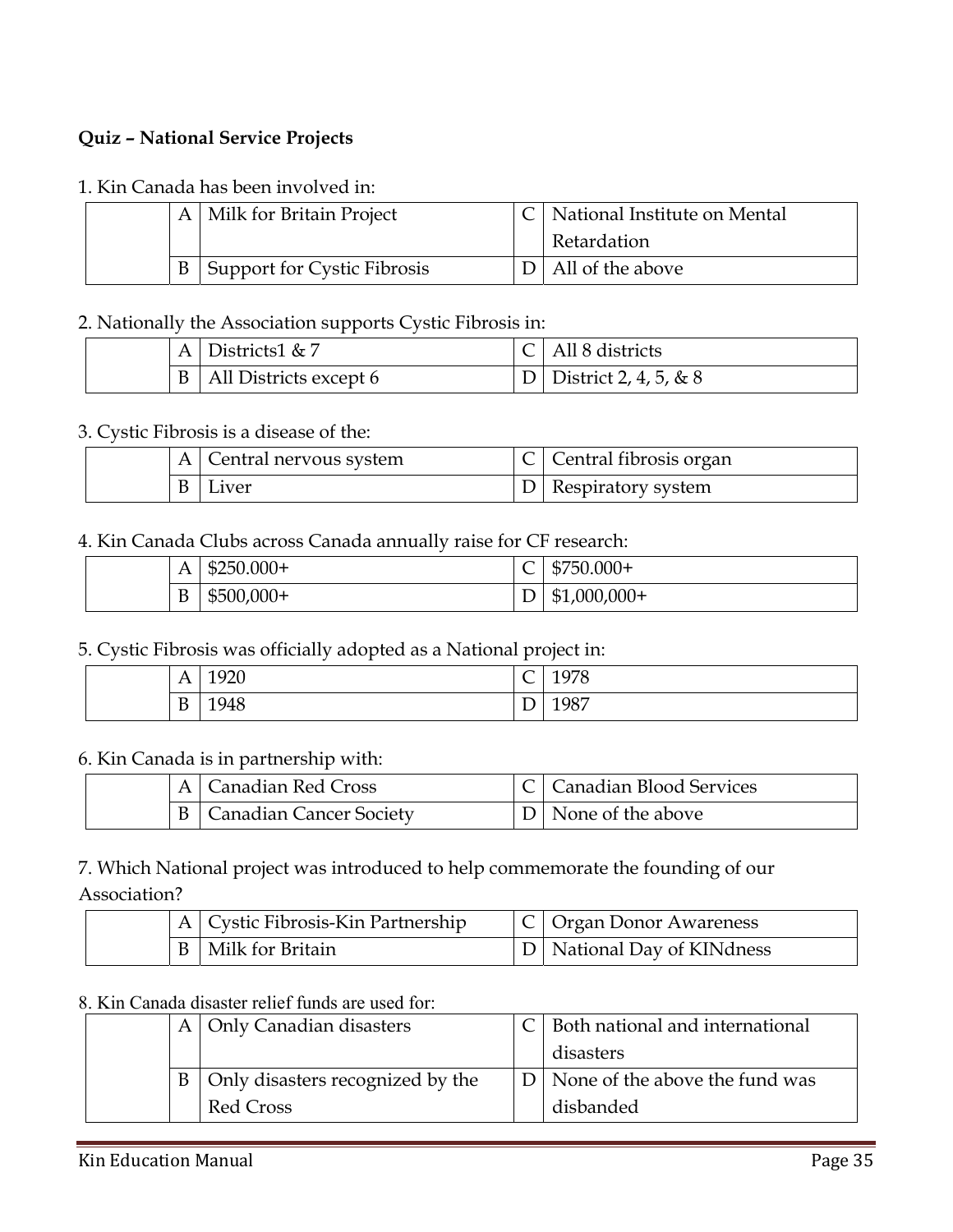## 18. **NATIONAL FORMS & INFORMATION**

In a national association such as Kin Canada, certain forms and information go out from National Headquarters every year like clockwork. The following may be considered the most important, the Club Roster, the National Dues Billing Form, the insurance update form and the Annual Club Reporting Form.

**The Club Roster** lists those members (active and active life) who are on record at National Headquarters. Clubs must update their membership rosters every time there is a change in membership. This ensures National Headquarters always has an accurate membership list on file. Clubs provide these updates online or by e-mailing, faxing or mailing in Membership Status Report Forms. These forms outline whether a member has joined, resigned, transferred or changed some personal information (such as a postal or email address). Without these forms being regularly updated, members may not receive items such as their Kin Magazine or CyberNews. More importantly, they may not be covered by our liability insurance if they are not on our rosters.

**The National Dues Billing Form** is sent out from National in two installments. The first is on October 15th and must be returned by November 15th. It is an invoice for National Dues based on the membership roster on record at National Headquarters as of September 30th. The second is in April, and is payable by May 15<sup>th</sup>. This invoice is based on the March 31 roster.

**The Insurance Reporting Form** is done online. It lists all the clubs activities and projects for the year. Each year the form must be reviewed and completed no later than November 15<sup>th</sup>. Completion of this form is mandatory and used as a reference for our insurance carrier. The form is simple to understand, easy to update, and is a MUST DO each Kin year.

**The Online Service Reporting Form** can be completed by clubs after each project. It provides a brief description of the project, the purpose, funds raised & donated, and the service hours put in by the club.

**The Annual Club Reporting Form**, which is returned to Headquarters, assists National, District and Zone in formulating statistics for Kin Canada. It requests information such as, the amount of funds raised, the number of service hours donated, info on K40 and K-ette Clubs and current club president. Without the Annual Club Reporting Form it would be impossible to know how much was raised by Clubs every year or to update information such as current club president and Club addresses. The Annual Club Reporting Form is only a piece of paper but it is of great importance in keeping the Association informed about its most valuable resource - YOU!!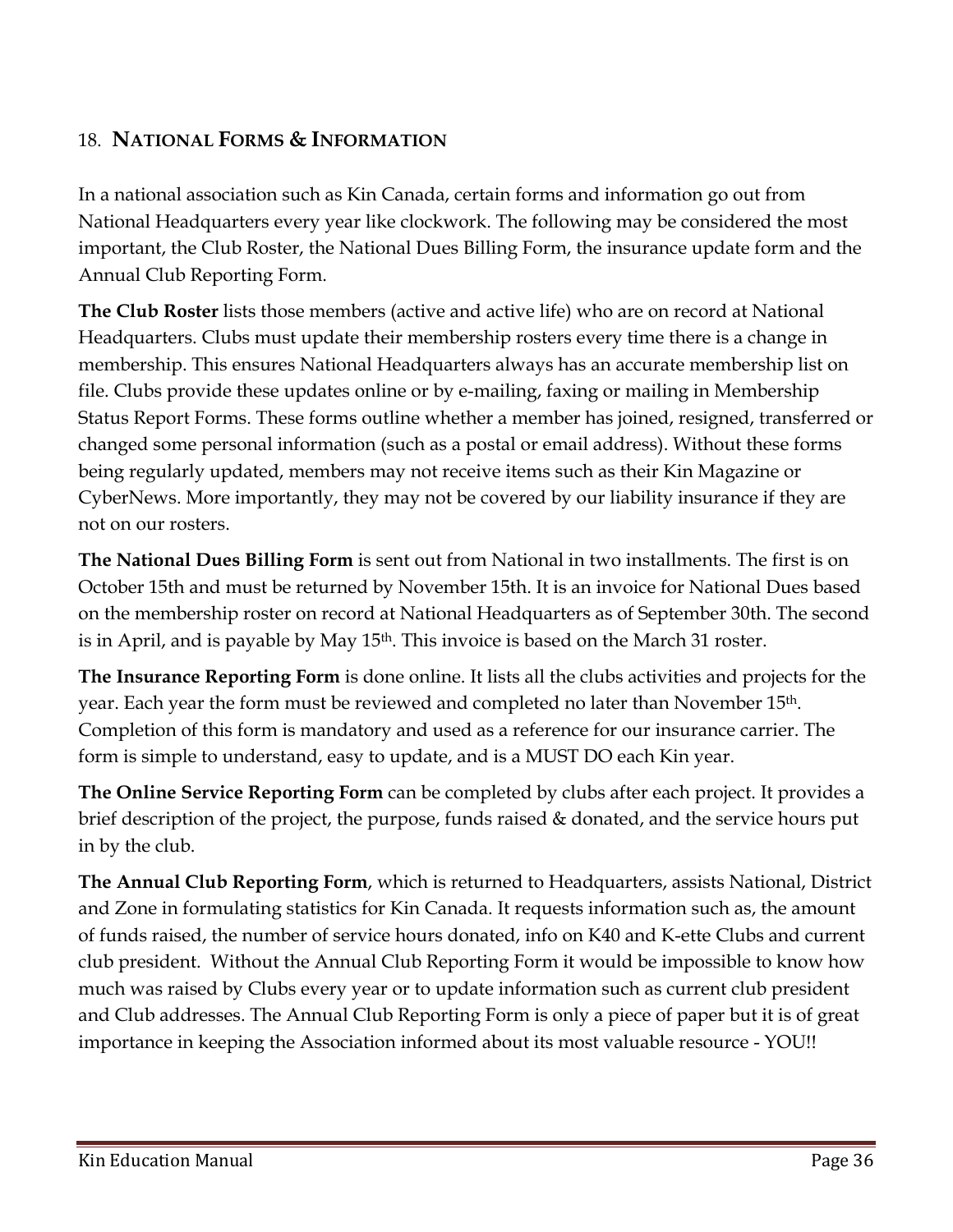#### **Quiz - National Forms and Information**

1. Club Rosters, National Dues Billings and Annual Club Reporting Forms are sent to Club President by:

|  | A   the Deputy Governor        | $ C $ National Headquarters      |
|--|--------------------------------|----------------------------------|
|  | <b>B</b> the District Governor | D   nobody really knows for sure |

2. The return date for the first National Dues Billing is due by:

|  | $\mathbf{A}$ | September 30 |   | November 30 |
|--|--------------|--------------|---|-------------|
|  |              | lovember 15  | ້ | anuary      |

3. What information does the Annual Club Reporting Form request?

|  | The number of Active and       | The total of hours spent on service |
|--|--------------------------------|-------------------------------------|
|  | Privileged Members in the club | work                                |
|  | The total man-hours spent on   | All of the above                    |
|  | community work                 |                                     |

4. The second National Dues billing is based upon the membership reported on:

|  | A | Jan 1  | $\overline{\phantom{0}}$<br>╰ | Sept 30                                        |
|--|---|--------|-------------------------------|------------------------------------------------|
|  | B | Iun 30 | ட                             | $\sim$<br>⊶∽⊾<br>AZ I<br>$1$ vial CII $\cup$ 1 |

5. The insurance update form must be completed:

| AΙ | twice a year             | once a year     |
|----|--------------------------|-----------------|
|    | the end of each Kin year | does not matter |

6. Copies of completed Annual Club Reporting Forms are sent to:

| A | National | Deputy Governor                           |
|---|----------|-------------------------------------------|
|   | )istrict | D   National, District and Zone officials |
|   |          |                                           |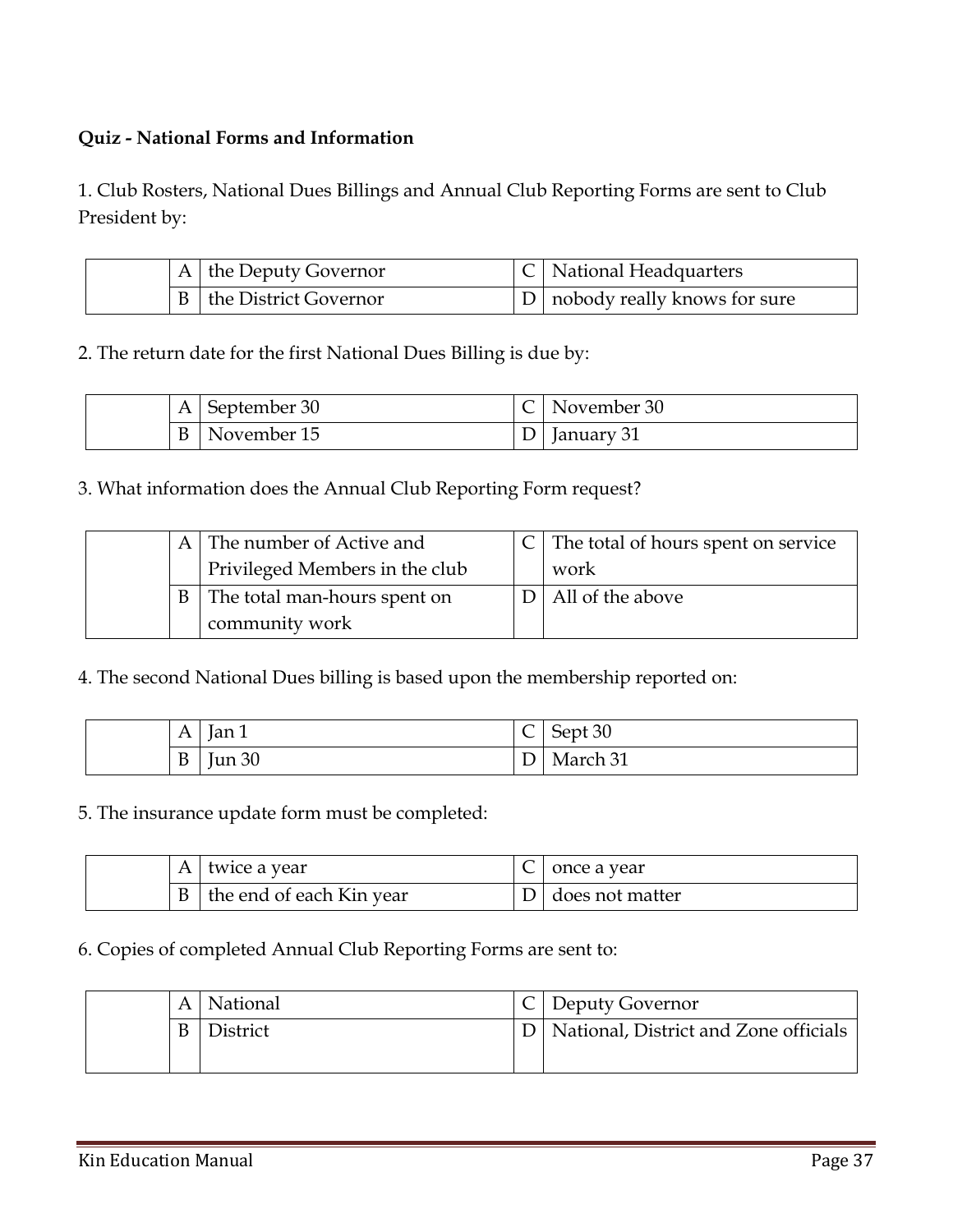## **19. HAL ROGERS ENDOWMENT FUND / KIN CANADA BURSARIES**

Created in memory of the Association's founder, who passed away in September 1994 at the age of 95, Kin Canada established Kin Canada Bursaries, a program of the Hal Rogers Endowment Fund. Its purpose is to promote, encourage and sponsor educational programs and activities.

Throughout his life, Hal Rogers believed in the value of education. In his own words, "providing and promoting the finest and most effective education possible for our young people" was a noble endeavor. He was dedicated to the concept of education throughout his life. His commitment is evidenced in his many years as a trustee on the Forest Hill Board of Education. His devotion to the concept of education for young people was recognized by the Ontario Secondary School Teachers' Federation, which named him the first recipient of the coveted Lamp of Learning Award in 1950. The Lamp of Learning is awarded annually to a nonteacher who has contributed to the furtherance of education in the Province of Ontario.

The fund provides \$1,000 bursaries to successful applicants to aid in their quest for higher learning at a recognized university, community college, technical institute or other school for advanced education. Applicants must be Canadian citizens or landed immigrants and must be registered (or planning to register) as *full-time* students at a post-secondary institution for the *upcoming* school year. The applicant shall have high ideals, and be involved in their community as a volunteer or through employment or both. Application deadline is February 1st and the selection takes place in April/May.

Clubs are encouraged to donate to this fund and recognition is based on cumulative donations:

- Club reaching the \$1,000 / \$2,500 / \$5,000 / \$10,000 / and \$25,000 donation levels will be presented with badge add-ons for each club member
- Clubs reaching the \$50,000 donation level will be honoured with a Named Bursary
- A recognition plaque is kept at National Headquarters that recognizes clubs who have reached the \$10,000, \$25,000, \$50,000 and \$100,000 levels.

Further information and application forms are available on the Associations web-site. Kin Canada also have their own website.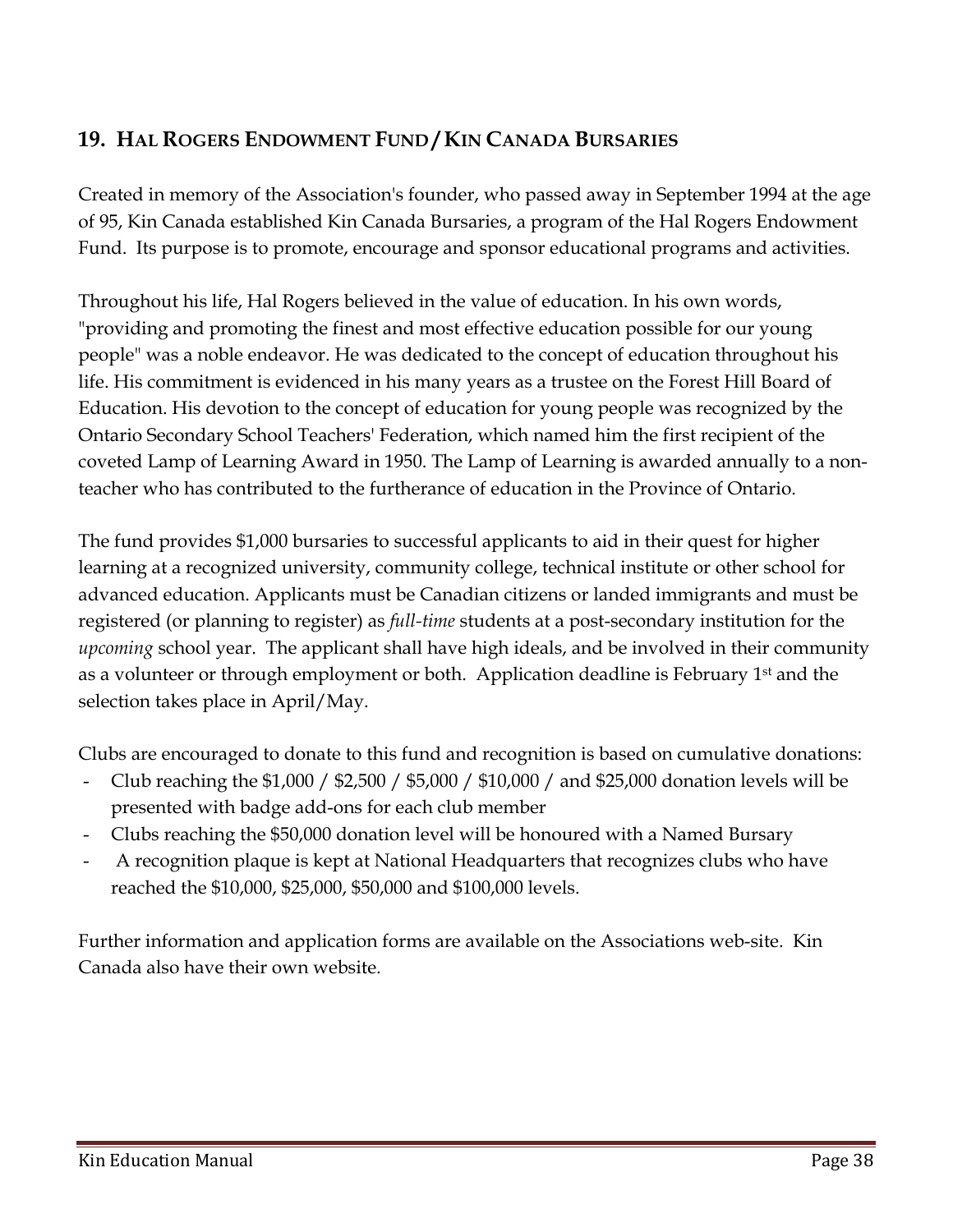#### **Quiz – Hal Rogers Endowment Fund / Kin Canada Bursaries**

| $\mathbf{A}$ | 1,500<br>ጠብ<br>ᄓ | ╭<br>$\check{~}$ | \$750.00 |
|--------------|------------------|------------------|----------|
| D.           | \$1,000          | ້                | \$500.00 |

1. Kin Canada Bursaries are awarded each year in the amount of:

## 2. Kin Canada Bursaries is a program of:

|  | A   Kin Canada            | C   Hal Rogers Endowment Fund |
|--|---------------------------|-------------------------------|
|  | B   Kin Canada Foundation | D   None of the Above         |

#### 3. Eligible applicants for bursaries must:

|  | A   Be enrolled or planning to enroll as $ C $ Be good general students, have |                                 |
|--|-------------------------------------------------------------------------------|---------------------------------|
|  | a full-time post-secondary student                                            | high ideals, and be involved in |
|  | in the upcoming year                                                          | their community                 |
|  | Be Canadian Citizens or Landed                                                | $D$ A, B & C                    |
|  | Immigrants                                                                    |                                 |

#### 4. Applicants must apply to their local Kinsmen, Kinette or Kin Club by:

|  | A | January 1 <sup>st</sup> | ◡ | March 1st     |
|--|---|-------------------------|---|---------------|
|  | υ | February 1st            | ້ | September 1st |

#### 5. Kin Canada Bursaries is named in honour of:

| Trevor Thompson<br>AΙ | C   Harold Rogers    |
|-----------------------|----------------------|
| Perc Dawson           | <b>Cliff Kendall</b> |

#### 6. Who can donate to the Hal Rogers Endowment Fund?

|  | A   Kinsmen, Kinettes and Kin Clubs | C   General Public |
|--|-------------------------------------|--------------------|
|  | Kin members                         | Past Kin members   |

#### 7. Information on Kin Canada Bursaries can be found at the following website:

| д | www.kincanada.ca | www.bursary.ca |
|---|------------------|----------------|
|   | www.freemoney.ca | a or c         |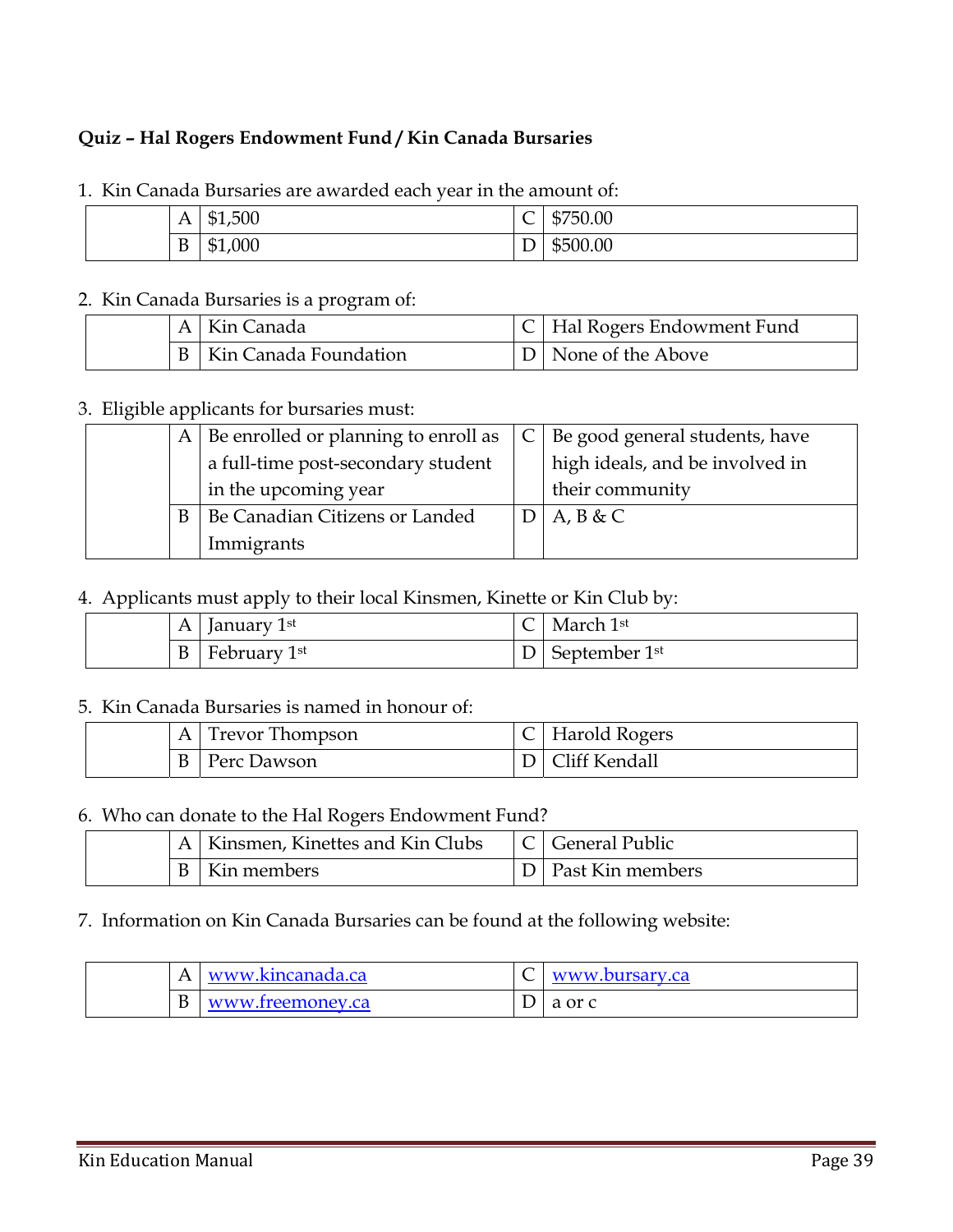## **20. KIN EXPANSION – THE SELLING OF KIN**

The future of Kin Canada rests with the members - that's YOU. Bringing a new member into the Association is a gift: a gift to the new member who receives the experience of Kin and a gift to you as well. You will receive the satisfaction of having spread the ideals of Kin.

The key to attracting new members is not in worrying and grumbling about declining membership, but by doing something very simple - ask someone to a club social, project, or meeting. Sure, you won't get everyone, but at least you will be giving them the opportunity to discover Kin.

Here are some tips on how to treat prospective members so that the Association and your club will grow:

- Invite the prospective member to a club project and/or social
- Invite the prospective member to a meeting well ahead of time. Tell him/her briefly what Kin is and what to expect at the meeting.
- Sell Kin. Let him/her know how you feel about our Association, its purposes, successes, fellowship and community importance.
- Bring them to the meeting or arrange to have them picked up. Don't have them arrive alone at the meeting not knowing anyone.
- Get them a guest card or a visitor's name badge. Introduce them to other Kinsmen/Kinettes and don't assume that they knows them. Be sure to introduce the President to your prospective member.
- Sit with them during the meeting and explain the process as the meeting progresses.
- After the meeting invite them back to the next meeting, work party or social. The personal touch is important.
- Invite questions. One meeting may leave them more confused about Kinsmen/Kinettes than before (remember what you thought when you first heard the Kin/Kinette Song!).

If they show interest in joining fill out a proposal for membership form. You should also attend the Executive meeting to propose them for membership.

Once they has been accepted for membership, don't drop them there. Make sure they are aware of the meetings, socials, conventions, etc. You should, in effect, be their sponsor for their first year as a member of our Association.

The bestselling feature of Kin Canada is YOU. Let your associates and friends know that you are a Kinsmen/Kinette and proud of it. Give them the same opportunity that you enjoy.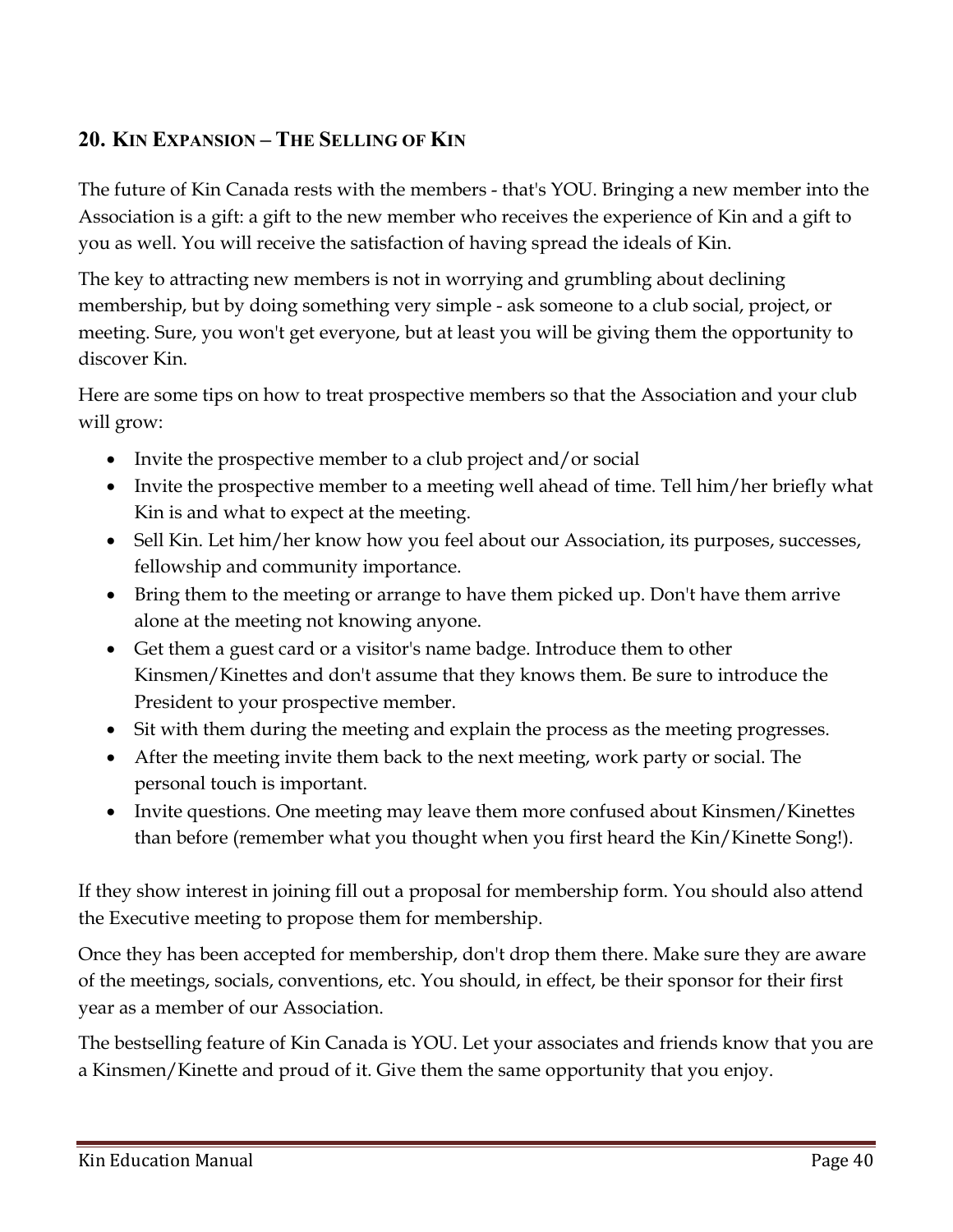#### **Quiz – Kin Expansion – The Selling of Kin**

1. The responsibility of expanding membership lies with the membership chairman only.

|  |  | ____ |  |
|--|--|------|--|

2. The best way to get new members is to go out and invite young men/women to one of your meetings.

|  | . |  |
|--|---|--|
|--|---|--|

3. You should never introduce a prospective member to the President as this might intimidate him/her.

|  | ____<br><b>CONTRACTOR</b><br><br>$\sim$ $\sim$ |  | ------- |
|--|------------------------------------------------|--|---------|
|--|------------------------------------------------|--|---------|

4. Never tell a prospective member what to expect at a meeting because this information will confuse him/her.

| . .<br> | __<br>. <u>.</u><br>. . |
|---------|-------------------------|

5. A sponsor should never sit with his/her guest as this limits the number of club members that he/she may talk to.

| --<br>$\sim$ $\sim$ | ---<br>---<br>- |
|---------------------|-----------------|
|---------------------|-----------------|

6. After the meeting, wait until the prospective member asks you if he/she can come back to another meeting.

| -      |  |
|--------|--|
| $\sim$ |  |
|        |  |

7. An invitation to a club social or work party may do more to keep the prospective member interested than anything else may.

| ---<br>$\sim$<br>____ |
|-----------------------|
|-----------------------|

8. A proposal for membership form should be filled out promptly and acted upon by the Executive.

| 'N<br>110 L | --<br>$\overline{\phantom{0}}$<br>17 T T T T |  |
|-------------|----------------------------------------------|--|
|-------------|----------------------------------------------|--|

9. Once the new member has been approved, the sponsor no longer has any responsibility to the new Kinsman/Kinette.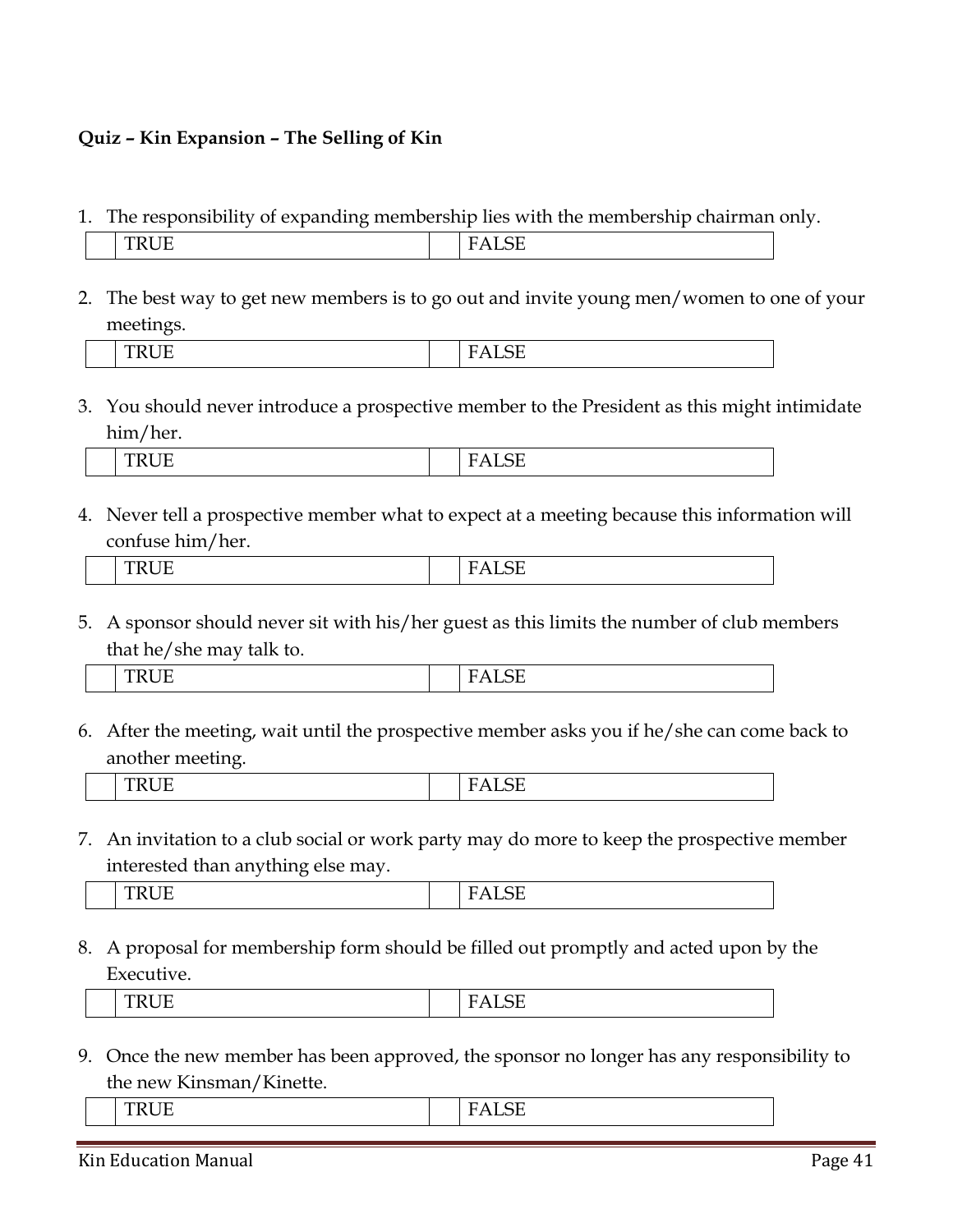## **21. VOTING AT ZONE, DISTRICT AND NATIONAL MEETINGS**

You are a member of a Club and you may vote at club meeting. However, it is the clubs that are members of the national organization known as Kin Canada. As such, only Clubs have the right to vote at zone, district and national meetings. The club exercises its' right to vote by appointing an Accredited Delegate. It may also appoint up to 3 Alternate Accredited Delegates. Should the accredited delegate not register at credentials, the clubs vote may be exercised by one of the alternates in the order they are listed. These people must be duly appointed by a motion at the Club.

Accredited and alternate accredited delegates must register with the credentials desk in order to exercise the clubs' right to vote. The time and location the credentials desk will be open will be posted. The clubs' vote will be presented to the accredited delegate. If the accredited delegate does not register, the clubs vote will be carried by one of the alternate accredited delegates, determined by the order they appear on the official delegate registration form previously submitted. This alternate then is deemed the accredited delegate for that session. If no Accredited Delegate or Alternate Accredited Delegate registers with the credentials desk, the clubs' vote is lost.

No business shall be transacted during the convention unless a quorum is present. A quorum is determined by a majority of the delegates who are carrying a club vote.

**Voting -** Only the Delegate who has been confirmed by the Delegate desk may cast a vote on behalf of a club.

In a show of hands, each Accredited Delegate has one vote.

A poll vote is a recorded vote of the delegates present. A ballot vote is a secret vote of the delegates present. In a poll or ballot vote the club has a number of votes equal to the club's official national roster, as of the date stated in the General Operating Bylaw and confirmed by the credentials committee. Those votes are cast by the duly appointed delegate representing that club.

A poll or ballot vote may be called, regardless of whether a show of hands vote has been taken, if the Chair has not yet moved on to the next order of business, by:

- (i) in the case of a National or District meeting any 10 Accredited Delegates or Alternate Accredited Delegates; or
- (ii) in the case of a zone conference, at least five Accredited Delegates or Alternate Accredited Delegates;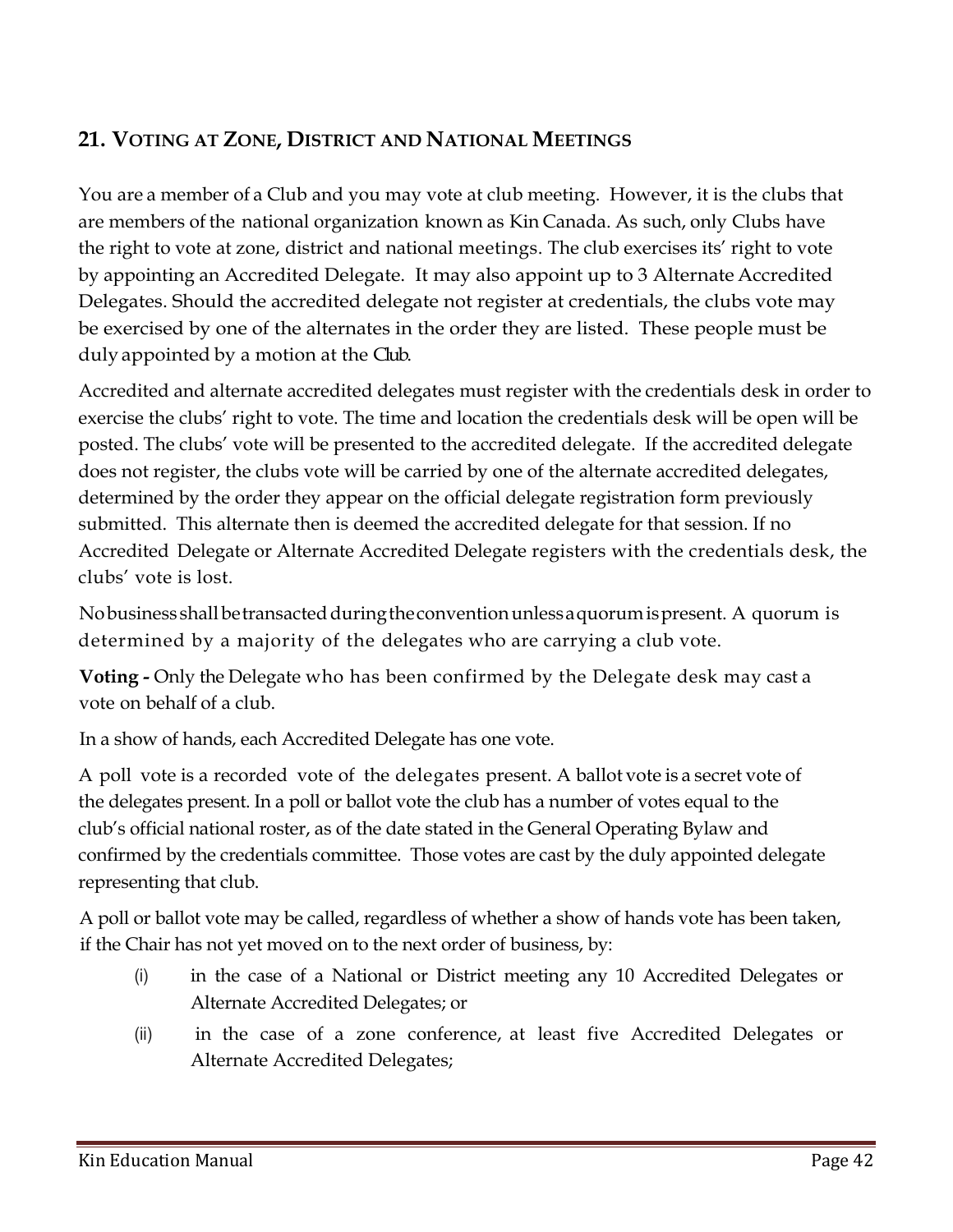#### **Quiz – Voting at Zone, District and National Meetings**

| A | Every Club member          | l'he clubs    |
|---|----------------------------|---------------|
| B | The National Board members | The Governors |

#### 1. Who are members of the Association?

2. Who may cast the clubs' vote at an Association meetings?

|  | A The Accredited delegates                             | C The club President                                                                      |
|--|--------------------------------------------------------|-------------------------------------------------------------------------------------------|
|  | B The accredited and alternate<br>accredited delegates | D The accredited or alternate<br>accredited delegate confirmed by<br>the credentials desk |

#### 3. What is an alternate accredited delegate?

| $\mathbf{A}$ | A person who has the right to vote   | $C \mid A$ person who has an alternate     |
|--------------|--------------------------------------|--------------------------------------------|
|              | at an association meeting            | opinion than the accredited                |
|              |                                      | delegate.                                  |
| B            | A person who may have the right      | $D$ If the credentials chair does not like |
|              | to vote if the accredited delegate   | the accredited delegate, they may          |
|              | does not register at the credentials | appoint one of the alternates              |
|              | desk.                                |                                            |

#### 4. How many people are listed on the form which identifies who may exercise the club votes?

| . | . . | ∼ | ◡        |
|---|-----|---|----------|
| ◡ | -   | - | <b>.</b> |

#### 5. How many delegates are required to call a poll vote at a Zone convention?

| A<br><b>A A</b> | $\overline{\phantom{a}}$ | $\overline{\phantom{0}}$<br>╰        | TÛ |
|-----------------|--------------------------|--------------------------------------|----|
| D<br>D.         | ∼                        | <u>_</u><br>$\overline{\phantom{0}}$ | ᅶᆇ |

#### 6. What is a poll vote?

|  | $A \mid A$ secret vote to determine the next | $\mid$ C   A recorded vote of the delegates. |
|--|----------------------------------------------|----------------------------------------------|
|  | National Vice president                      |                                              |
|  | $B \mid A$ vote on the opinion of the        | $D \mid A$ recorded vote where the delegate  |
|  | delegates present about a specific           | casts the number of votes equal to           |
|  | issue.                                       | the club membership as of a                  |
|  |                                              | specific date.                               |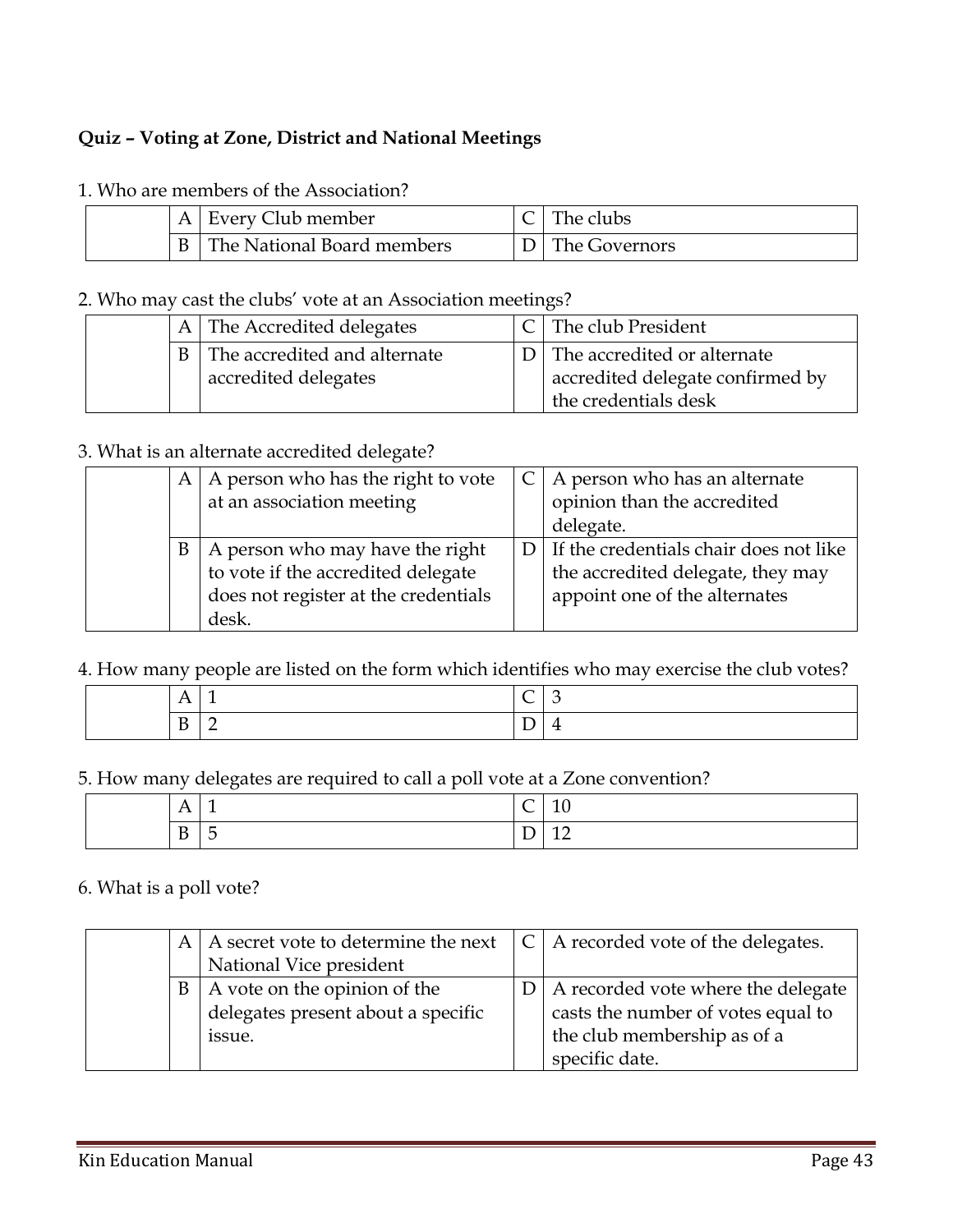## **22. MOTTO/OBJECTS/MISSION/VISION/VALUES**

Kin Canada Motto - Serving the Community's Greatest Need

#### **The Objects of the Association are:**

To promote and direct service work through fellowship amongst its Clubs and their members, to the end that:

- 1) members of the clubs may enjoy personal development through the Association;
- 2) they may be improved and educated in modern business and professional methods and ethics;
- 3) the involvement of all in the enrichment of their community may be stimulated;
- 4) a spirit of co-operation, tolerance, understanding and equality among all nations and peoples be fostered and that unity of thought and purpose throughout Canada be established toward this goal; and
- 5) they shall serve their community's greatest need.

The Mission, Vision, and Values are reviewed regularly by the National Board of Directors to ensure that they reflect our Association and its goals as society changes.

**Mission Statement -** Volunteers enriching Canadian Communities through Community Service, Leadership, and Partnership

**Vision -** Strong, Healthy and Engaged Canadian Communities

**Values -** Excellence, Integrity, Accountability, Compassion, Pride, Fellowship, Inclusiveness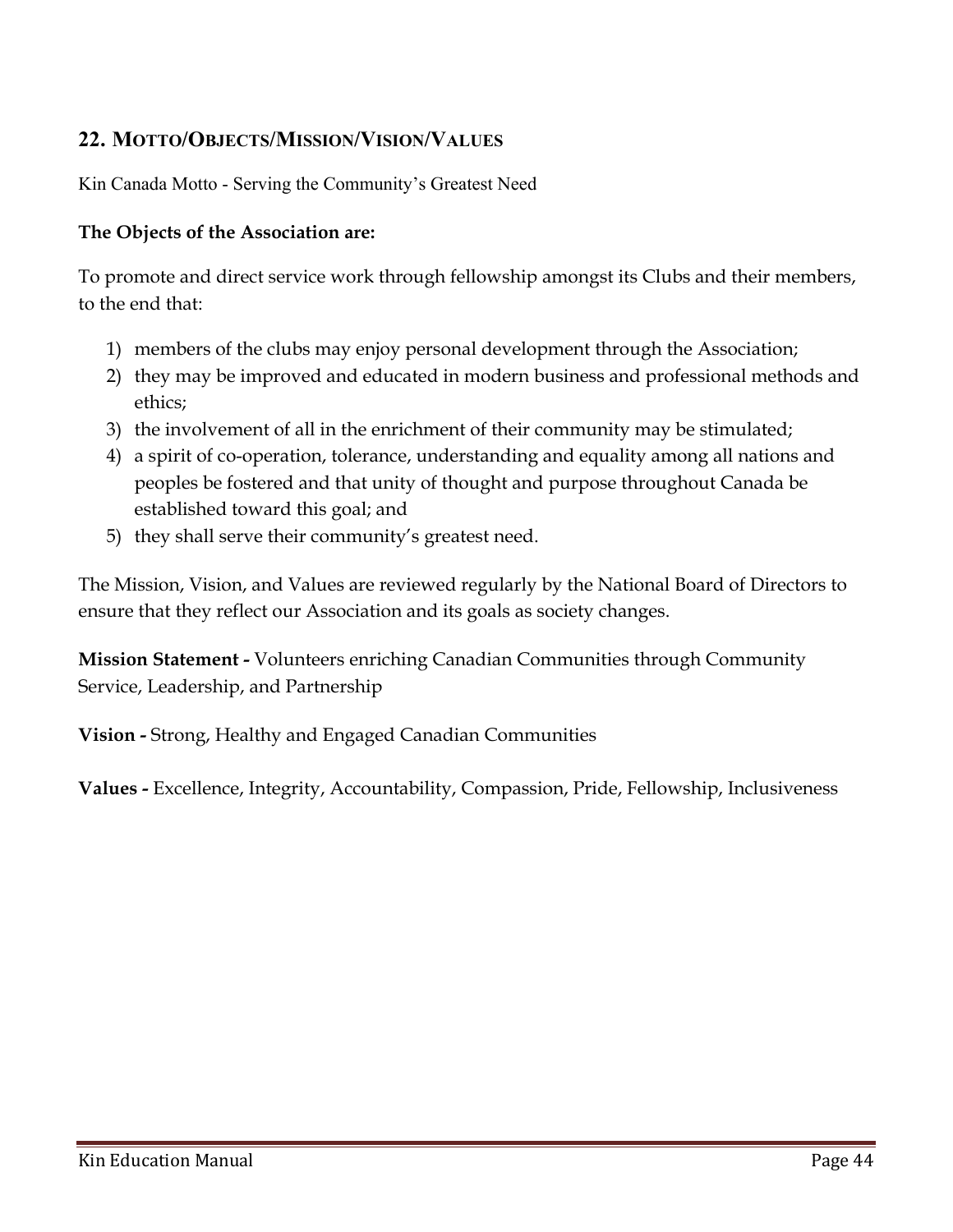#### **Quiz – Motto/Objects/Mission/Vision/Values**

#### **Word Bank**

|                                                                                                         |  |  | $\vert$ improved $\vert$ tolerance $\vert$ fellowship $\vert$ equality $\vert$ nations $\vert$ professional |
|---------------------------------------------------------------------------------------------------------|--|--|-------------------------------------------------------------------------------------------------------------|
| $\vert$ community $\vert$ personal $\vert$ business $\vert$ greatest $\vert$ service $\vert$ enrichment |  |  |                                                                                                             |
| human                                                                                                   |  |  | thought   educated   purpose   project   development                                                        |

Using words provided in the name bank above, fill in the blanks below

#### **The Objects of the Association are:**

To promote and direct \_\_\_\_\_\_\_ work through \_\_\_\_\_\_\_ amongst its members, to the end that:

(1) They may enjoy  $\frac{1}{\sqrt{1-\frac{1}{n}}}$  through Kin;

(2) They may be  $\_\_\_\_\$  and  $\_\_\_\_\$  in modern  $\_\_\_\_\$  and  $\_\_\_\_\_\$  methods and ethics;

(3) The involvement of all in the  $\qquad$  of their  $\qquad$  may be stimulated;

(4) A spirit of co-operation, \_\_\_\_\_\_\_\_, understanding and \_\_\_\_\_\_\_ among all \_\_\_\_\_\_\_ and peoples be fostered and that unity of \_\_\_\_\_\_ and \_\_\_\_\_\_ throughout Canada be established toward this goal; And

(5) They shall serve their community's \_\_\_\_\_ need.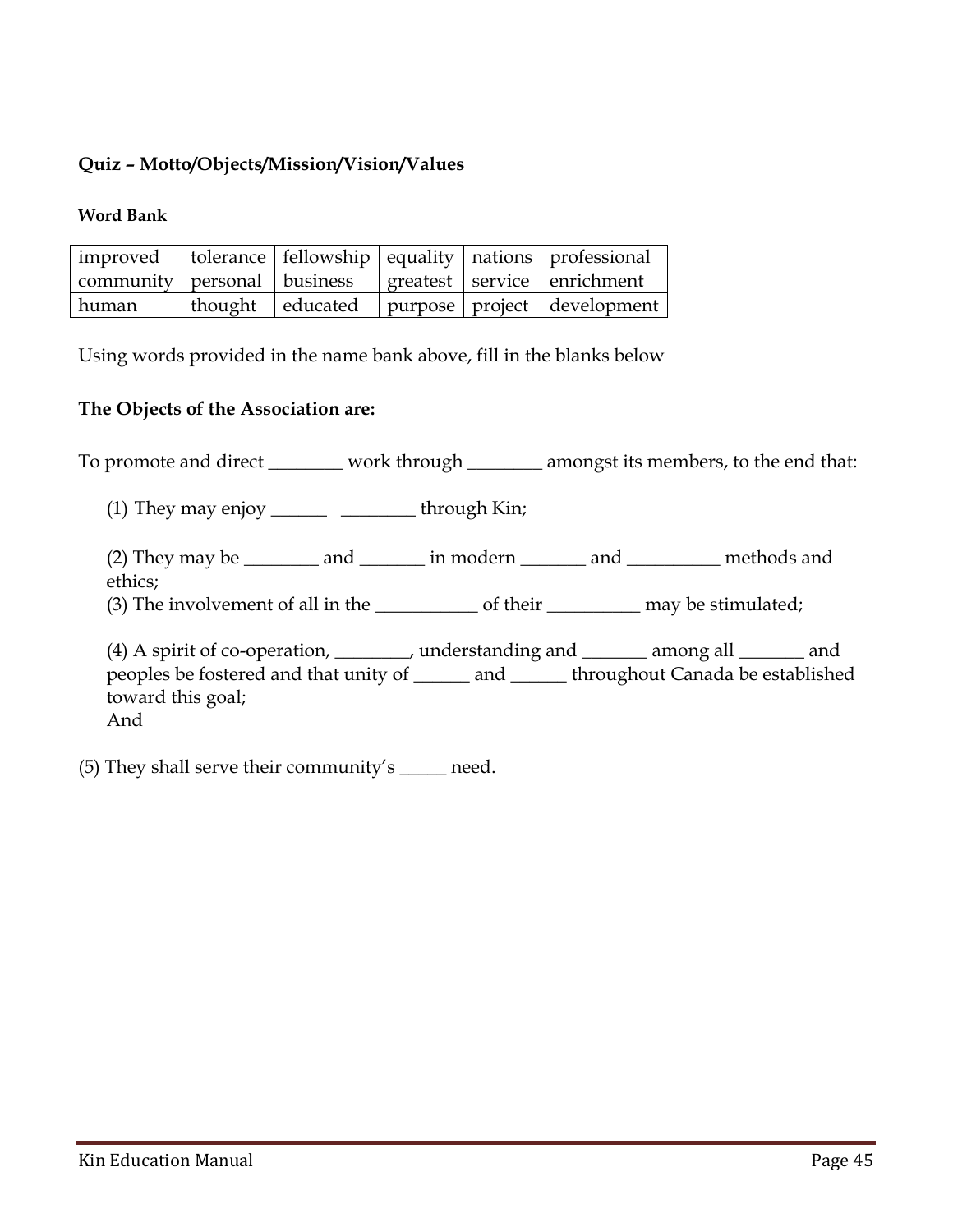#### **23. ANSWER GUIDE**

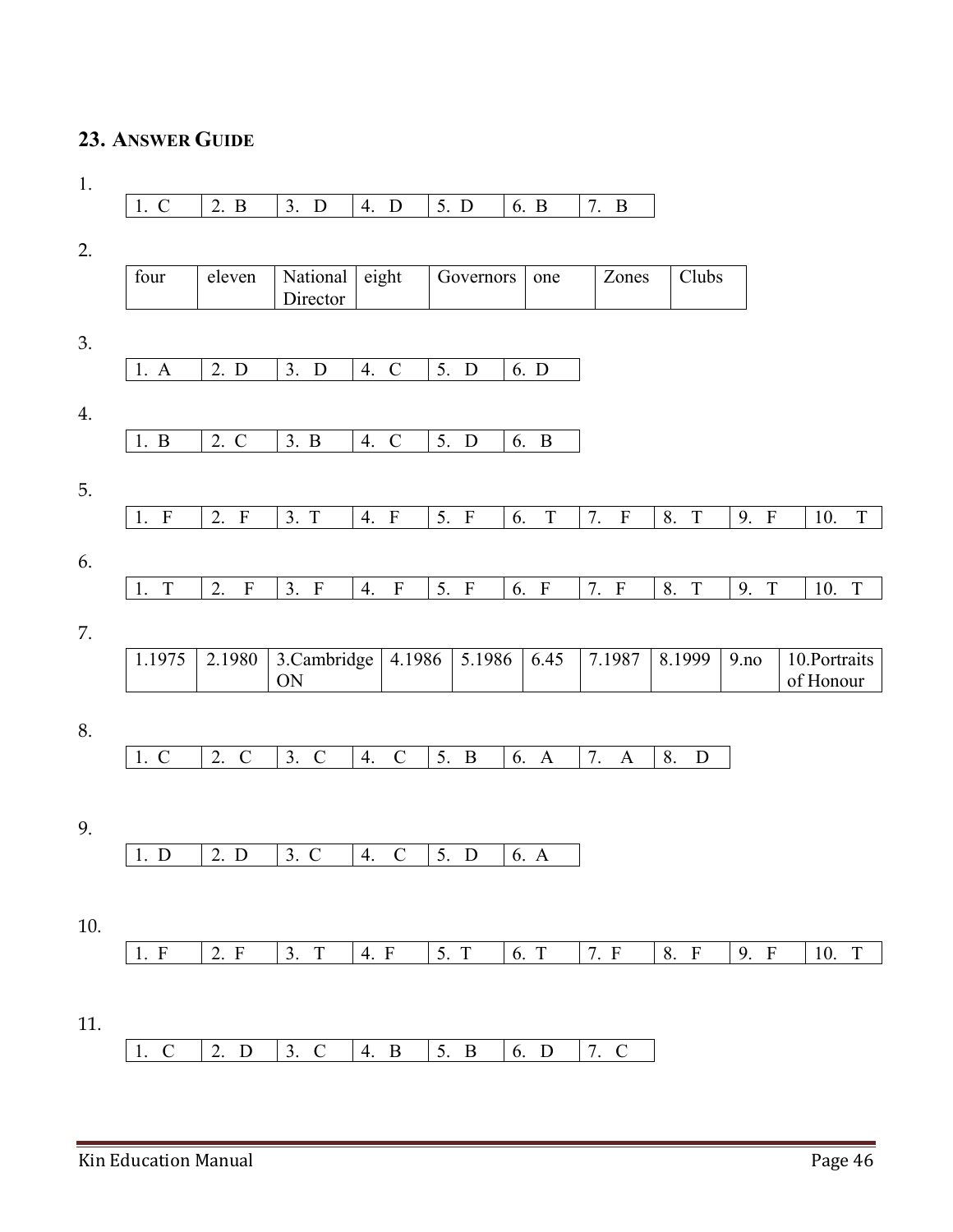| $\mathbf C$<br>1.           | 2. | $\bf{B}$              | 3.<br>$\mathbf{A}$     | 4.<br>$\mathbf{A}$  | 5.                | $\bf{B}$                  | 6.     | $\mathbf{A}$  | 7.      | D            | 8. B               | 9. | $\mathbf D$               |  |
|-----------------------------|----|-----------------------|------------------------|---------------------|-------------------|---------------------------|--------|---------------|---------|--------------|--------------------|----|---------------------------|--|
|                             |    |                       |                        |                     |                   |                           |        |               |         |              |                    |    |                           |  |
| 1. C                        | 2. | $\mathbf C$           | 3.<br>$\mathbf C$      | 4.<br>$\mathbf{A}$  | 5.                | A                         | 6.     | $\bf{B}$      | 7. ALL  |              |                    |    |                           |  |
|                             |    |                       |                        |                     |                   |                           |        |               |         |              |                    |    |                           |  |
|                             |    |                       |                        |                     |                   |                           |        |               |         |              |                    |    |                           |  |
| $\mathbf C$<br>1.           | 2. | $\boldsymbol{\rm{A}}$ | 3.<br>$\, {\bf B}$     | $\mathcal{C}$<br>4. | 5.                | $\mathbf C$               | 6.     | $\, {\bf B}$  | 7.      | $\, {\bf B}$ |                    |    |                           |  |
|                             |    |                       |                        |                     |                   |                           |        |               |         |              |                    |    |                           |  |
| 1. C                        | 2. | $\, {\bf B}$          | 3.<br>$\boldsymbol{B}$ | 4.<br>D             | 5.                | $\mathbf C$               | 6.     | $\mathbf D$   |         |              |                    |    |                           |  |
|                             |    |                       |                        |                     |                   |                           |        |               |         |              |                    |    |                           |  |
| $\mathbf{A}$<br>1.          | 2. | $\mathbf C$           | 3.<br>$\, {\bf B}$     | $\, {\bf B}$<br>4.  | 5.                | $\mathbf{A}$              | 6      | D.            | 7.      | $\bf{B}$     |                    |    |                           |  |
|                             |    |                       |                        |                     |                   |                           |        |               |         |              |                    |    |                           |  |
|                             |    |                       |                        |                     |                   |                           |        |               |         |              |                    |    |                           |  |
| 1. D                        | 2. | $\mathbf C$           | $\mathfrak{Z}$<br>D.   | 4.                  | 5.<br>$\mathbf D$ | $\mathbf D$               | 6.     | $\mathcal{C}$ | 7. D    |              | 8.<br>$\mathbf C$  |    |                           |  |
|                             |    |                       |                        |                     |                   |                           |        |               |         |              |                    |    |                           |  |
| $\mathbf C$<br>$\mathbf{1}$ | 2. | $\bf{B}$              | 3. B&C                 | 4.<br>D             | 5.                | $\mathsf C$               | 6. A   |               |         |              |                    |    |                           |  |
|                             |    |                       |                        |                     |                   |                           |        |               |         |              |                    |    |                           |  |
| $\bf{B}$<br>1.              | 2. | $\mathcal{C}$         | 3.<br>${\rm D}$        | 4.<br>$\, {\bf B}$  |                   | 5. C                      | 6. ALL |               |         | 7. A&C       |                    |    |                           |  |
|                             |    |                       |                        |                     |                   |                           |        |               |         |              |                    |    |                           |  |
| $\mathbf{F}$<br>1.          | 2. | $\mathbf{F}$          | $\mathfrak{Z}$<br>F.   | 4. F                | 5.                | $\boldsymbol{\mathrm{F}}$ | 6.     | $\mathbf F$   | 7.      | T            | 8.<br>$\mathbf{F}$ | 9. | $\boldsymbol{\mathrm{F}}$ |  |
|                             |    |                       |                        |                     |                   |                           |        |               |         |              |                    |    |                           |  |
|                             |    |                       |                        |                     |                   |                           |        |               |         |              |                    |    |                           |  |
| 1.<br>$\mathbf C$           | 2. | D                     | 3. B                   | 4. D                |                   | 5. B                      | 6. D   |               |         |              |                    |    |                           |  |
|                             |    |                       |                        |                     |                   |                           |        |               |         |              |                    |    |                           |  |
|                             |    |                       |                        |                     |                   |                           |        |               |         |              |                    |    |                           |  |
| service                     |    | fellowship            |                        | Personal            |                   | improved                  |        | educated      |         | business     |                    |    |                           |  |
|                             |    |                       |                        | development         |                   |                           |        |               |         |              |                    |    |                           |  |
| Professional                |    |                       | community              | tolerance           |                   | equality                  |        |               | nations |              | thought            |    |                           |  |
| enrichment                  |    |                       |                        |                     |                   |                           |        |               |         |              |                    |    |                           |  |